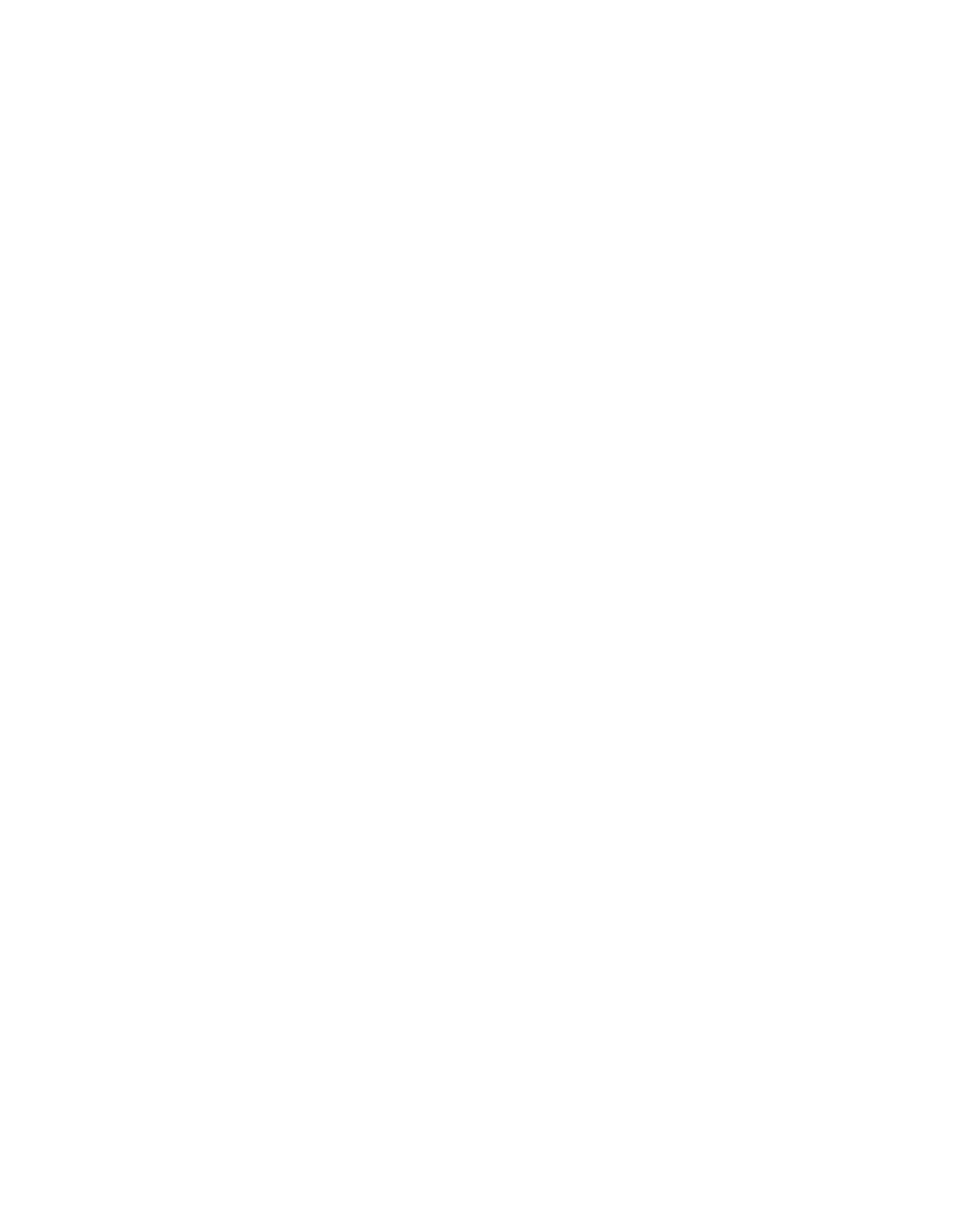

# **Table of Contents**

| 3.0 Context for Development of a New Brunswick Packaging and Paper |  |
|--------------------------------------------------------------------|--|
|                                                                    |  |
|                                                                    |  |
|                                                                    |  |
|                                                                    |  |
|                                                                    |  |
|                                                                    |  |
|                                                                    |  |
|                                                                    |  |
|                                                                    |  |
|                                                                    |  |
|                                                                    |  |
|                                                                    |  |
|                                                                    |  |
|                                                                    |  |
|                                                                    |  |
|                                                                    |  |
|                                                                    |  |
|                                                                    |  |
|                                                                    |  |
|                                                                    |  |
|                                                                    |  |
|                                                                    |  |
|                                                                    |  |
|                                                                    |  |
|                                                                    |  |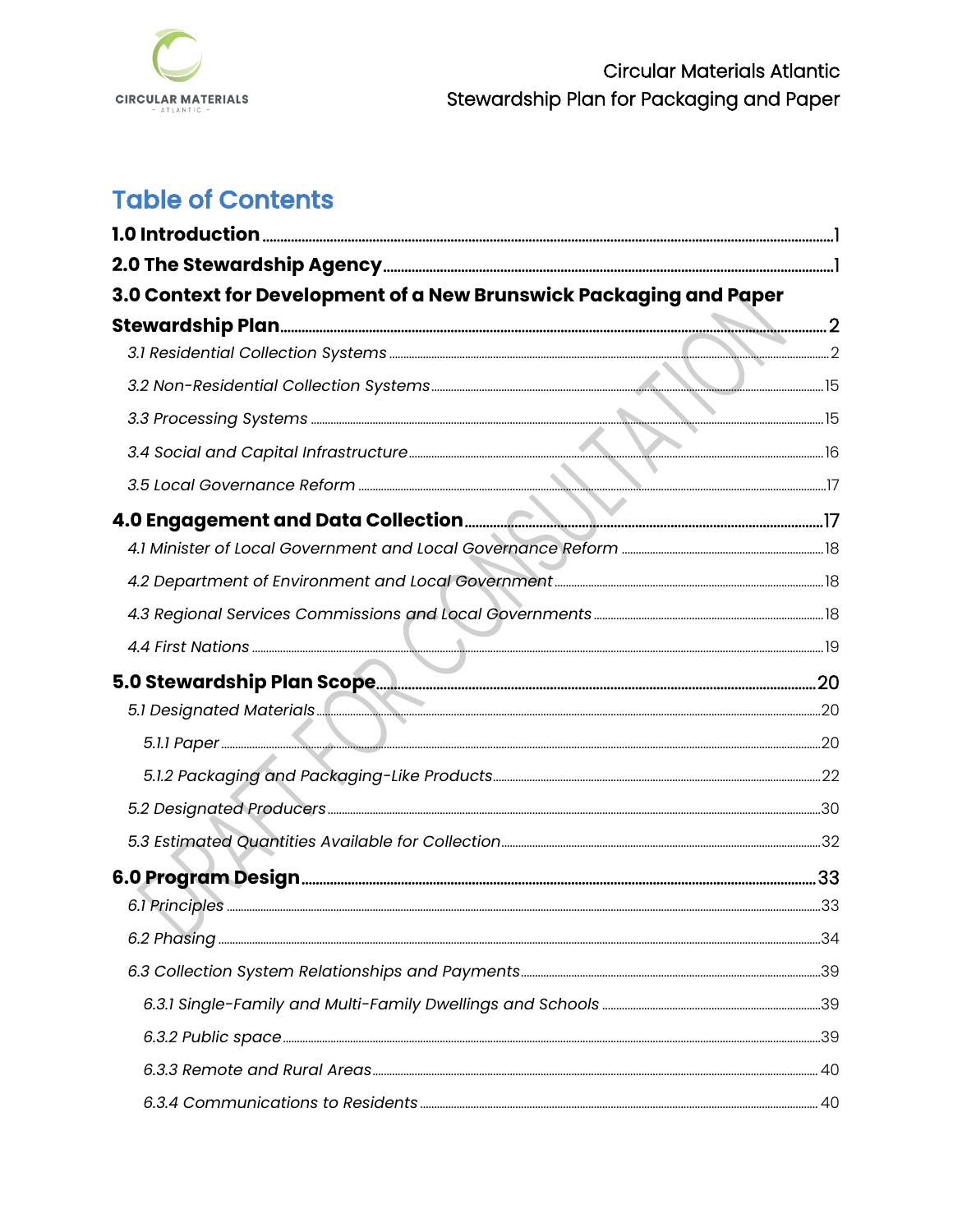

| 8.0 Administration of the Packaging and Paper Stewardship Plan 44  |  |
|--------------------------------------------------------------------|--|
|                                                                    |  |
|                                                                    |  |
|                                                                    |  |
|                                                                    |  |
| Appendix A - Circular Materials Atlantic Subscribing Producers  49 |  |
|                                                                    |  |

# **List of Tables**

| Table 5.3 Estimated Packaging and Paper Sypplied to NB Consumers in 202033 |  |
|----------------------------------------------------------------------------|--|
|                                                                            |  |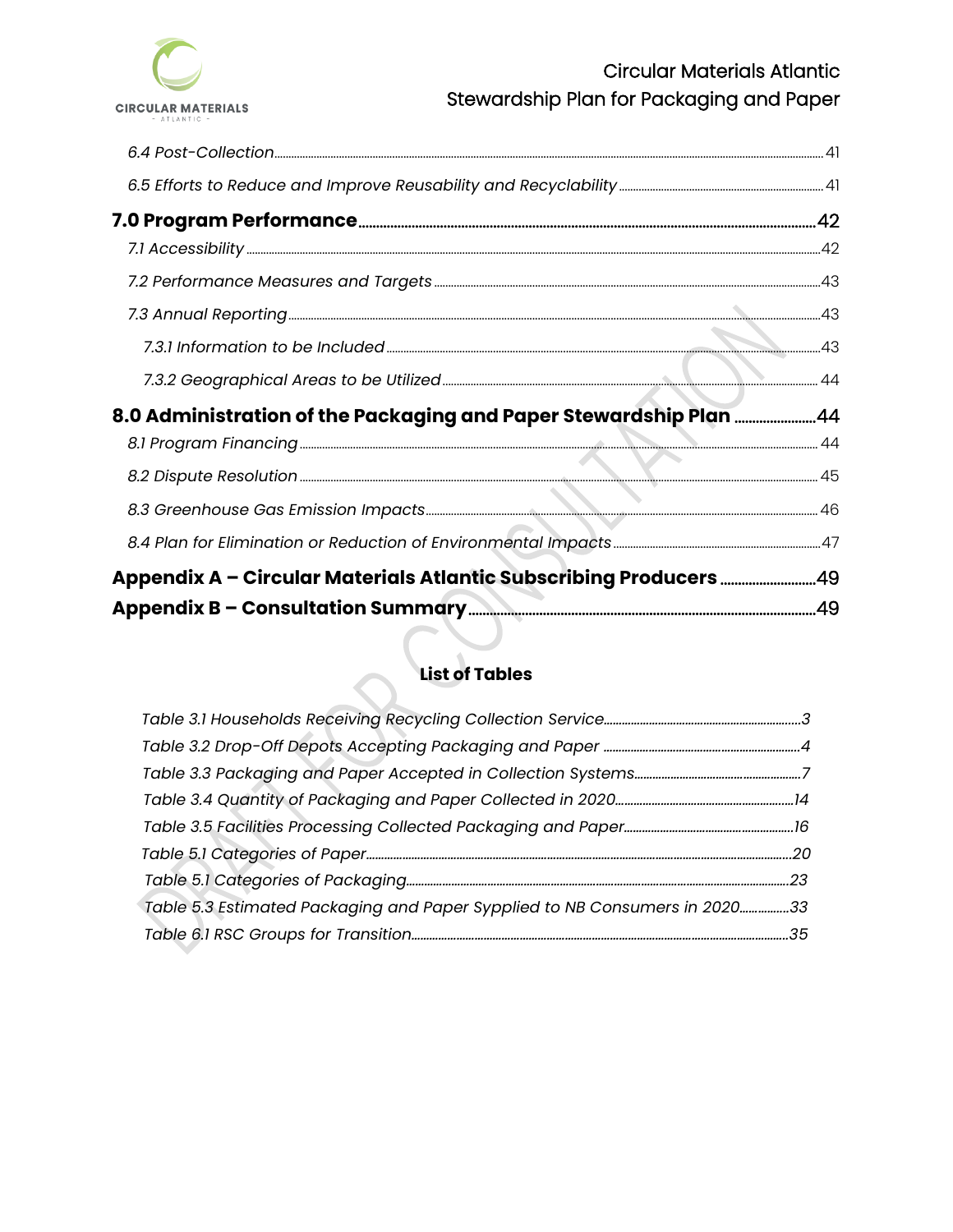

### <span id="page-3-0"></span>**1.0 Introduction**

*This Stewardship Plan is being submitted to Recycle NB on behalf of the brand owners who have selected Circular Materials Atlantic to act as their agent in compliance with the Designated Materials Regulation under the Clean Environment Act (the "Regulation") for Packaging and Paper.* 

### <span id="page-3-1"></span>**2.0 The Stewardship Agency**

*Circular Materials is a federally incorporated not-for-profit organization established to support producers with meeting their obligations under extended producer responsibility (EPR) regulations across Canada.* 

*The organization's mandate is to support producers by harmonizing compliance services and developing recycling supply chains that return materials back to producers for use as recycled content in new products and packaging.*

*Circular Materials was founded by 17 of Canada's leading food, beverage and consumer products manufacturers, restaurants and retailers. CM's board is comprised of representatives from each of the organization's corporate members<sup>1</sup> .*

*Circular Materials has established a sound governance model and the policies and procedures by* 



*which it operates treat and represent all producers in a procedurally fair, transparent and non-discriminatory manner irrespective of their size or nature of their business.* 

*<sup>1</sup> CM's board is comprised of representatives from each of the organization's corporate members: Costco Wholesale Canada Ltd., Coca-Cola Bottling Limited, Empire Company, Kraft-Heinz Canada, Keurig Dr Pepper Canada, Lassonde Industries Inc., Loblaw Companies Limited, Maple Leaf Foods, McDonald's Restaurants of Canada Limited, Metro Inc., The Minute Maid Company Canada Inc., Nestlé Canada, PepsiCo Canada, Procter & Gamble Inc., Recipe Unlimited, Restaurant Brands International (RBI), and The Clorox Company of Canada Inc.*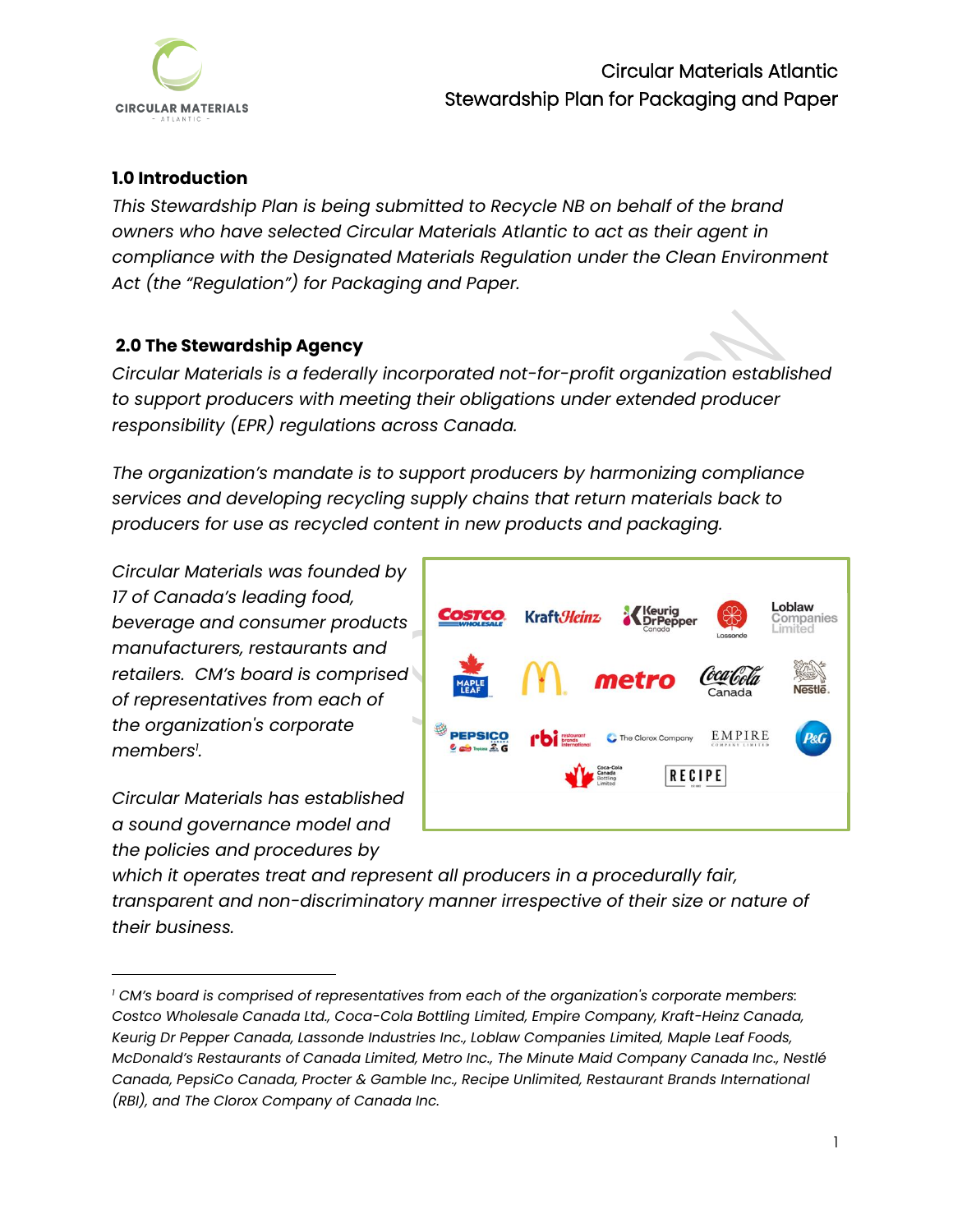

*Circular Materials has registered the trade name Circular Materials Atlantic to operate in New Brunswick, Nova Scotia, Prince Edward Island and Newfoundland and Labrador.* 

*Circular Materials Atlantic complies with the criteria for an agent to act on behalf of obligated brand owners in New Brunswick established by Recycle NB:*

- *Circular Materials is incorporated federally as a not-for-profit organization and has registered the trade name Circular Materials Atlantic to operate in New Brunswick;*
- *Circular Materials' mandate is to represent any producer that seeks to meet its obligations under extended producer responsibility (EPR) regulations across Canada;*
- *Circular Materials is governed by brand owners and is committed to robust, transparent and representative governance by brand owners;*
- *Circular Materials' mandate is to represent producers to meet their obligations under extended producer responsibility (EPR) regulations across Canada;*
- *Circular Materials has the abilities, skills and qualifications to diligently and professionally represent its subscribing brand owners;*
- *Circular Materials is providing and will continue to provide services in New Brunswick in English and French;*
- *Circular Materials will act on behalf of any brand owner obligated under the Regulation who executes a services agreement with Circular Materials;*
- *Circular Materials is committed to providing compliance services to its subscribing brand owners on fair and equitable terms; and*
- *Circular Materials is free of any real or perceived conflict of interest with any portion of its duties as an agent to brand owners.*

# <span id="page-4-0"></span>**3.0 Context for Development of a New Brunswick Packaging and Paper Stewardship Plan**

## <span id="page-4-1"></span>**3.1 Residential Collection Systems**

*Currently, New Brunswick municipalities provide solid waste curbside collection services to most single-family households and certain multi-family buildings. Municipalities use differing criteria for services to multi-family buildings by number of units, ranging from four to twelve units. Curbside collection of waste is typically weekly but may occur biweekly in some smaller communities.*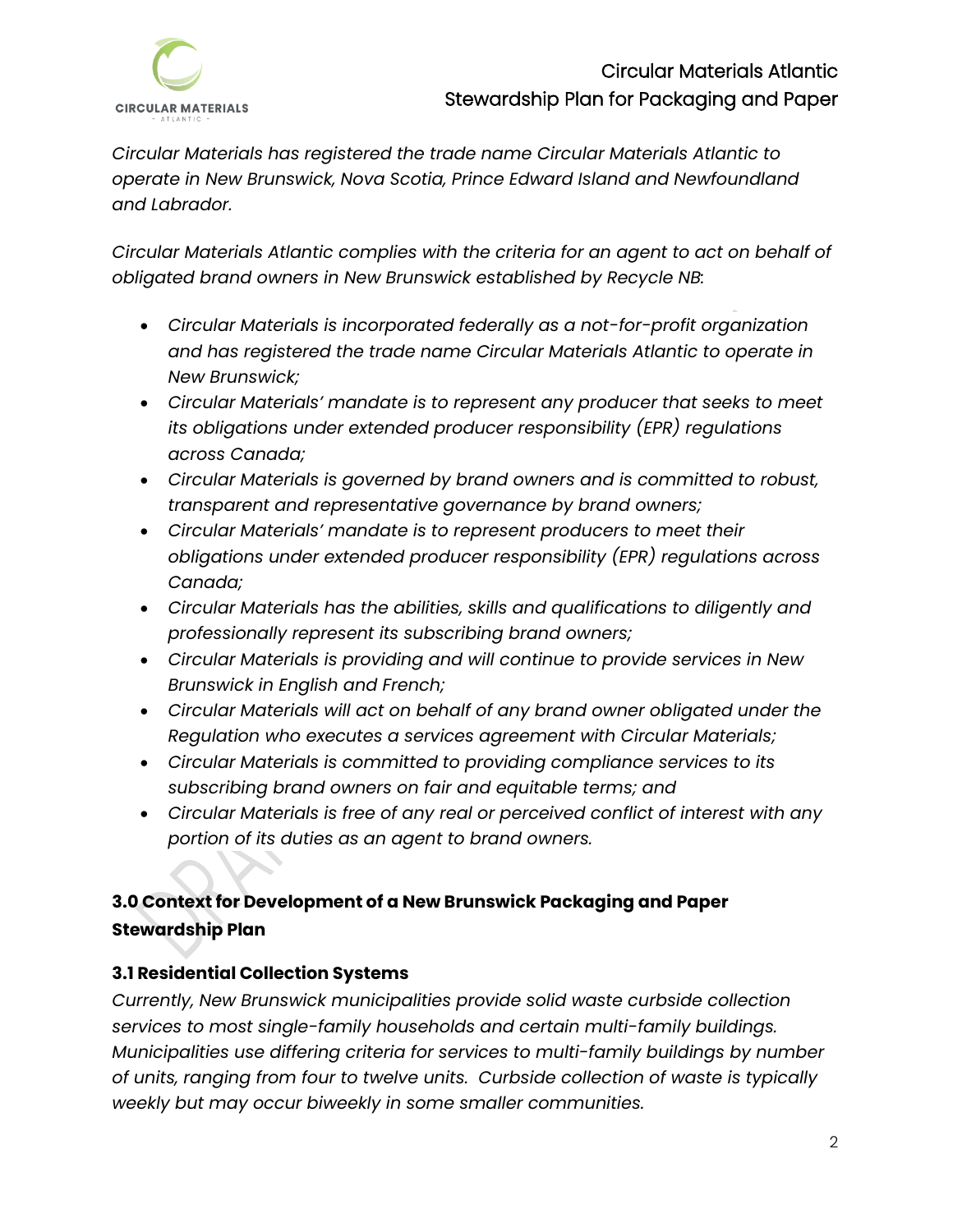

*Similarly, municipalities provide recycling curbside collection services to some single-family dwellings and multi-family buildings. For much of the province this curbside collection service takes place on a biweekly or monthly schedule, with some of the larger centres offering weekly curbside collection service. Where municipalities provide biweekly garbage and recycling services, these typically occur on alternate weeks. Some municipalities co-collect recyclables with garbage in separate compartments of the collection vehicle.* 

*The following table sets out the available data for the number of households receiving collection of packaging and paper.* 

|                | <b>Regional Services Commissions</b>              |                    | <b>Residences</b>                                                                |
|----------------|---------------------------------------------------|--------------------|----------------------------------------------------------------------------------|
| #              | <b>Name</b>                                       | Total <sup>2</sup> | <b>Receiving</b><br><b>Collection of</b><br><b>Paper and</b><br><b>Packaging</b> |
|                | Northwest Regional Service Commission             | 28,446             | 20,829                                                                           |
| $\overline{2}$ | Restigouche Regional Service Commission           | 11,300             | 11,300                                                                           |
| 3              | <b>Chaleur Regional Service Commission</b>        | 17,973             | 17,973                                                                           |
| 4              | Peninsule Acadienne Regional Service Commission   | 21,394             | 17,500                                                                           |
| 5              | Greater Miramichi Regional Service Commission     | 8,666              | 8,666                                                                            |
| 6              | Kent Regional Service Commission                  | 13,492             | 13,492                                                                           |
| 7              | Southeast Regional Service Commission             | 84,928             | 69,3853                                                                          |
| 8              | Regional Service Commission 8                     | 13,830             | 10,269                                                                           |
| 9              | <b>Fundy Regional Service Commission</b>          | 49,094             | 10,5004                                                                          |
| 10             | Southwest New Brunswick Service Commission        | 14,970             | 11,000                                                                           |
| 11             | Regional Service Commission 11                    | 60,940             | 36,698                                                                           |
| 12             | <b>Western Valley Regional Service Commission</b> | 16,925             | 12,590                                                                           |
| Totals         |                                                   | 341,958            | 240,202                                                                          |

#### **Table 3.1 Households Receiving Recycling Collection Service**

*<sup>2</sup> Source: RSC where provided, otherwise Statistics Canada.*

*<sup>3</sup> Westmorland and Albert Counties*

*<sup>4</sup> Saint John is planning to introduce curbside collection service in 2022 which will increase the number of households by 22,000*.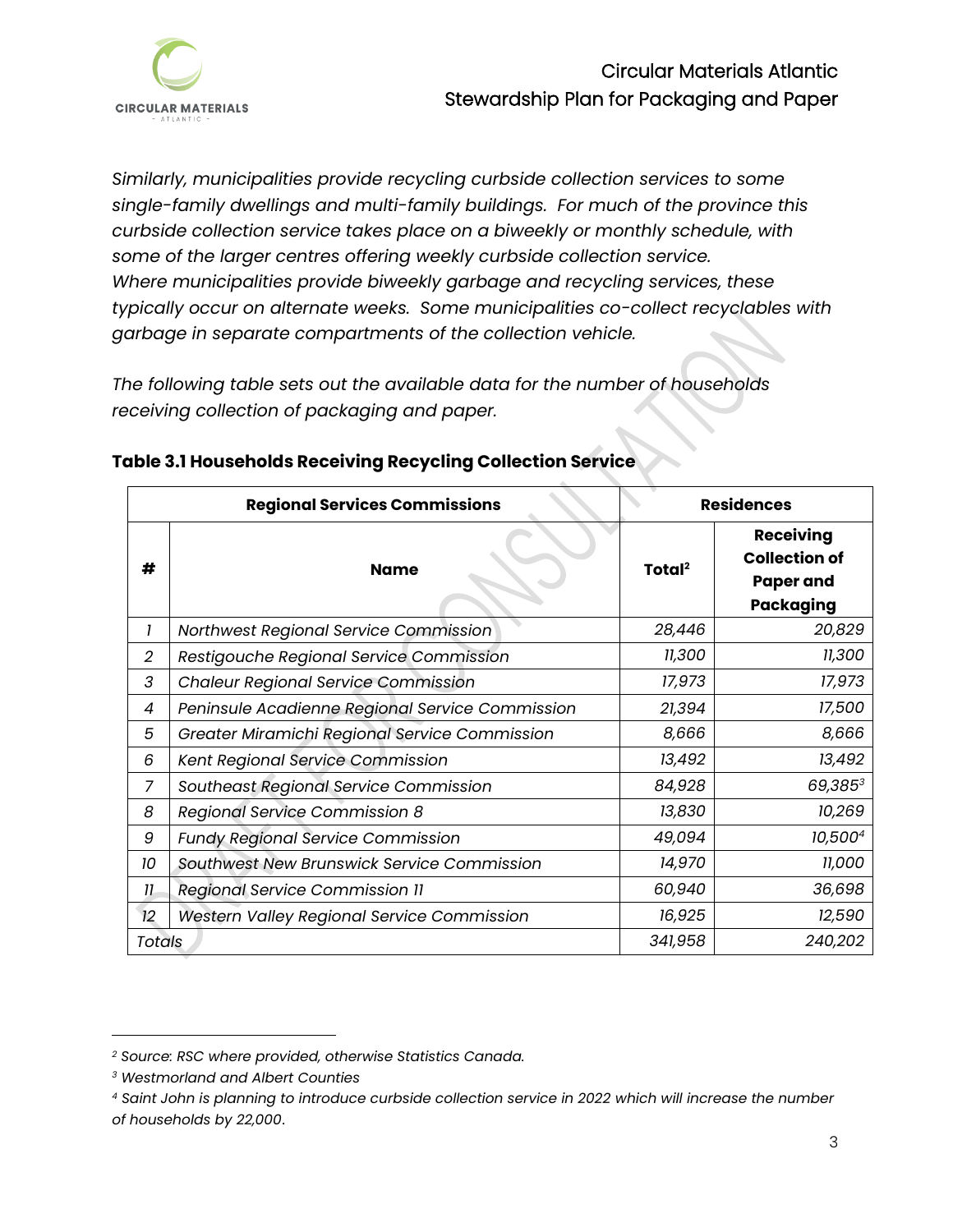

*In some municipalities, curbside collection services are complemented by drop-off depots or mobile collection events that accept packaging and paper.*

*Where curbside recycling collection services are not provided, some municipalities offer drop-off depots or mobile collection events that accept packaging and paper.* 

*The following table sets out the number and locations of depots accepting packaging and paper from residents.* 

| <b>Regional Services</b><br><b>Commissions</b> |                                                                   |                  | <b>Depots Accepting Paper and Packaging from Residents</b>                                                                                                                                                                                                                                                                                      |
|------------------------------------------------|-------------------------------------------------------------------|------------------|-------------------------------------------------------------------------------------------------------------------------------------------------------------------------------------------------------------------------------------------------------------------------------------------------------------------------------------------------|
| #                                              | <b>Name</b>                                                       | <b>Number</b>    | <b>Locations</b>                                                                                                                                                                                                                                                                                                                                |
| 1                                              | Northwest Regional<br>Service Commission                          | 0                |                                                                                                                                                                                                                                                                                                                                                 |
| $\overline{2}$                                 | Restigouche Regional<br>Service Commission                        | 1                | Arran Street, City of Campbellton                                                                                                                                                                                                                                                                                                               |
| 3                                              | <b>Chaleur Regional</b><br>Service Commission                     | 0                |                                                                                                                                                                                                                                                                                                                                                 |
| 4                                              | Peninsule Acadienne<br><b>Regional Service</b><br>Commission      |                  | Dépôt Recyclage, 276 rue Industrielle,<br>Tracadie-Sheila                                                                                                                                                                                                                                                                                       |
| 5                                              | <b>Greater Miramichi</b><br><b>Regional Service</b><br>Commission | 6                | Recyclage Kent Recycling, 10255 Route 134<br>Saint Louis De Kent<br>Hebert's Bottle Exchange & Scrap Metal<br>293 Wellington Street Miramichi<br><b>Breau Disposal Ltd Miramichi</b><br>Fero Waste & Recycling 1300 Berry Mills<br>Road Miramichi<br><b>MDI Waste Services Miramichi</b><br>Doran's Recycling Ltd 390 Radio Street<br>Miramichi |
| 6                                              | <b>Kent Regional Service</b><br>Commission                        | Mobile only      | Mobile Eco-Depot serving 9 locations<br>throughout the year                                                                                                                                                                                                                                                                                     |
| 7                                              | <b>Southeast Regional</b><br>Service Commission                   | 9 plus<br>Mobile | 9 depots for glass (sorted clear/colour):                                                                                                                                                                                                                                                                                                       |

## **Table 3.2 Drop-Off Depots Accepting Packaging and Paper**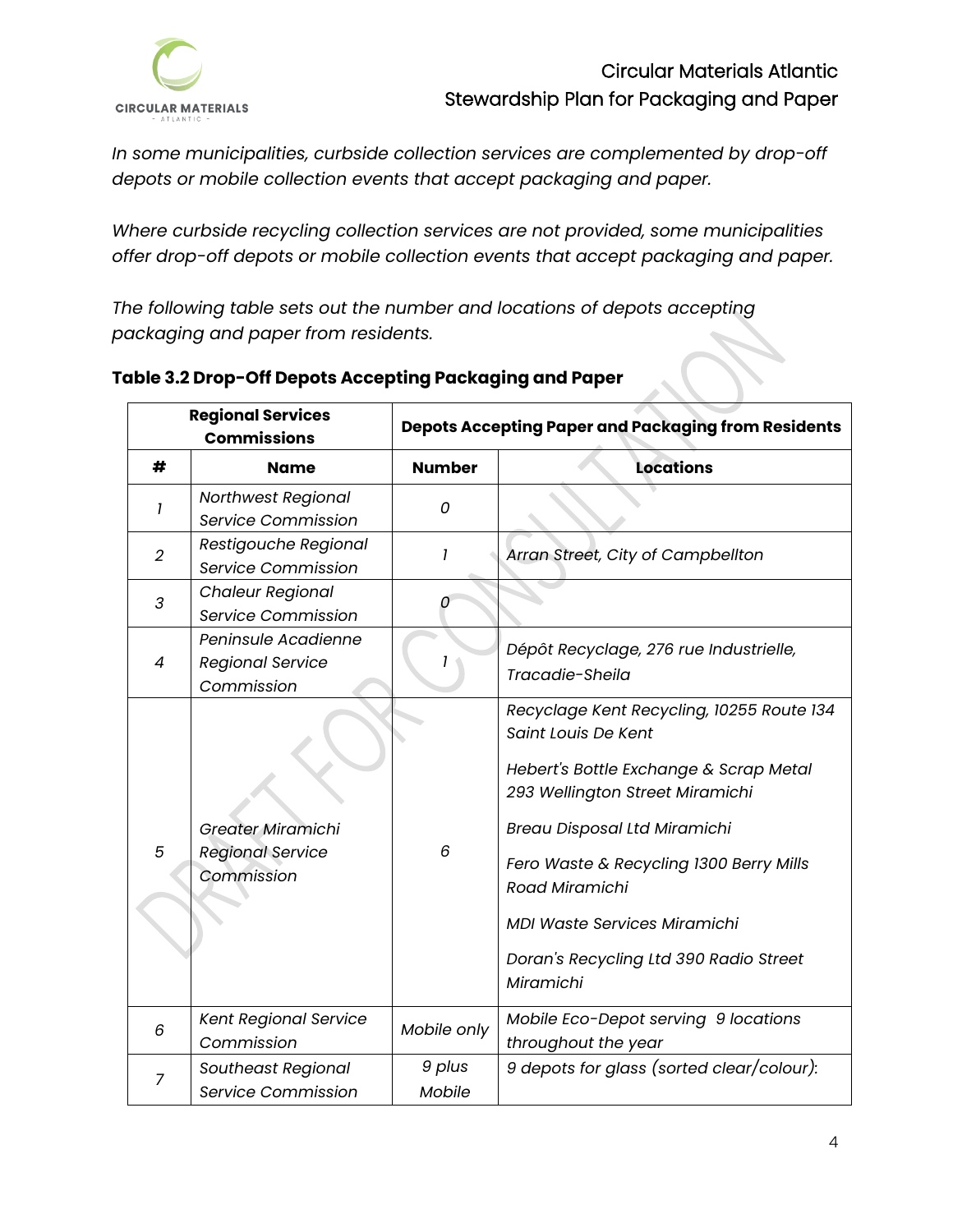

| <b>Regional Services</b><br><b>Commissions</b> |                                             | <b>Depots Accepting Paper and Packaging from Residents</b> |                                                                            |  |
|------------------------------------------------|---------------------------------------------|------------------------------------------------------------|----------------------------------------------------------------------------|--|
| #                                              | <b>Name</b>                                 |                                                            | <b>Locations</b>                                                           |  |
|                                                |                                             |                                                            | Eco360's Facility - 100 Bill Slater Drive, Berry<br>Mills                  |  |
|                                                |                                             |                                                            | Beaubassin-est - Salle Grand-Barachois,<br>1455 Route 133, Grand Barachois |  |
|                                                |                                             |                                                            | Cap-Pelé - Arena Parking Lot, 54 Arena<br>Road                             |  |
|                                                |                                             |                                                            | Dieppe - Dieppe Market Parking Lot, 232<br>Gauvin Rd.                      |  |
|                                                |                                             |                                                            | Memramcook - Eco-Vision Memramcook<br>- 280 Old Shediac Rd                 |  |
|                                                |                                             |                                                            | Moncton - Moncton Public Works, 100<br><b>Worthington Ave</b>              |  |
|                                                |                                             |                                                            | Riverside-Albert - Rec Centre, 9<br><b>Bicentennial Drive</b>              |  |
|                                                |                                             |                                                            | Riverview - 200 Robertson St.                                              |  |
|                                                |                                             |                                                            | Sackville - Tantramar Veterans Memorial<br>Civic Centre - 182 Main St.     |  |
|                                                |                                             |                                                            | Shediac - Festival Arena Parking Lot, 84<br><b>Festival Street</b>         |  |
|                                                |                                             |                                                            | Mobile Eco-Depot serving different<br>locations each week                  |  |
| 8                                              | <b>Regional Service</b><br>Commission 8     | 0                                                          |                                                                            |  |
|                                                |                                             |                                                            | Crane Mountain Landfill                                                    |  |
| 9                                              | <b>Fundy Regional Service</b><br>Commission | 10                                                         | Grand Bay-Westfield / Welsford                                             |  |
|                                                |                                             |                                                            | Saint John East                                                            |  |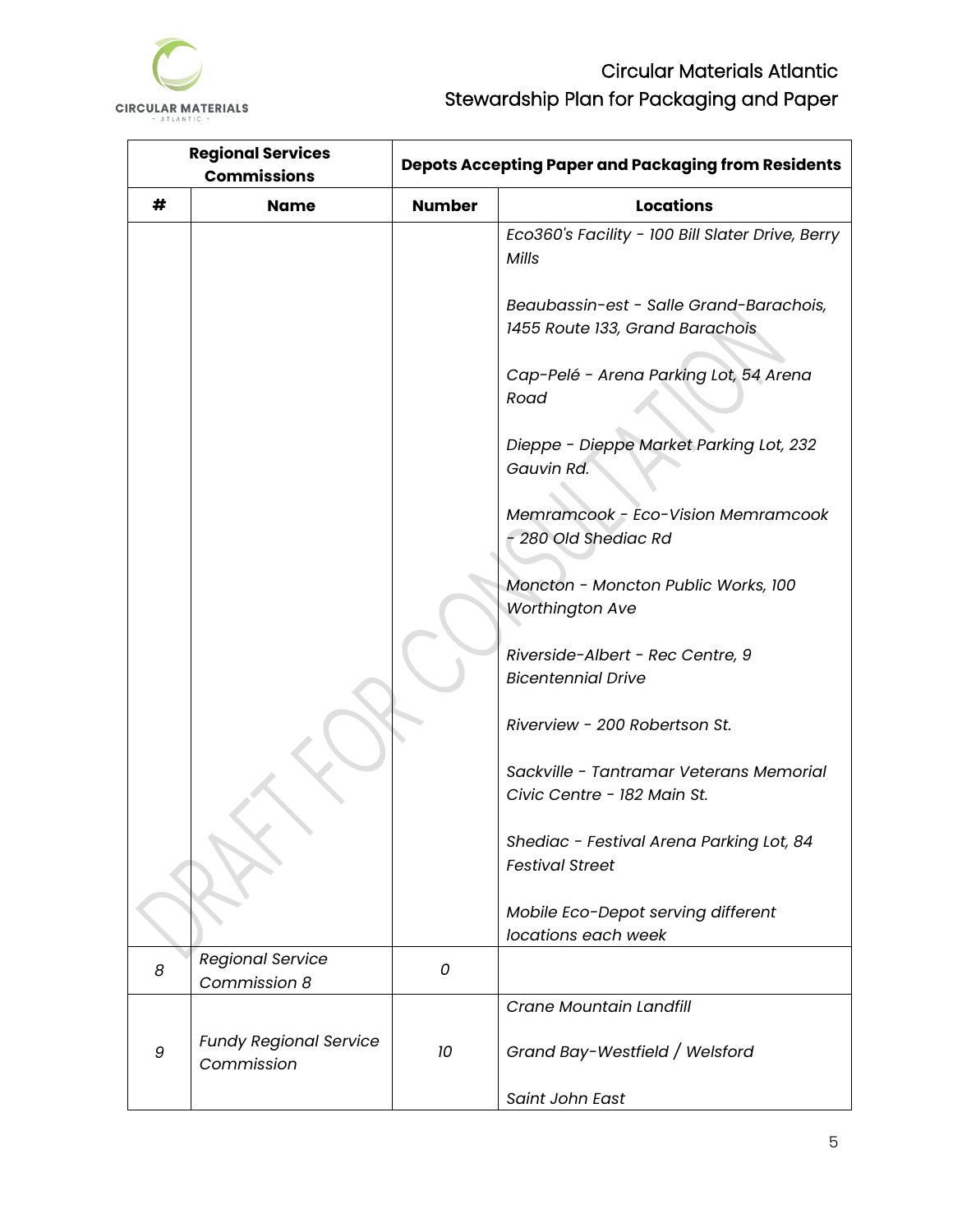

| <b>Regional Services</b><br><b>Commissions</b> |                                                                | <b>Depots Accepting Paper and Packaging from Residents</b> |                                                                                                                                      |  |
|------------------------------------------------|----------------------------------------------------------------|------------------------------------------------------------|--------------------------------------------------------------------------------------------------------------------------------------|--|
| #                                              | <b>Name</b>                                                    | <b>Number</b>                                              | <b>Locations</b>                                                                                                                     |  |
|                                                |                                                                |                                                            | - Atlantic Superstore, Rothesay Ave<br>- McAllister Place Mall<br>- Saint John Airport, Loch Lomond Road                             |  |
|                                                |                                                                |                                                            | Saint John North<br>- Sobeys, Lansdowne Avenue<br>- 100 Boar's Head Road                                                             |  |
|                                                |                                                                |                                                            | Saint John West<br>- Baxter Cold Storage Plant, King William<br>Road, Lorneville<br>- Lancaster Mall, Fairville Boulevard<br>Hampton |  |
| 10                                             | Southwest New<br><b>Brunswick Service</b><br>Commission        | 0                                                          |                                                                                                                                      |  |
|                                                |                                                                |                                                            | Fredericton (3 locations)<br>- 232 Rookwood Ave<br>- Brookside Mall<br>- Willie O'Ree Place<br>Oromocto (3)                          |  |
| 11                                             | <b>Regional Service</b><br>Commission 11                       | 8                                                          | - Oromocto Market Superstore<br>- Gateway Mall<br>- Freemans's Convenience Store                                                     |  |
|                                                |                                                                |                                                            | Minto/Chipman (1)<br>- 80 Logue Road                                                                                                 |  |
|                                                |                                                                |                                                            | Fredericton Regional Solid Waste Facility<br>(1)<br>- 1775 Alison Blvd                                                               |  |
| 12                                             | <b>Western Valley</b><br><b>Regional Service</b><br>Commission | 8                                                          | Southern Valley Transfer<br>7 drop off locations throughout the RSC                                                                  |  |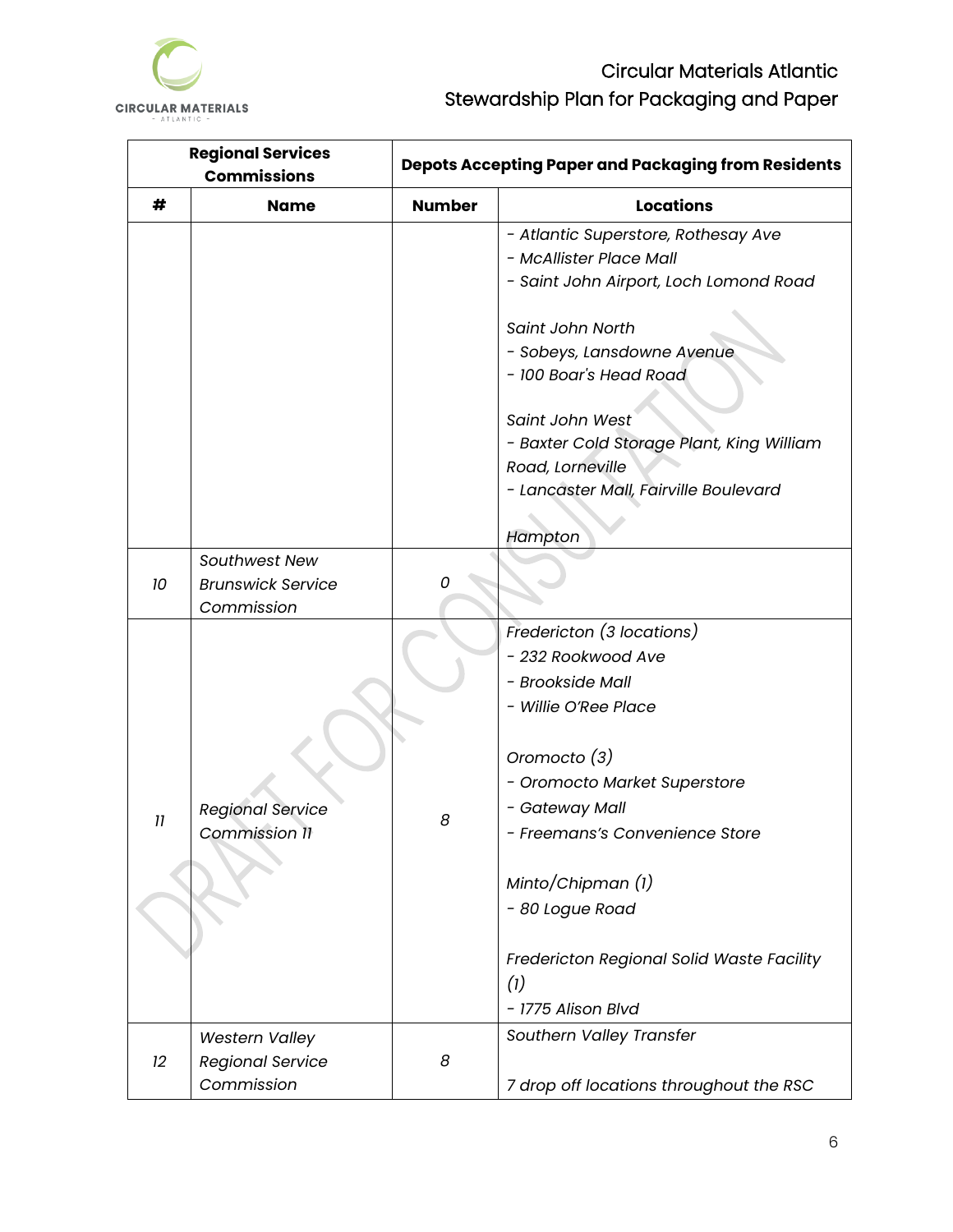

*The following table sets out the types of packaging and paper accepted in recycling collection systems. Note that some RSCs accept items in their recycling collection systems that are not included in the definitions of packaging, packaginglike products and paper.* 

| #              | Regional<br><b>Services</b><br><b>Commissions</b>    | <b>Packaging and Paper</b><br><b>Accepted</b>                                                                                                              | <b>Items</b><br><b>Not Accepted</b>                                                                                                                                                                                                                                                                                                                                                                  |
|----------------|------------------------------------------------------|------------------------------------------------------------------------------------------------------------------------------------------------------------|------------------------------------------------------------------------------------------------------------------------------------------------------------------------------------------------------------------------------------------------------------------------------------------------------------------------------------------------------------------------------------------------------|
| $\mathbf{I}$   | Northwest<br><b>Regional Service</b><br>Commission   | Paper<br><b>Boxboard</b><br>Corrugated cardboard<br>Aseptics<br>Plastics $(1-5, 7)$<br>Aluminum (plates and foil), Tin<br>cans, metal and aluminum<br>cans | $# 6$ – styrofoam,<br>Containers with no recycling<br>symbol<br><b>Wrappers</b><br>Plastic bags (for chips, cereal)<br>Cylinders/pressurized<br>containers<br>Pool liners, Glass, Appliances,<br>Paint cans                                                                                                                                                                                          |
| $\overline{2}$ | Restigouche<br><b>Regional Service</b><br>Commission | Paper<br>Cardboard<br>Plastics $(1-5, 7)$<br>Aluminum (plates and foil)<br>Tin cans, metal and aluminum<br>cans                                            | No glass<br>No #6 plastic<br>No paint cans, pressurized<br>containers                                                                                                                                                                                                                                                                                                                                |
| $\mathcal{S}$  | Chaleur<br><b>Regional Service</b><br>Commission     | Plastics (1,2,4,5,7)<br><b>Paper and Cardboard</b><br>Metals (Tin/aluminum)<br>Waxed cardboard and aseptics                                                | Containers and items of plastic<br>#3 & #6<br><b>Glass and dishes</b><br>Styrofoam (transportation of<br>electronic products, meat trays,<br>cups, etc.)<br>Clothing and footwear<br>Computers, TVs, cell phones,<br>and other old devices<br>Hazardous waste (paint, oil,<br>antifreeze, gasoline, cleaners,<br>batteries, etc.)<br>Plastic bags (grocery bags,<br>plastic film, canvas, tarpaulin) |

## **Table 3.3 Packaging and Paper Accepted in Collection Systems**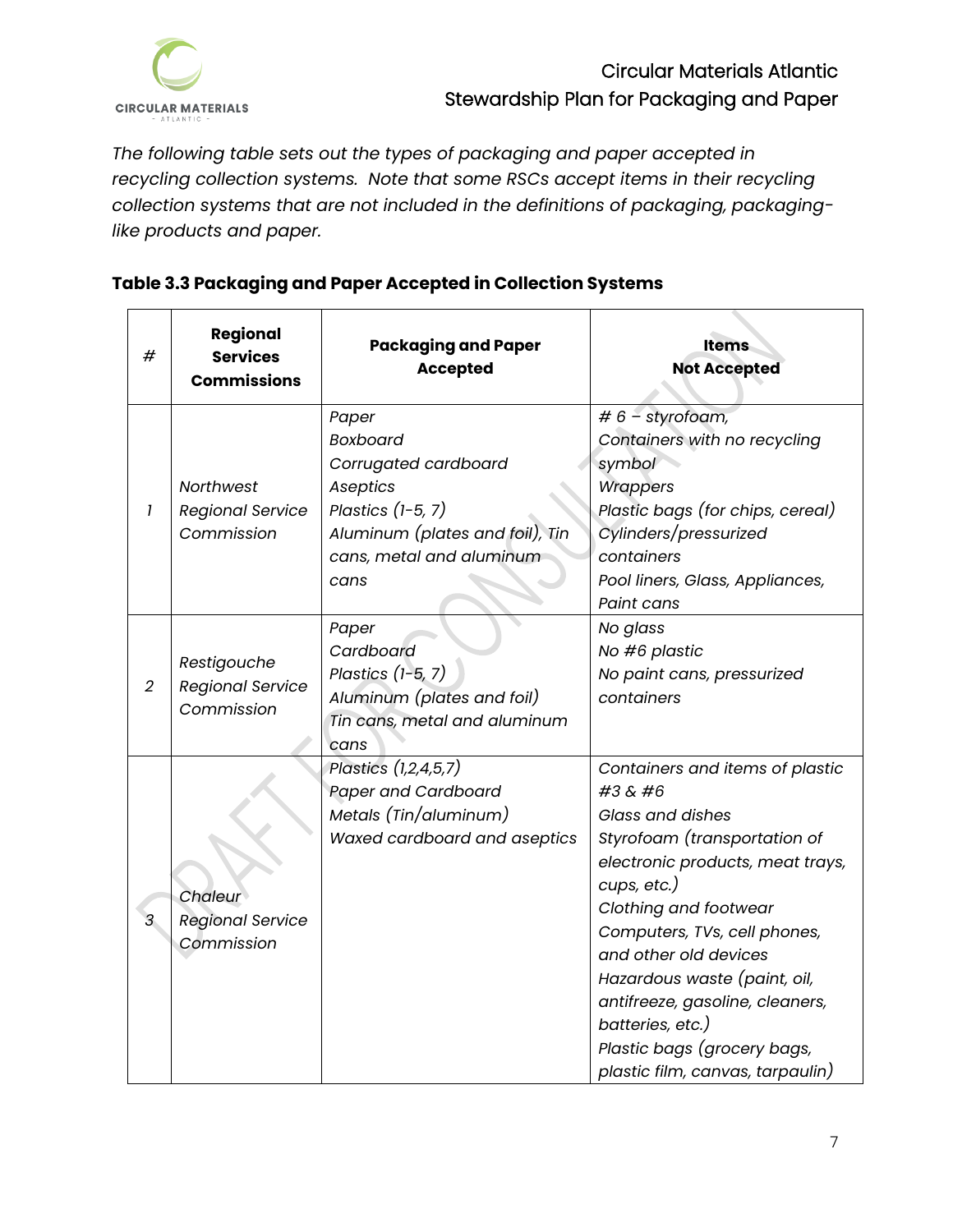

| #              | Regional<br><b>Services</b><br><b>Commissions</b>               | <b>Packaging and Paper</b><br><b>Accepted</b>                                                                                                                                                                                                                                                                                                                                                                                                                                                                                                                                                                                                                                                                                                                                                                                                                                                                                               | <b>Items</b><br><b>Not Accepted</b>                                                                                                                                                                                                                                                                                                                                                                                                                                                                                                                                                                                                                                                                                                                                                                                                                                                                                                                                       |
|----------------|-----------------------------------------------------------------|---------------------------------------------------------------------------------------------------------------------------------------------------------------------------------------------------------------------------------------------------------------------------------------------------------------------------------------------------------------------------------------------------------------------------------------------------------------------------------------------------------------------------------------------------------------------------------------------------------------------------------------------------------------------------------------------------------------------------------------------------------------------------------------------------------------------------------------------------------------------------------------------------------------------------------------------|---------------------------------------------------------------------------------------------------------------------------------------------------------------------------------------------------------------------------------------------------------------------------------------------------------------------------------------------------------------------------------------------------------------------------------------------------------------------------------------------------------------------------------------------------------------------------------------------------------------------------------------------------------------------------------------------------------------------------------------------------------------------------------------------------------------------------------------------------------------------------------------------------------------------------------------------------------------------------|
|                |                                                                 |                                                                                                                                                                                                                                                                                                                                                                                                                                                                                                                                                                                                                                                                                                                                                                                                                                                                                                                                             | Watering hoses, extension cords,<br>clothesline, rope<br><b>Building materials (plumbing</b><br>pipe, wood, windows, siding,<br>$etc.$ )<br>Items made with different type<br>of materials (e.g. plastic and<br>metal assembled)<br>Refuse, food, diapers, etc.                                                                                                                                                                                                                                                                                                                                                                                                                                                                                                                                                                                                                                                                                                           |
| $\overline{4}$ | Peninsule<br>Acadienne<br><b>Regional Service</b><br>Commission | Paper and Cardboard:<br>• Books (without spiral binding)<br>· Cardboard boxes: frozen food,<br>cereal, pizza, laundry detergent,<br>etc. • Cardboard tubes and rolls<br>· Egg cartons · Envelopes with<br>or without windows, file folders,<br>calendars (without spiral<br>binding) and brochures •<br><b>Flattened corrugated</b><br>cardboard (moving boxes) •<br>Flyers (Note: Plastic bags are<br>not recyclable.) • Invoices,<br>receipts, lottery tickets and<br>playing cards · Newspapers,<br>catalogues, journals, phone<br>books, magazines and posters •<br>Sheets of paper, glossy paper<br>and kraft paper (brown paper<br>bags) • Shredded paper (in a<br>cardboard box or paper bag) $\cdot$<br>Tetra Pak-type aseptic<br>containers (juice cartons) $\cdot$<br>Waxed milk or juice cartons and<br>frozen juice containers (Note:<br>Caps and containers must be<br>placed separately in the bin.)<br>Plastics $(1-5, 7)$ : | · Animal food bags · Cardboard<br>coffee cups · Carbon paper ·<br>Facial tissue · Large household<br>items/children's toys • Potato<br>sacks · Soiled cardboard ·<br>Soiled food wrap or damp paper<br>(wet paper towel) • Wrapping<br>paper • Wax paper<br>• All types of plastic bags:<br>grocery, milk, bread, Ziploc, etc. •<br>Biomedical products: syringes,<br>needles, etc. • CD cases • Food<br>packaging: potato chips, meat •<br>Garden hoses · Individual yogurt<br>containers (small containers) •<br>Motor oil, turpentine, gasoline or<br>hazardous product<br>other<br>containers $\cdot$ # 6 plastic<br>containers · Nylon cord,<br>clothesline • Plastic utensils and<br>glasses • Plastic wrap (e.g.<br>Saran Wrap) •<br>Styrofoam/Styrofoam<br>packaging · Toys made from<br>several materials • Vinyl siding<br>• Car parts • Construction<br>materials (metal) • Metal coat<br>hangers, wire and clasps • Paint<br>and paint stripper cans • Pieces |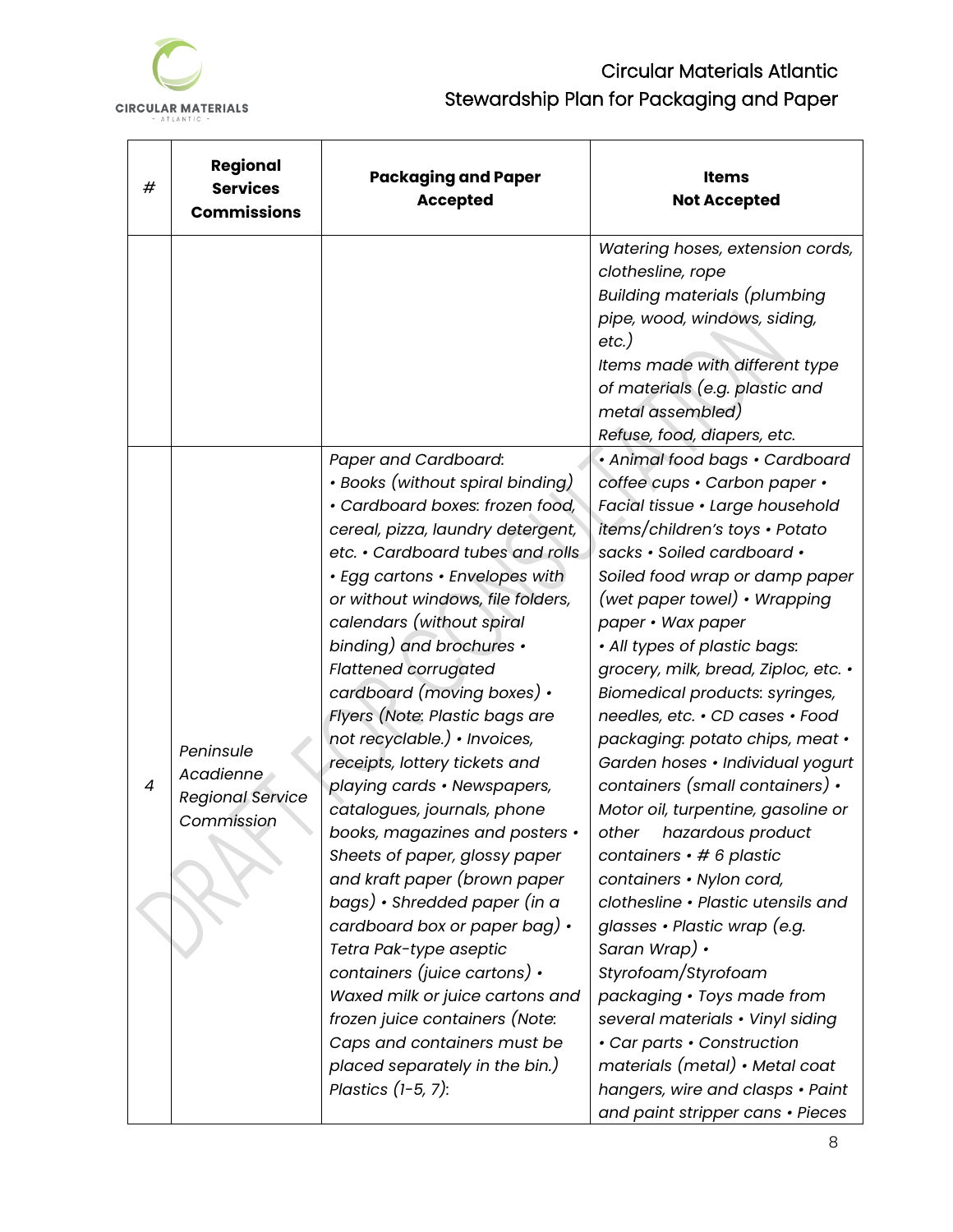

 $\blacksquare$ 

# Circular Materials Atlantic Stewardship Plan for Packaging and Paper

| # | Regional<br><b>Services</b><br><b>Commissions</b> | <b>Packaging and Paper</b><br><b>Accepted</b>                                                                                                                                                                                                                                                                                                                                                                                                                                                                                                                                                                                                               | <b>Items</b><br><b>Not Accepted</b>                                                                                                                                                                                                                                                                                               |
|---|---------------------------------------------------|-------------------------------------------------------------------------------------------------------------------------------------------------------------------------------------------------------------------------------------------------------------------------------------------------------------------------------------------------------------------------------------------------------------------------------------------------------------------------------------------------------------------------------------------------------------------------------------------------------------------------------------------------------------|-----------------------------------------------------------------------------------------------------------------------------------------------------------------------------------------------------------------------------------------------------------------------------------------------------------------------------------|
|   |                                                   | • Fast-food containers • Fruit<br>containers: strawberries,<br>raspberries, blueberries, etc. •<br>Large yogurt containers · Liquid<br>laundry detergent, dishwashing<br>liquid, bleach, etc., bottles and<br>jugs . Oil and vinegar bottles .<br>Plastic containers with the<br>numbers 1, 2, 3, 4, 5 and 7 (# 6)<br>is not accepted) • Tupperware<br>containers, plastic baby bottles,<br>20-litre plastic bottles, water<br>jugs • Water, juice, milk, soft<br>drink, etc., bottles<br>Aluminum:<br>• Aluminum cans and bottles •<br>Aluminum foil • Aluminum<br>plates and containers • Covers<br>and lids $\cdot$ Tin cans (with or<br>without labels) | of metal • Pressurized containers<br>(aerosol cans) • Scissors, nails,<br>screws, tools, etc.<br>No glass - . Dishes and china .<br>Fibreglass . Jars and bottles .<br>Light bulbs, compact fluorescent<br>bulbs (spiral) and fluorescent<br>tubes (mercury vapour lamps) .<br>Mirrors · Pottery · Pyrex ·<br><b>Window panes</b> |
|   |                                                   | Paper                                                                                                                                                                                                                                                                                                                                                                                                                                                                                                                                                                                                                                                       | Glass bottles                                                                                                                                                                                                                                                                                                                     |
|   |                                                   | Cardboard                                                                                                                                                                                                                                                                                                                                                                                                                                                                                                                                                                                                                                                   | Styrofoam # 6                                                                                                                                                                                                                                                                                                                     |
|   |                                                   | #1 plastic (PETE) containers                                                                                                                                                                                                                                                                                                                                                                                                                                                                                                                                                                                                                                |                                                                                                                                                                                                                                                                                                                                   |
|   | Greater                                           | #2 plastic (HDPE) containers                                                                                                                                                                                                                                                                                                                                                                                                                                                                                                                                                                                                                                |                                                                                                                                                                                                                                                                                                                                   |
| 5 | Miramichi                                         | #4 plastic (LDPE) containers                                                                                                                                                                                                                                                                                                                                                                                                                                                                                                                                                                                                                                |                                                                                                                                                                                                                                                                                                                                   |
|   | Regional Service                                  | #5 plastic (PP) containers                                                                                                                                                                                                                                                                                                                                                                                                                                                                                                                                                                                                                                  |                                                                                                                                                                                                                                                                                                                                   |
|   | Commission                                        | #7 plastic (OTHER) containers                                                                                                                                                                                                                                                                                                                                                                                                                                                                                                                                                                                                                               |                                                                                                                                                                                                                                                                                                                                   |
|   |                                                   | Paper cups                                                                                                                                                                                                                                                                                                                                                                                                                                                                                                                                                                                                                                                  |                                                                                                                                                                                                                                                                                                                                   |
|   |                                                   | Metal food can                                                                                                                                                                                                                                                                                                                                                                                                                                                                                                                                                                                                                                              |                                                                                                                                                                                                                                                                                                                                   |
|   |                                                   | Milk cartons                                                                                                                                                                                                                                                                                                                                                                                                                                                                                                                                                                                                                                                |                                                                                                                                                                                                                                                                                                                                   |
|   |                                                   | Plastics: Cups and dishes,                                                                                                                                                                                                                                                                                                                                                                                                                                                                                                                                                                                                                                  | Plastic #6                                                                                                                                                                                                                                                                                                                        |
|   |                                                   | Bottles (caps off), Medicine                                                                                                                                                                                                                                                                                                                                                                                                                                                                                                                                                                                                                                | Glass                                                                                                                                                                                                                                                                                                                             |
|   | <b>Kent Regional</b>                              | bottles (empty), Hard plastic                                                                                                                                                                                                                                                                                                                                                                                                                                                                                                                                                                                                                               |                                                                                                                                                                                                                                                                                                                                   |
| 6 | Service                                           | containers* (covers off), Milk                                                                                                                                                                                                                                                                                                                                                                                                                                                                                                                                                                                                                              |                                                                                                                                                                                                                                                                                                                                   |
|   | Commission                                        | containers (jugs and bags /                                                                                                                                                                                                                                                                                                                                                                                                                                                                                                                                                                                                                                 |                                                                                                                                                                                                                                                                                                                                   |
|   |                                                   | rinsed), Jugs (rinsed) Plastic                                                                                                                                                                                                                                                                                                                                                                                                                                                                                                                                                                                                                              |                                                                                                                                                                                                                                                                                                                                   |
|   |                                                   | bags (empty), Grocery bags,                                                                                                                                                                                                                                                                                                                                                                                                                                                                                                                                                                                                                                 |                                                                                                                                                                                                                                                                                                                                   |
|   |                                                   | Bread bags, Sandwich bags                                                                                                                                                                                                                                                                                                                                                                                                                                                                                                                                                                                                                                   |                                                                                                                                                                                                                                                                                                                                   |

 $\overline{\phantom{0}}$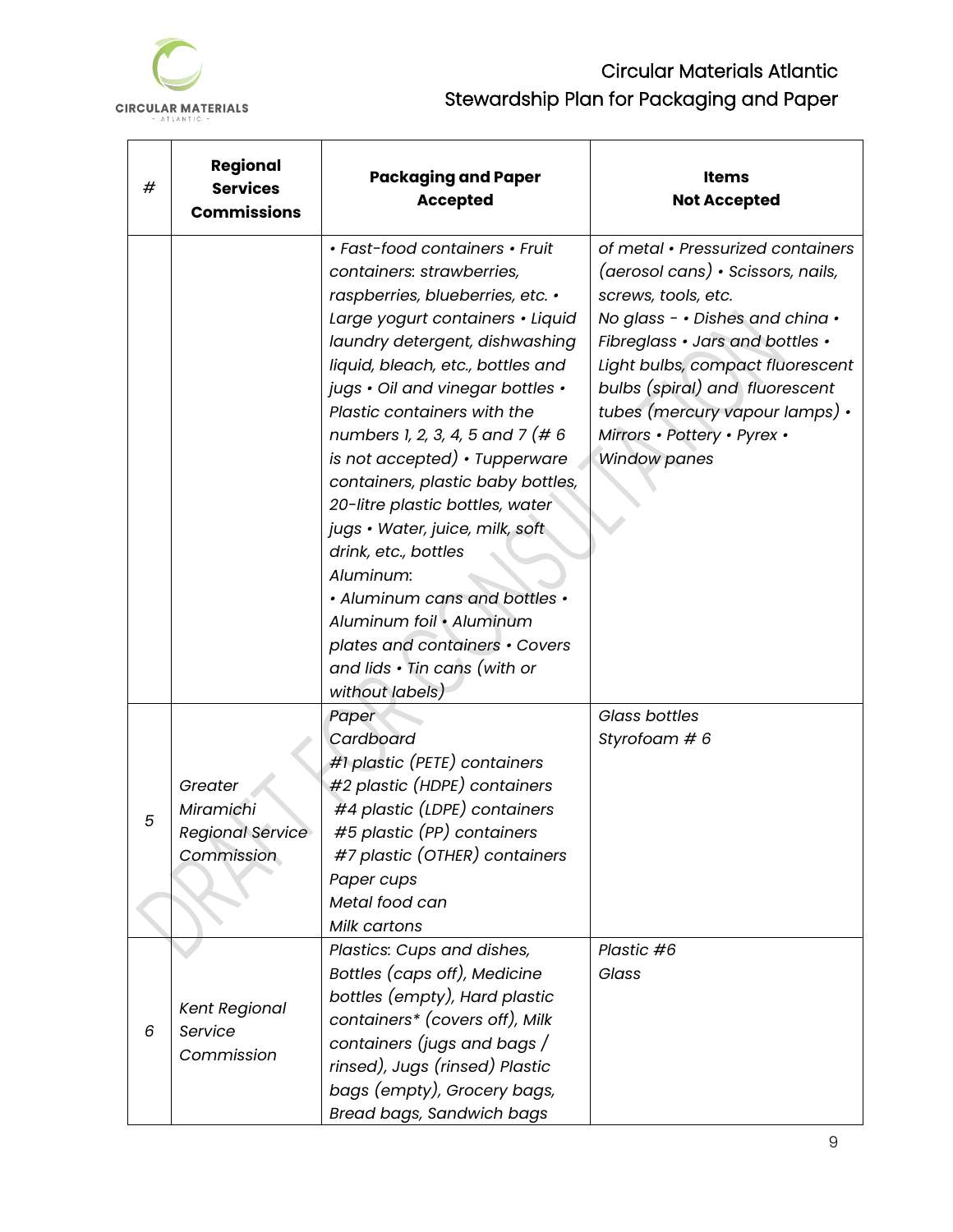

| # | Regional<br><b>Services</b><br><b>Commissions</b>  | <b>Packaging and Paper</b><br><b>Accepted</b>                                                                                                                                                                                                                                                                                                                                                                                                                                                                                                                                                                                                                                                                               | Items<br><b>Not Accepted</b> |
|---|----------------------------------------------------|-----------------------------------------------------------------------------------------------------------------------------------------------------------------------------------------------------------------------------------------------------------------------------------------------------------------------------------------------------------------------------------------------------------------------------------------------------------------------------------------------------------------------------------------------------------------------------------------------------------------------------------------------------------------------------------------------------------------------------|------------------------------|
|   |                                                    | *Accepted hard plastics<br>numbered: 1, 2, 3, 4, 5 & 7.<br>Paper and cardboard: Phone<br>books, Paper plates, Boxes (all<br>kind), Cereal boxes, Pizza boxes<br>(no wax paper), Calendars<br>Cards/Catalogues/Magazines,<br>Egg cartons, Milk cartons<br>(rinsed), File folders,<br>Flyers/Posters, Envelopes,<br>Books/Reports, Wrapping paper,<br>Newspapers, Drink trays, Paper<br>towel rolls, Paper bags, Coffee<br>cups<br>Metals: Aluminum plates,<br>Aluminum cans, Bottles and<br>cans (steel, tin and aluminum),<br>Pots and pans, Aerosol cans<br>(empty), Aluminium sheets,<br><b>Utensils</b><br>Other Items: Caps and covers,<br>Frozen juice cans, Styrofoam<br>(meat trays, cups, plates, etc. /<br>rinsed) |                              |
| 7 | Southeast<br><b>Regional Service</b><br>Commission | Metals: Aerosol Cans (empty),<br>Aluminum (pie plates, foil, etc.),<br>Bottles & Cans (steel, tin $\&$<br>aluminum), Containers, Pots &<br>Pans, Utensils<br>Paper & Cardboard: Books &<br>Bristol Board, Boxboard Boxes,<br>Cardboard, Cards &<br>Catalogues, Cereal Boxes<br>Coffee Cups, Drink Trays, Egg<br>Cartons, Envelopes, Fast Food<br>Paper Bags, Fast Food Boxes,<br>Pizza Boxes, File Folders, Flyers,<br>Newspaper and Magazines,                                                                                                                                                                                                                                                                             | Plastic #6<br>Glass          |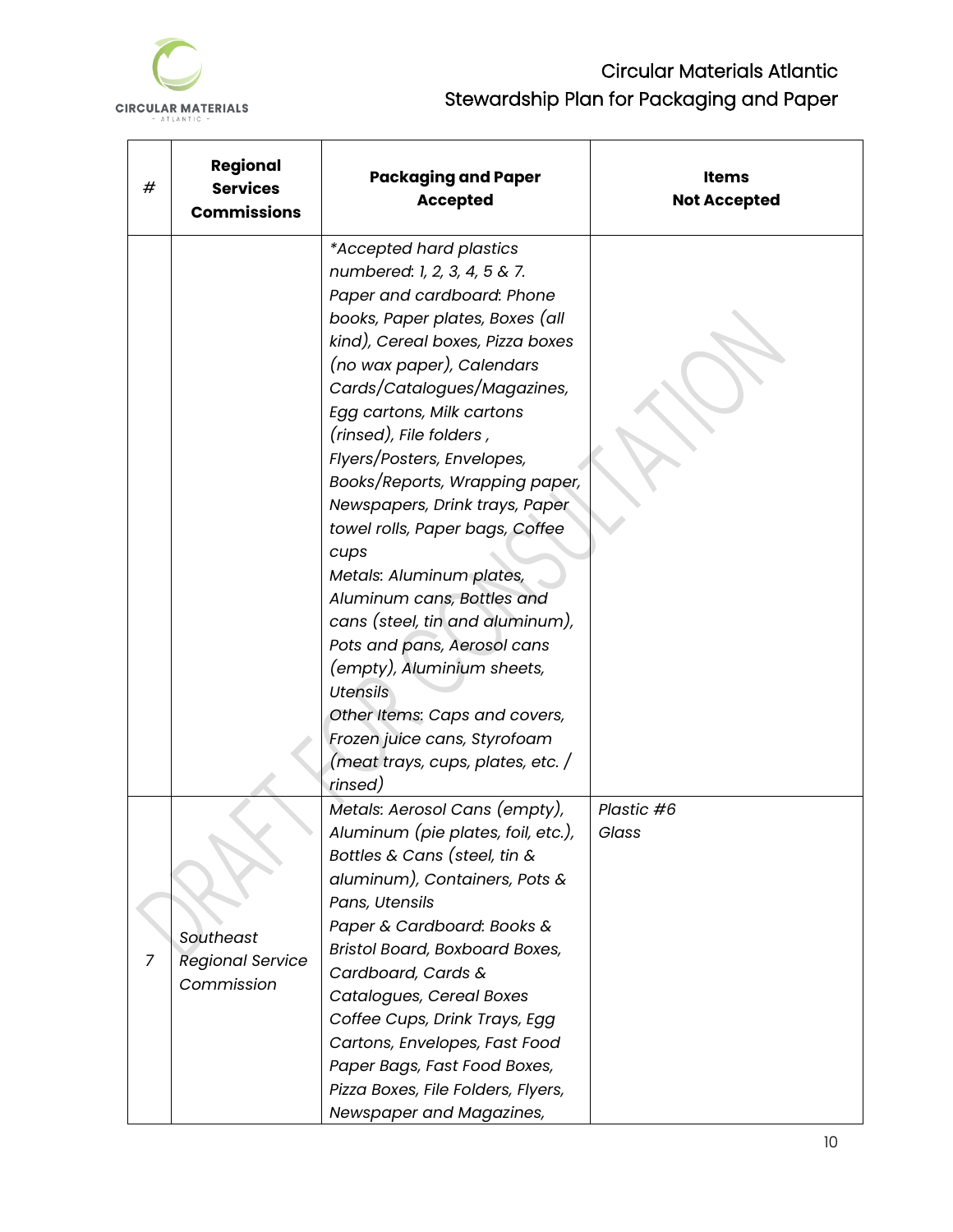

| # | Regional<br><b>Services</b><br><b>Commissions</b> | <b>Packaging and Paper</b><br><b>Accepted</b>                                                                                                                                                                                                                                                                                                                                                                                   | Items<br><b>Not Accepted</b>   |
|---|---------------------------------------------------|---------------------------------------------------------------------------------------------------------------------------------------------------------------------------------------------------------------------------------------------------------------------------------------------------------------------------------------------------------------------------------------------------------------------------------|--------------------------------|
|   |                                                   | Phone Books, Plates and Cups,<br>Posters, Sticky Notes, Wrapping<br>Paper<br>Plastics: Bottles (caps off),<br>Containers (covers off), Cups &<br>Dishes, Hard Plastic Packaging,<br>Jugs, Medicine Bottles (empty)<br>Milk & Juice Jugs, Hard Plastics<br>numbered: 1, 2, 3, 4, 5 & 7, Plastic<br>Bags (Clean & Dry) - Grocery<br>and other plastic shopping<br>bags, bread bags, clean re-<br>sealable food storage bags, etc. |                                |
|   |                                                   | To prevent mechanical sorting<br>equipment from getting<br>entangled, put all plastic bags                                                                                                                                                                                                                                                                                                                                      |                                |
|   |                                                   | in a single bag and tie it.<br>Other Items: Frozen Juice Cans<br>Lids, Covers Milk & Juice                                                                                                                                                                                                                                                                                                                                      |                                |
|   |                                                   | Cartons Styrofoam (meat trays,<br>cups, plates, etc.)                                                                                                                                                                                                                                                                                                                                                                           |                                |
|   |                                                   | Metals: Aerosol Cans (empty),                                                                                                                                                                                                                                                                                                                                                                                                   | Plastic #6                     |
|   |                                                   | Aluminum (pie plates, foil, etc.),                                                                                                                                                                                                                                                                                                                                                                                              | Glass                          |
|   |                                                   | Bottles & Cans (steel, tin, &                                                                                                                                                                                                                                                                                                                                                                                                   | <b>Binders</b>                 |
|   |                                                   | aluminum), Containers, Pots &                                                                                                                                                                                                                                                                                                                                                                                                   | Cheese wrappers                |
|   |                                                   | Pans, Utensils                                                                                                                                                                                                                                                                                                                                                                                                                  | <b>Feed Bags</b>               |
|   |                                                   |                                                                                                                                                                                                                                                                                                                                                                                                                                 | Paper towels, napkins, tissues |
|   |                                                   | Paper & Cardboard: Books &                                                                                                                                                                                                                                                                                                                                                                                                      | Plastic wrap                   |
| 8 | <b>Regional Service</b>                           | Bristol Board, Boxboard Boxes,                                                                                                                                                                                                                                                                                                                                                                                                  | Potato chip bags               |
|   | Commission 8                                      | Cardboard Cards &                                                                                                                                                                                                                                                                                                                                                                                                               | Single-serve Yogurt containers |
|   |                                                   | Catalogues, Cereal Boxes,                                                                                                                                                                                                                                                                                                                                                                                                       | <b>Straws</b>                  |
|   |                                                   | Coffee Cups, Drink Trays, Egg                                                                                                                                                                                                                                                                                                                                                                                                   | Vacuum bags                    |
|   |                                                   | Cartons, Envelopes, Fast Food                                                                                                                                                                                                                                                                                                                                                                                                   |                                |
|   |                                                   | Paper Bags, Fast Food Boxes,                                                                                                                                                                                                                                                                                                                                                                                                    |                                |
|   |                                                   | Pizza Boxes, File Folders, Flyers,                                                                                                                                                                                                                                                                                                                                                                                              |                                |
|   |                                                   | Newspaper and Magazines,                                                                                                                                                                                                                                                                                                                                                                                                        |                                |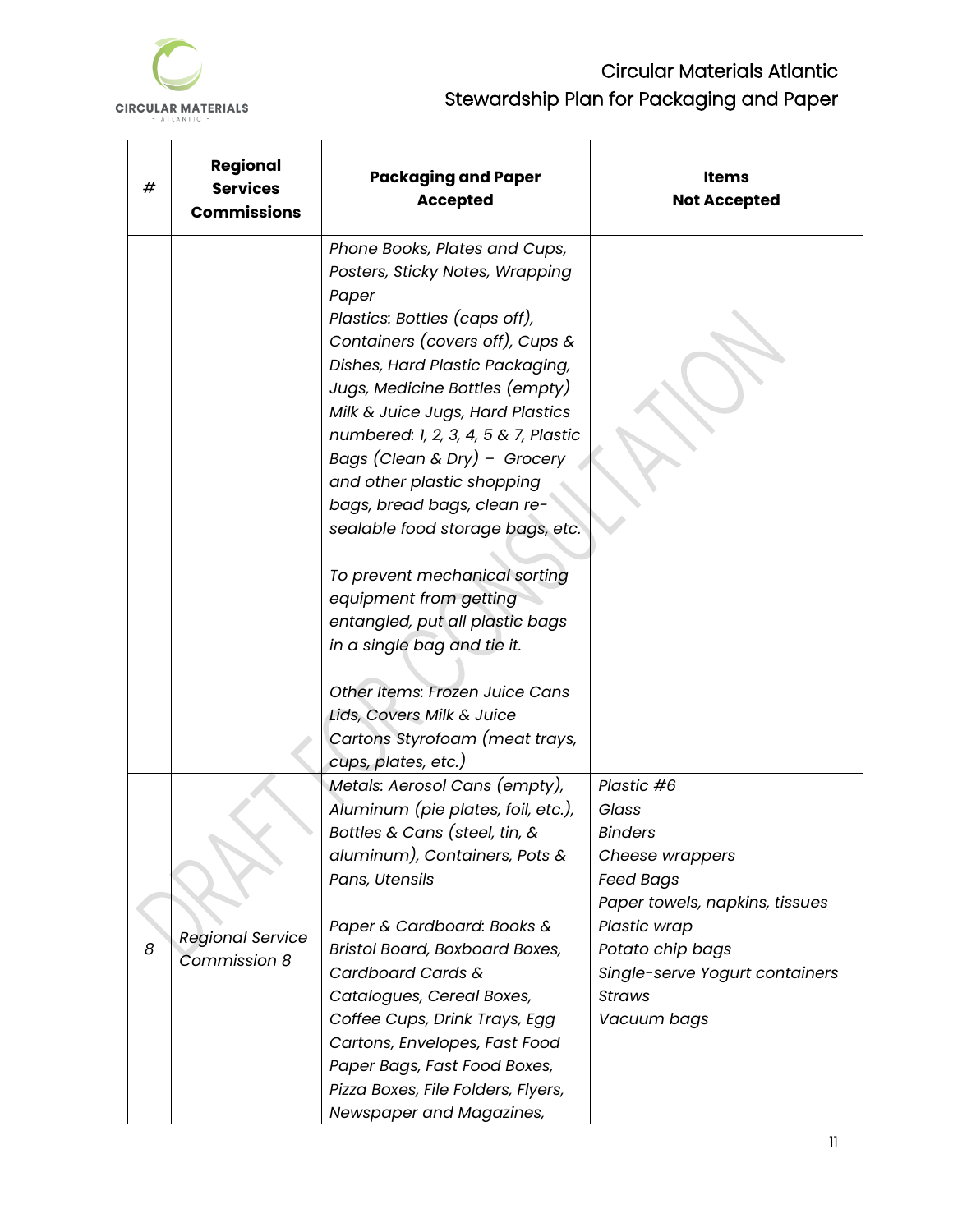

| # | Regional<br><b>Services</b><br><b>Commissions</b> | <b>Packaging and Paper</b><br><b>Accepted</b>                                                                                                                                                                                                                                                                                                         | Items<br><b>Not Accepted</b>                                                                                                                                                                              |
|---|---------------------------------------------------|-------------------------------------------------------------------------------------------------------------------------------------------------------------------------------------------------------------------------------------------------------------------------------------------------------------------------------------------------------|-----------------------------------------------------------------------------------------------------------------------------------------------------------------------------------------------------------|
|   |                                                   | Phone Books, Plates and Cups,<br>Posters, Sticky Notes, Wrapping<br>Paper                                                                                                                                                                                                                                                                             |                                                                                                                                                                                                           |
|   |                                                   | Plastics: Bottles (caps off),<br>Containers (covers off), Cups $\&$<br>Dishes, Hard Plastic Packaging,<br>Jugs, Medicine Bottles (empty)<br>Milk & Juice Jugs, Hard Plastics<br>numbered: 1, 2, 3, 4, 5 & 7<br>Plastic Bags (Clean & Dry) -<br>Grocery and other plastic<br>shopping bags, bread bags,<br>clean resealable food storage<br>bags, etc. |                                                                                                                                                                                                           |
|   |                                                   | To prevent mechanical sorting<br>equipment from getting<br>entangled, put all plastic bags<br>in a single bag and tie it.                                                                                                                                                                                                                             |                                                                                                                                                                                                           |
|   |                                                   | Other Items: Frozen Juice Cans<br>Lids, Covers Milk & Juice<br>Cartons Styrofoam (meat trays,<br>cups, plates, etc.)                                                                                                                                                                                                                                  |                                                                                                                                                                                                           |
| 9 | <b>Fundy Regional</b><br>Service<br>Commission    | <b>Corrugated Cardboard:</b><br>All cardboard boxes with the<br>wavy piece in the middle<br>Paper & Boxboard:<br>• Milk, juice jugs • Yogurt, sour<br>cream, cream cheese & ice<br>cream tubs • Ketchup, & salad<br>dressing bottles • Shampoo                                                                                                        | Plastic bags, including grocery<br>bags, bread bags & plastic wrap<br><b>Black garbage bags</b><br>Wet or dirty cardboard<br>Coffee cups or lids<br>Waxed cardboard or paper<br>Vinyl siding<br>Styrofoam |
|   |                                                   | bottles · Bleach & detergent<br>bottles • Beverage containers<br>(no glass)<br>Plastic 1,2,5:                                                                                                                                                                                                                                                         | Chip bags<br>Plastic furniture or toys                                                                                                                                                                    |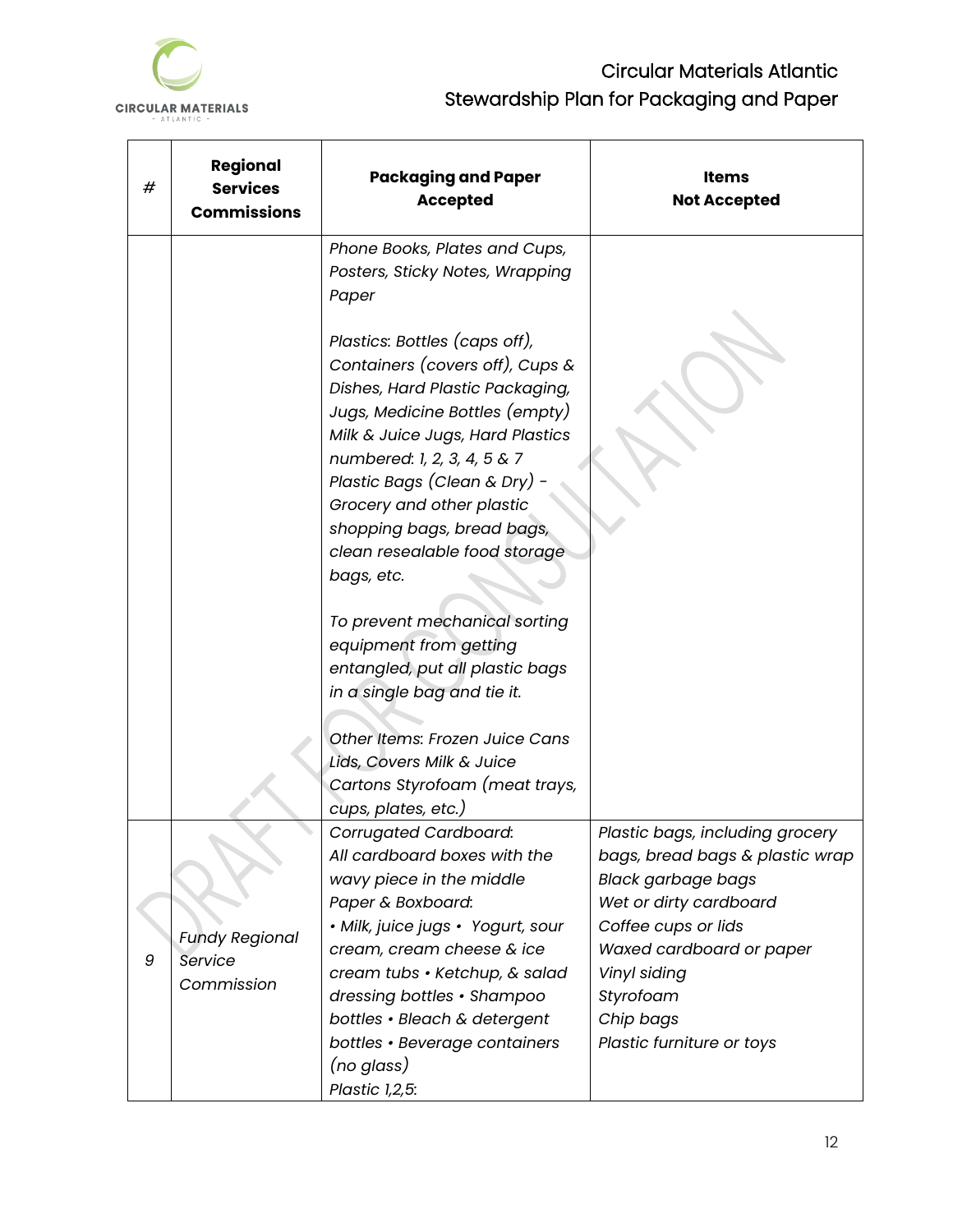

| #                        | Regional<br><b>Services</b><br><b>Commissions</b>          | <b>Packaging and Paper</b><br><b>Accepted</b>                                                                                                                                                                                                                                                                                                                    | <b>Items</b><br><b>Not Accepted</b>                                                                                                                                                                                                                                                                                                                                                                                         |
|--------------------------|------------------------------------------------------------|------------------------------------------------------------------------------------------------------------------------------------------------------------------------------------------------------------------------------------------------------------------------------------------------------------------------------------------------------------------|-----------------------------------------------------------------------------------------------------------------------------------------------------------------------------------------------------------------------------------------------------------------------------------------------------------------------------------------------------------------------------------------------------------------------------|
|                          |                                                            | • Milk, juice jugs • Yogurt, sour<br>cream, cream cheese & ice<br>cream tubs • Ketchup, & salad<br>dressing bottles • Shampoo<br>bottles · Bleach & detergent<br>bottles · Beverage containers<br>(no glass)<br><b>Milk Containers:</b><br>Milk, cream & buttermilk<br>cartons<br>Metal:<br>All food & pet food cans<br>Aluminum pie plates & foil · Pop<br>cans |                                                                                                                                                                                                                                                                                                                                                                                                                             |
| 10                       | Southwest New<br><b>Brunswick</b><br>Service<br>Commission | Paper/Cardboard<br>#1 Plastic (PETE) containers<br>#2 Plastic (HDPE) containers<br>#4 Plastic (LDPE) containers<br>#5 Plastic (PP) containers<br>#7 Plastic (OTHER) containers<br>Metal food cans - rinsed and<br>dried<br>Milk cartons - rinsed and dried                                                                                                       | Glass<br>Expanded Foam (Styrofoam)<br>Plastic Bags or any plastic films                                                                                                                                                                                                                                                                                                                                                     |
| $\overline{\mathcal{U}}$ | <b>Regional Service</b><br>Commission 11                   | <b>Metal Food Cans</b><br>Plastics $(1-7)$ , # 4 plastic<br>shopping bags<br><b>Milk Cartons</b><br>Newsprint<br>Cardboard & Boxboard<br>Paper                                                                                                                                                                                                                   | glass $\cdot$ foil plates $\cdot$ plastic toys<br>or plastic swimming pools .<br>plastic wrapping, such as<br>stretch wrap $\cdot$ plastic bags from<br>gardening products such as<br>fertilizer · motor oil containers ·<br>ceramic dishes · Styrofoam ·<br>unnumbered plastics<br>$\cdot$ plastic box liners $\cdot$ pet food<br>bags $\cdot$ waxed paper $\cdot$ candy<br>wrapping · hardcover books ·<br>wrapping paper |
| 12                       | Western Valley<br><b>Regional Service</b><br>Commission    | Plastics Symbol 1 - 7<br>Food & Beverage Cartons,<br>Aluminum cooking pans, plates                                                                                                                                                                                                                                                                               | Plastic bags or wrap,<br>Ammunition, Batteries, Binders,<br>Coat hangers (plastic or wire),                                                                                                                                                                                                                                                                                                                                 |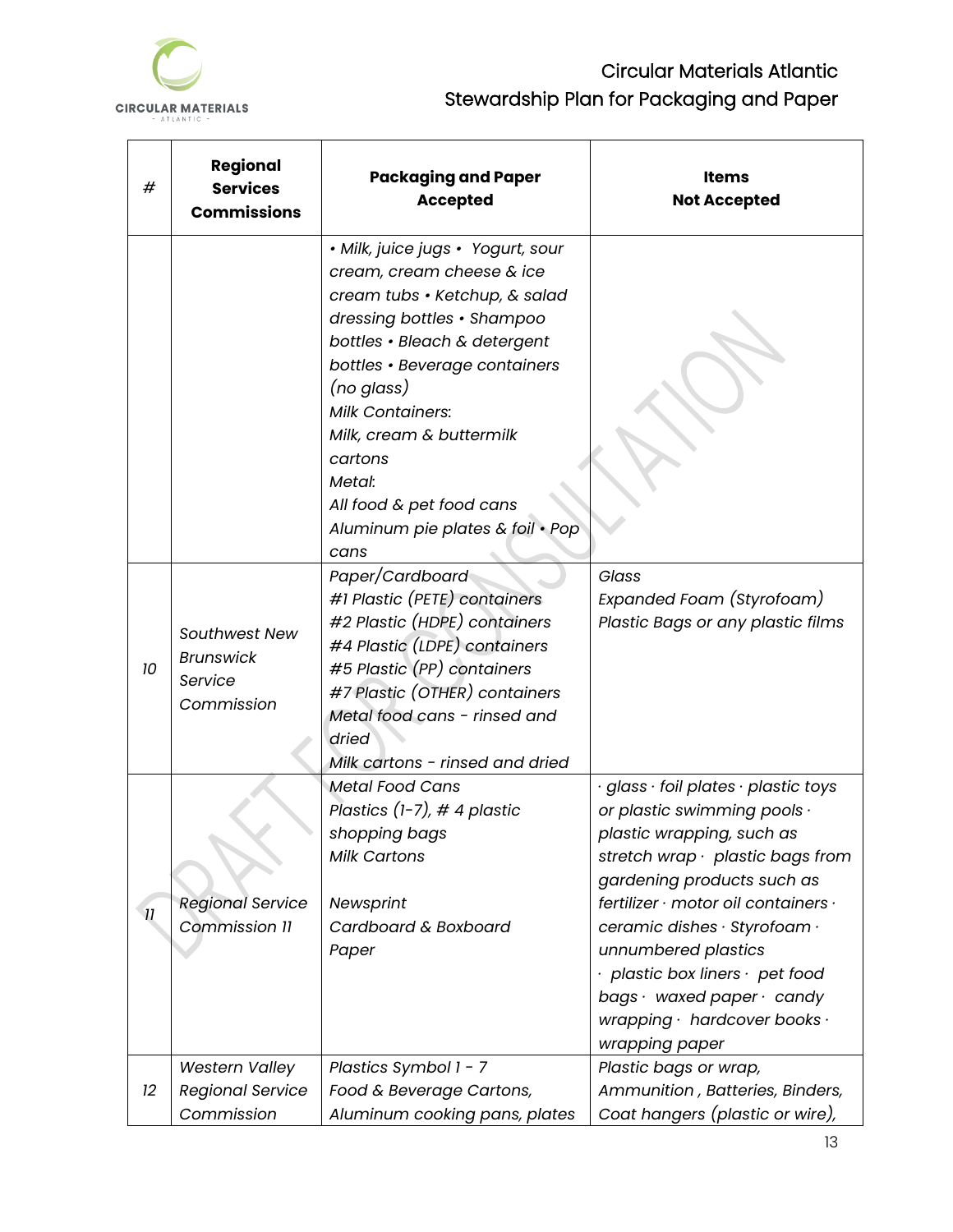

| # | Regional<br><b>Services</b><br><b>Commissions</b> | <b>Packaging and Paper</b><br><b>Accepted</b>                                                                                                                                                                                                                                                                                                                                                                                                                                                                                                                                                                                                                                                                                                                                                                          | <b>Items</b><br><b>Not Accepted</b>                                                                                                                                                                                                                                                                                                                                                                                                                                                                                                                                                                                               |
|---|---------------------------------------------------|------------------------------------------------------------------------------------------------------------------------------------------------------------------------------------------------------------------------------------------------------------------------------------------------------------------------------------------------------------------------------------------------------------------------------------------------------------------------------------------------------------------------------------------------------------------------------------------------------------------------------------------------------------------------------------------------------------------------------------------------------------------------------------------------------------------------|-----------------------------------------------------------------------------------------------------------------------------------------------------------------------------------------------------------------------------------------------------------------------------------------------------------------------------------------------------------------------------------------------------------------------------------------------------------------------------------------------------------------------------------------------------------------------------------------------------------------------------------|
|   |                                                   | & tin foil, Beverage cans (if not<br>returning for refund), Canning<br>lids & rings, Metal lids, Cans<br>(juice, pet food, vegetable,<br>fruits, soup, meats)<br>Metal: Aluminum cooking pans,<br>plates & tin foil, Beverage cans<br>(if not returning for refund),<br>Canning lids & rings, Metal lids,<br>Cans (juice, pet food,<br>vegetable, fruits, soup, meats)<br>Paper. Books (hard covers<br>must be removed), Envelopes<br>(plain or window), Flyers (NO<br>bags), Greeting cards (plain),<br>Loose paper, Magazines,<br>Newspapers, Phone books,<br>Shredded paper (put in a clear<br>bag, tie and place in bin)<br>Cardboard: Cereal boxes,<br>Cracker boxes, Corrugated<br>boxes, Drink trays, Egg cartons,<br>Other food boxes, Paper towel &<br>toilet paper rolls, Shoe boxes,<br><b>Tissue boxes</b> | Disposable cups, Film plastics<br>(e.g. wrap around paper towel),<br>Fireworks, Foam egg cartons,<br>trays or take out containers<br>(even if numbered), Frying pans<br>or baking sheets, Garbage,<br>Glass of any kind, Lottery tickets,<br>Paper towel & tissues, Pellet<br>bags and feed bags,<br>Photographs, Plastic<br>shopping/bread bags, Plastics<br>without a number, Plastics wrap<br>or sandwich bags, Playing cards,<br>Potato bags, chip, flour or sugar<br>bags, Soiled or wet items of any<br>kind, Store receipts, Straws,<br>Styrofoam, Tissue paper, Vinyl<br>Siding/Construction Materials,<br>Wrapping paper |

*The following table sets out the available data for the tonnes of recyclable materials collected by each RSC in 2020.* 

# **Table 3.4 Quantity of Packaging and Paper Collected in 2020**

| # | <b>Regional Services Commissions</b>       | <b>Tonnes</b> |
|---|--------------------------------------------|---------------|
|   | Northwest Regional Service Commission      | 1./OC         |
| 2 | Restigouche Regional Service Commission    | 435           |
| 3 | <b>Chaleur Regional Service Commission</b> | 3,354         |
|   | Peninsule Acadienne Regional Service       |               |
| 4 | Commission                                 | <i>2.200</i>  |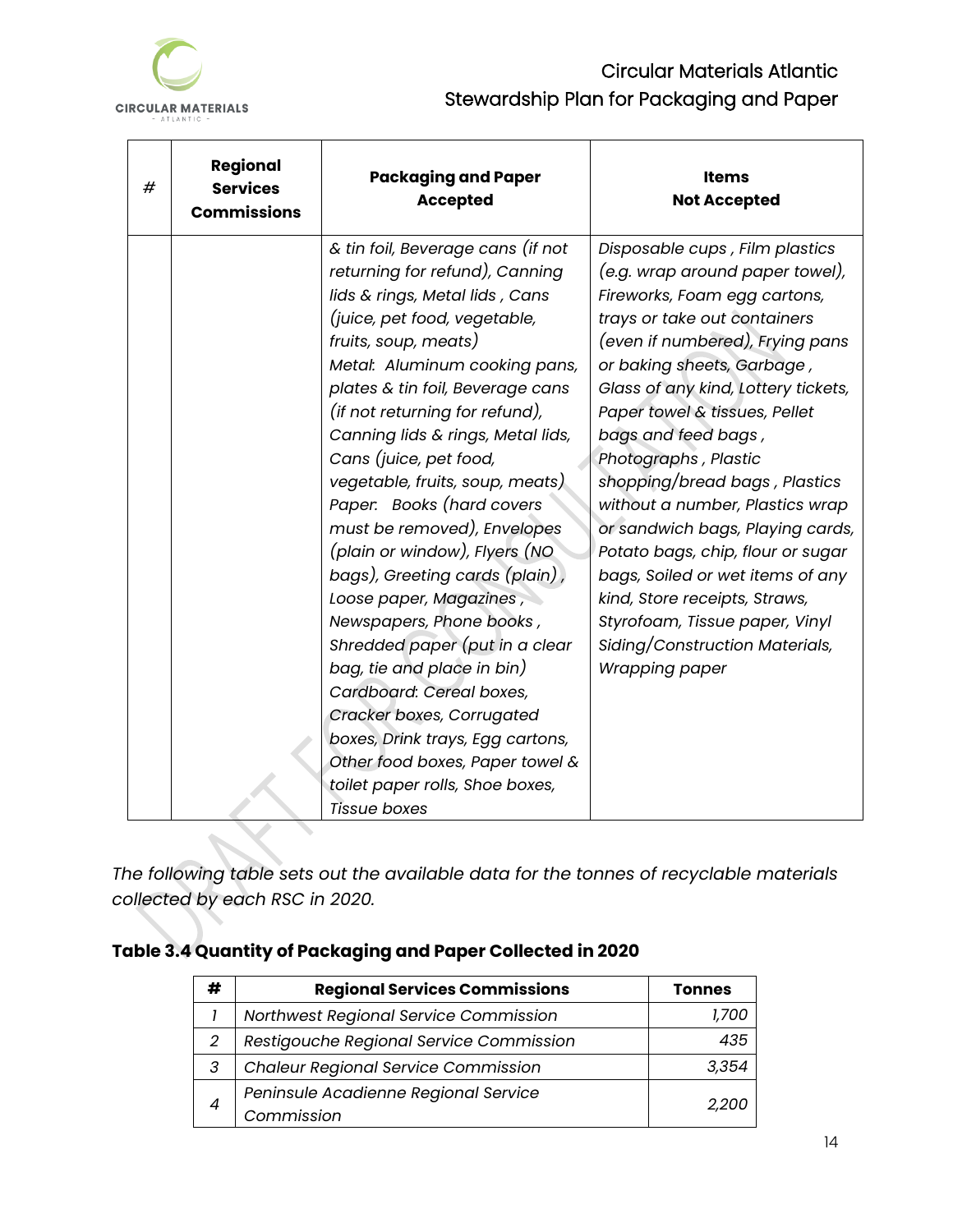

| #      | <b>Regional Services Commissions</b>          | <b>Tonnes</b> |
|--------|-----------------------------------------------|---------------|
| 5      | Greater Miramichi Regional Service Commission | 1,514         |
| 6      | Kent Regional Service Commission              | 4,900         |
| 7      | Southeast Regional Service Commission         | 16,758        |
| 8      | Regional Service Commission 8                 | 3,494         |
| 9      | <b>Fundy Regional Service Commission</b>      | 5,932         |
| 10     | Southwest New Brunswick Service Commission    | 755           |
| 11     | Regional Service Commission II                | 4,520         |
| 12     | Western Valley Regional Service Commission    | 759           |
| Totals |                                               | 46,321        |

### <span id="page-17-0"></span>**3.2 Non-Residential Collection Systems**

*Routing for residential recycling collection services often includes non-residential locations, such as streetfront retail, institutions (e.g. churches), municipal offices and other venues (e.g. libraries).* 

*Similarly, drop-off depots often receive materials from small to medium businesses. Some of the information received from the RSCs and local municipalities suggests that the quantity of recyclables reported includes packaging and paper from these types of non-residential sources. Prior to a producer responsibility program, municipalities do not commonly track this information as they have no need to identify packaging and paper from residential consumers separately from packaging and paper from other consumers.*

*To comply with the Regulation and to track performance of the Stewardship Plan, it will be necessary to explore options with RSCs and local municipalities to segregate (physically or through audit-based mathematical apportionment) packaging and paper from residential consumers from other sources of packaging and paper as part of implementation of the Stewardship Plan.* 

## <span id="page-17-1"></span>**3.3 Processing Systems**

*Recycling collection vehicles typically deliver materials to facilities where they are processed or to receiving facilities that then transfer the materials to another location for processing.*

*The table below identifies the facility at which packaging and paper from each RSC is being processed.*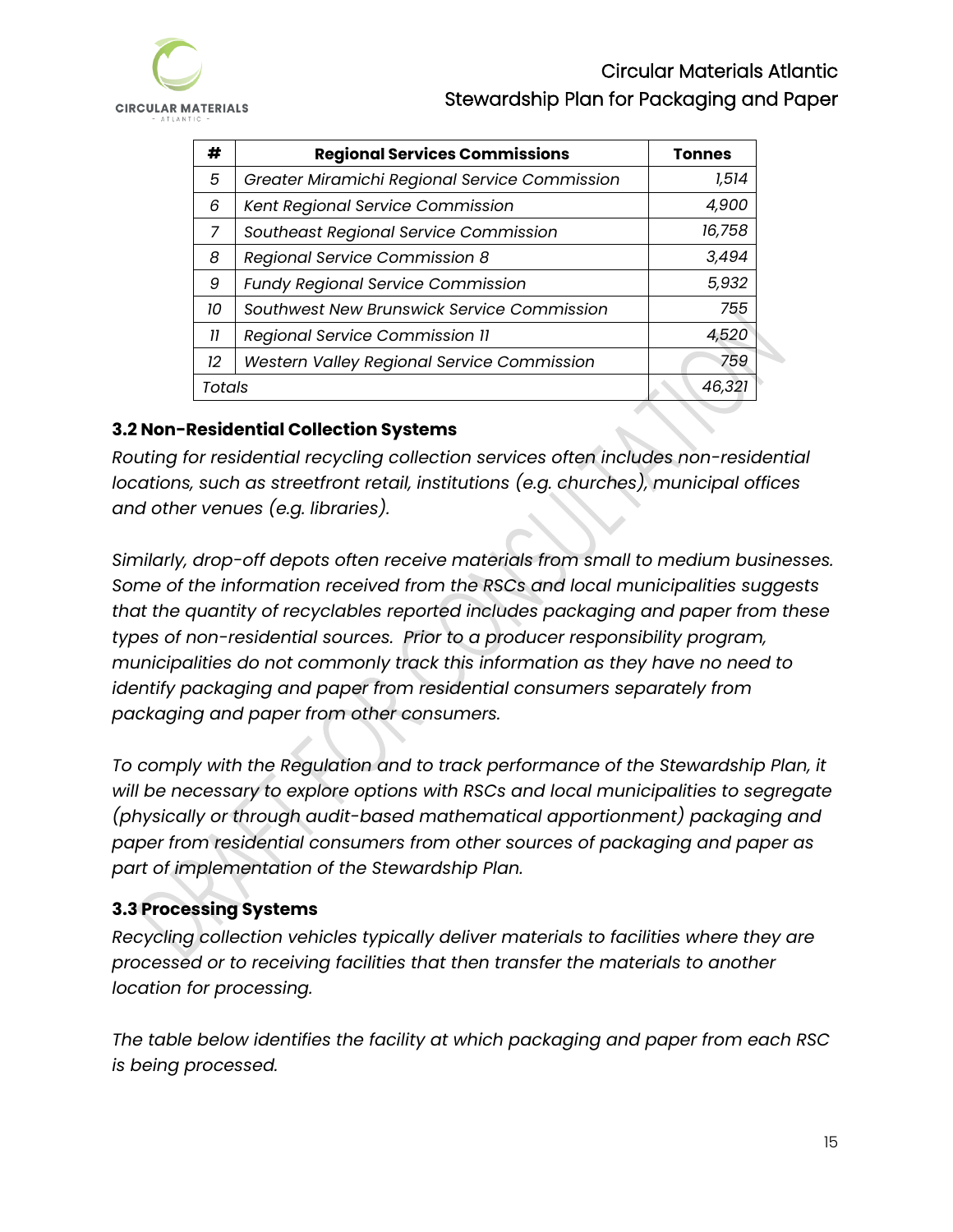

|  | Table 3.5 Facilities Handling Collected Packaging and Paper |  |
|--|-------------------------------------------------------------|--|
|  |                                                             |  |

| #              | <b>Regional Services Commission</b>                  | <b>Facilities Processing Collected Paper</b><br>and Packaging                                                                           |
|----------------|------------------------------------------------------|-----------------------------------------------------------------------------------------------------------------------------------------|
| 1              | Northwest Regional Service Commission                | Transferred from Riviere Verte, NB to<br>L'Atelier des Copains, St. Francois, NB or<br>to Societe Via, Riviere de Loup, PQ              |
| $\overline{2}$ | Restigouche Regional Service Commission              | Acadian Peninsula Recycling Centre<br>(Tracadie)                                                                                        |
| 3              | <b>Chaleur Regional Service Commission</b>           | Acadian Peninsula Recycling Centre<br>(Tracadie)                                                                                        |
| 4              | Peninsule Acadienne Regional Service<br>Commission   | <b>Acadian Peninsula Recycling Centre</b><br>(Tracadie)                                                                                 |
| 5              | Greater Miramichi Regional Service<br>Commission     | Eco360 (Moncton)                                                                                                                        |
| 6              | Kent Regional Service Commission                     | Eco360 (Moncton)                                                                                                                        |
| $\overline{7}$ | Southeast Regional Service Commission                | Eco360 (Moncton - managed by RSC 7)                                                                                                     |
| 8              | Regional Service Commission 8                        | Materials Recovery Facility (located at<br>RSC8 Regional Waste Management<br>Facility, Sussex); most transferred to<br>Eco360 (Moncton) |
| 9              | <b>Fundy Regional Service Commission</b>             | Fundy Region Solid Waste Facility,<br>Grand Bay-Westfield                                                                               |
| 10             | Southwest New Brunswick Service<br>Commission        | Southern Valley Transfer Station,<br>Woodstock; marketed by Scotia<br>Recycling                                                         |
| 11             | <b>Regional Service Commission 11</b>                | Materials Recycling Facility (located at<br>RSC 11 Fredericton Regional Landfill)                                                       |
| 12             | <b>Western Valley Regional Service</b><br>Commission | Southern Valley Transfer Station,<br>Woodstock; marketed by Scotia<br>Recycling                                                         |

## <span id="page-18-0"></span>**3.4 Social and Capital Infrastructure**

*Recycling is broadly achieved through the collaborative efforts of governments, the private sector waste management industry and the public.*

*Government and community investments to develop and operate a province-wide system of transfer stations and engineered landfills have been complimented by a steady move forward in applying the direction mandated through the Designated Materials Regulation-Clean Environment Act.*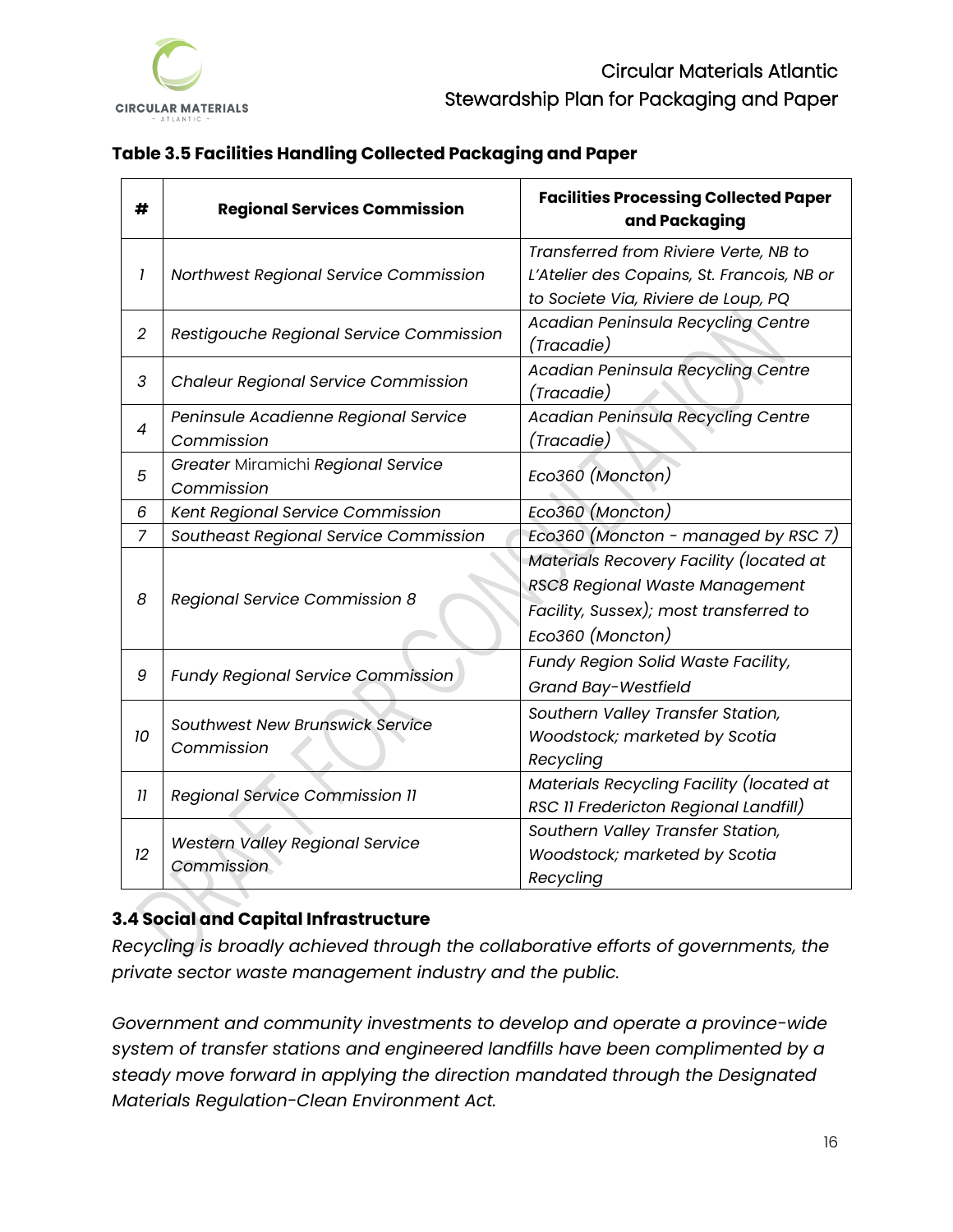

*There are six engineered landfills complimented by seven transfer stations owned and operated by governments in the province. Additionally some municipalities and Regional Service Commissions have made capital investments in collection equipment (trucks/drop-off bins).* 

*Private companies have also invested in recycling capacity in the province including transfer and processing facilities.* 

*The municipal and private sector investments in collection, transfer and processing systems for residential packaging and paper will be leveraged where feasible during transition to producer responsibility.* 

### <span id="page-19-0"></span>**3.5 Local Governance Reform**

*The Province of New Brunswick has initiated a comprehensive change to the local governance structures that will substantially reduce the number of local government entities from approximately 400 to approximately 80 and provide local elected official capacity to all areas of the province. This transition is occurring over 2022 and is expected to be substantially complete in 2023. While the information presented in this Stewardship Plan with respect to recycling services represents what is currently being provided to incorporated and unincorporated areas, Circular Materials Atlantic recognizes that the entities with which it will engage to deliver an approved Stewardship Plan may be different than those currently providing services.* 

#### <span id="page-19-1"></span>**4.0 Engagement and Data Collection**

*Circular Materials Atlantic retained the services of Kim Hughes, an independent sustainability consultant with knowledge of recycling programs in New Brunswick to undertake a review of existing recycling services across the province. Information collected is being used to inform and guide Circular Materials Atlantic in the development of a Stewardship Plan to manage packaging and paper as defined in part 5.3, Designated Materials Regulation – Packaging and Paper- Clean Environment Act.*

*The collection of information and interaction with those involved in the provision of recycling services, the Department of Environment and Local Government, Recycle NB, Regional Service Commissions, municipalities and First Nation communities took place from January through to March 2022.*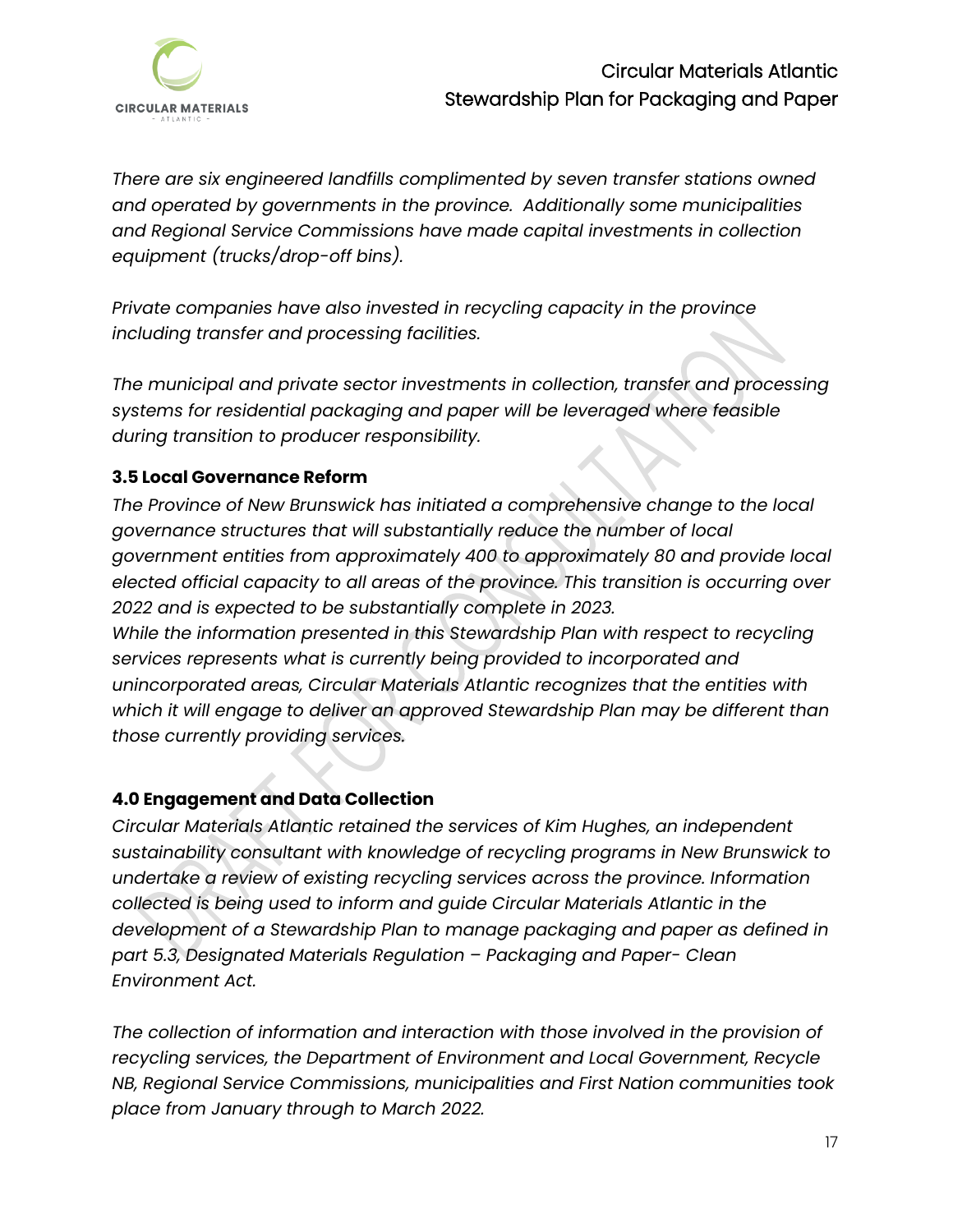

### <span id="page-20-0"></span>**4.1 Minister of Local Government and Local Governance Reform**

*The Department of Local Government and Local Governance Reform was contacted in January 2022 to obtain the latest information with respect to governance reform including changes to Regional Services Commission and municipal boundaries and the anticipated implementation timing. Information was also requested and received outlining solid waste management services in the local service districts.*

#### <span id="page-20-1"></span>**4.2 Department of Environment and Local Government**

*The Department of Environment and Local Government was contacted in January 2022 to obtain current information with respect to provision of recycling services in unincorporated areas as well as to obtain a list of municipalities, including the staff contacts that could provide information with respect to solid waste and recycling services in their communities.*

#### <span id="page-20-2"></span>**4.3 Regional Services Commissions and Local Governments**

*Following preliminary discussions with Regional Service Commission 11 (RSC11), a meeting was hosted by RSC11 staff to meet with Circular Materials Atlantic staff to discuss the proposed approach to solicit information from RSCs and municipalities across the province. This meeting had participation from four Regional Service Commissions representing the majority of the households receiving recycling services in New Brunswick.*

*Following this meeting, an introductory e-mail (bilingual) was sent to all Regional Service Commission Executive Directors introducing Circular Materials Atlantic and indicating that information regarding recycling services in the region would be requested to provide background on the current state of recycling services.*

*Each RSC was then contacted to request information regarding recycling services including:* 

- *The number and types of households that receive household (curbside or multi-family) collection service for packaging and paper;*
- *The number and locations of drop-off depots for residential paper and packaging;*
- *Types of packaging and paper accepted and not accepted in collection systems;*
- *Curbside collection frequency;*
- *Number of streams (single-stream or dual-stream) in collection systems;*
- *Quantity of material collected;*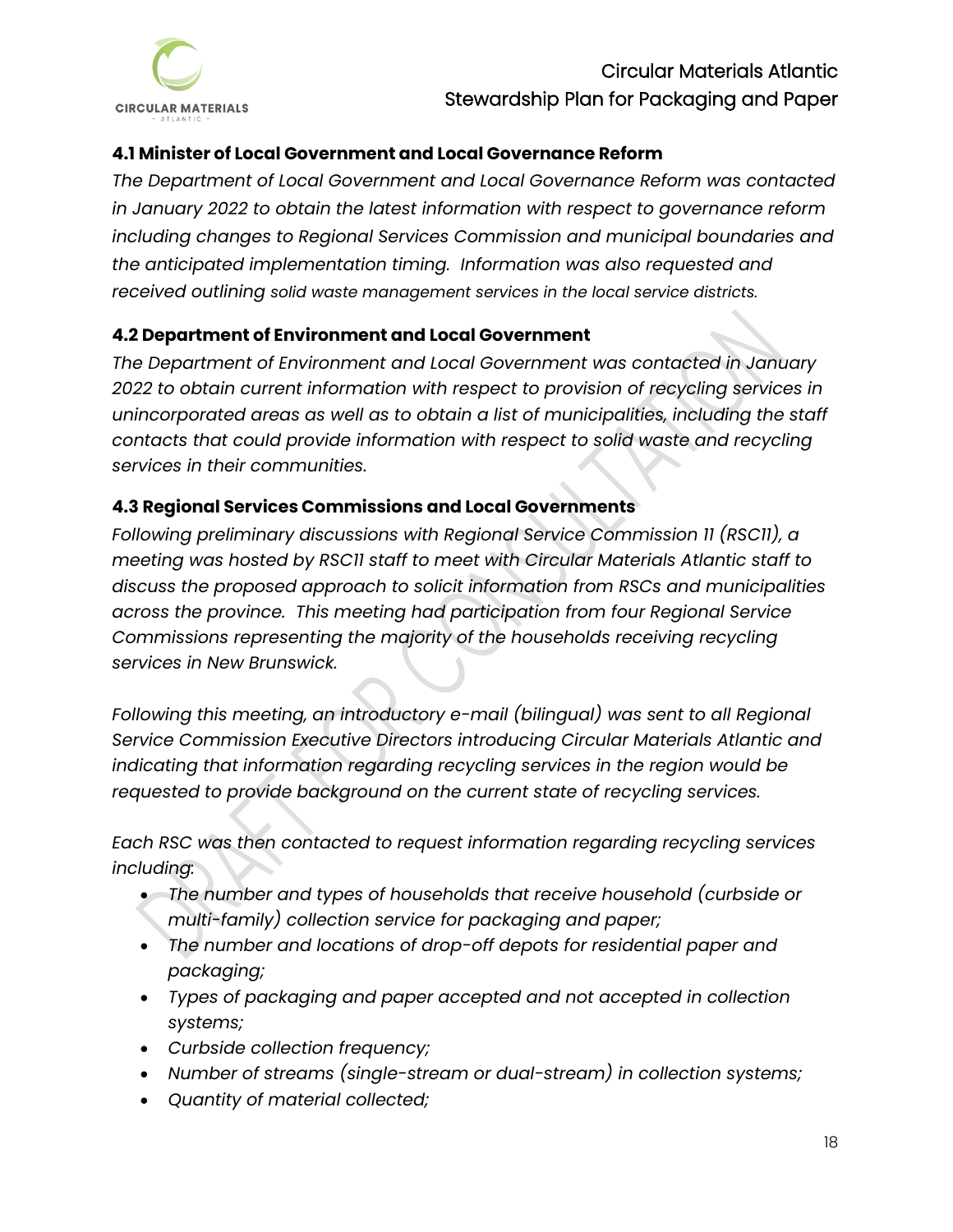

- *Annual recycling collection and processing costs;*
- *Expiry dates of existing collection and processing contracts;*
- *How and where collected material is processed; and*
- *What portion of collected material is directed to commodity markets.*

*Regional Service Commissions compiled and provided information that was available to them in response to the request. Information submitted reflected services provided by the RSCs but did not consistently reflect services provided by the lower tier municipalities within the RSC.* 

*To better understand the municipal role in the provision of recycling services, each municipality was contacted by phone to discuss existing provision of recycling services and contracts by the municipalities. Where municipalities responded to this outreach, discussions typically included background on the Regulation and Circular Materials Atlantic's activities to develop a Stewardship Plan for packaging and paper.*

#### <span id="page-21-0"></span>**4.4 First Nations**

*Representatives from fifteen First Nation communities were contacted<sup>5</sup> to introduce Circular Materials Atlantic and seek information on existing recycling services in their communities.* 

*Seven First Nation communities responded with information about current recycling services in their community.* 

*Regional Service Commissions in which the remaining eight First Nation communities are situated have provided information on recycling services currently avaialble. In certain instances, recycling services are provided by the Regional Service Commission to the First Nation community.*

*<sup>5</sup> Have not contacted Peskotomuhkati at Skahtik (Passamaquoddy) to date as the group is in the process of being recognized.*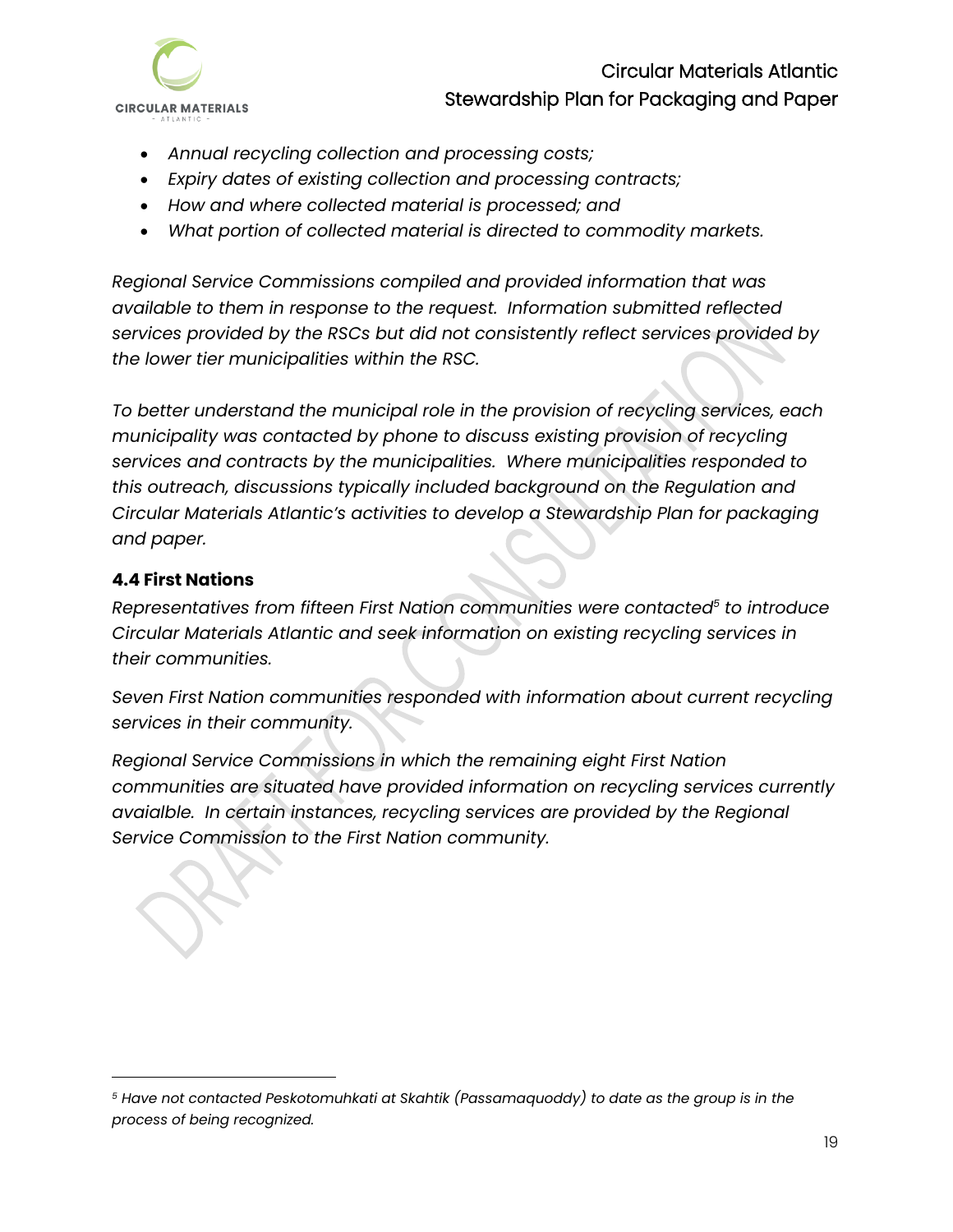

### <span id="page-22-0"></span>**5.0 Stewardship Plan Scope**

#### <span id="page-22-1"></span>**5.1 Designated Materials**

### <span id="page-22-2"></span>**5.1.1 Paper**

*Paper is defined in section 2 of the Designated Materials Regulation - Clean Environment Act as "paper that is provided to a consumer that is printed, or intended to be printed, and includes telephone directories, but does not include*

- *(a) reference books;*
- *(b) literary books;*
- *(c) text books; or*
- *(d) paper that is unsafe or unsanitary, or could become unsafe or unsanitary*
- *by virtue of its anticipated use, and is not suitable to be recycled."*

*This Stewardship Plan includes printed and unprinted paper, such as a newspaper, magazine, promotional material, directory, catalogue or paper used for copying, writing or any other general use. Paper does not include hard or soft cover books or hard cover periodicals.* 

*Consistent with the definitions above, the following categories of paper are included in this Stewardship Plan.*

|                   | Definition: Newspaper publications with or without a glossy cover and           |
|-------------------|---------------------------------------------------------------------------------|
| <b>Newspapers</b> | published for quick consumption.                                                |
| Newsprint         | <b>Definition:</b> Newsprint inserts, flyers and circulars.                     |
| (inserts and      | <b>Examples:</b> Includes park guides, auto publications, real estate           |
| circulars)        | supplements and product manuals printed on newsprint.                           |
|                   | <b>Magazines:</b>                                                               |
|                   | <b>Definition:</b> Bound periodicals, whether the paper is coated, glossy/ non- |
|                   | glossy, which sometimes includes mastheads.                                     |
|                   | <b>Examples:</b> Includes daily/weekly/monthly or annual magazines and          |
| Magazines and     | travel or promotional magazines.                                                |
| Catalogues        |                                                                                 |
|                   | <b>Catalogues:</b>                                                              |
|                   | <b>Definition:</b> Bound paper, whether the paper is coated, glossy/non-        |
|                   | glossy.                                                                         |
|                   | <b>Examples:</b> Retailer product catalogues, bound promotional documents       |

## **Table 5.1 Categories of Paper**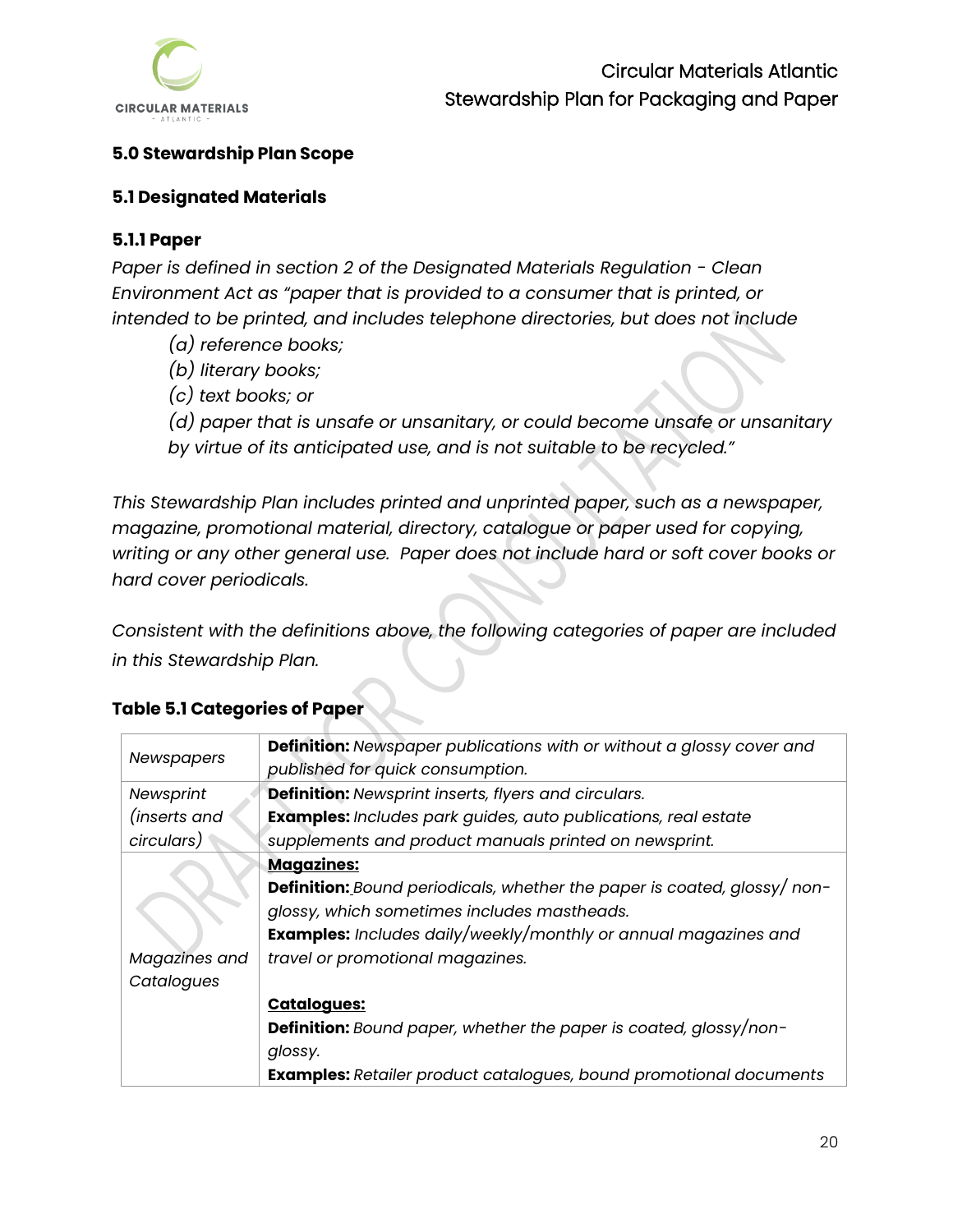

|                                                                               | containing product lists, coupon books, automotive and real estate<br>guides/catalogues (if not printed on newsprint).                                                                                                                                                                                                                                                                                                                                                                                                                                                                                                                                                                                                                                                                                                                                                                                                                                                                                                                                                                                                                                                                                                                                                    |
|-------------------------------------------------------------------------------|---------------------------------------------------------------------------------------------------------------------------------------------------------------------------------------------------------------------------------------------------------------------------------------------------------------------------------------------------------------------------------------------------------------------------------------------------------------------------------------------------------------------------------------------------------------------------------------------------------------------------------------------------------------------------------------------------------------------------------------------------------------------------------------------------------------------------------------------------------------------------------------------------------------------------------------------------------------------------------------------------------------------------------------------------------------------------------------------------------------------------------------------------------------------------------------------------------------------------------------------------------------------------|
| <b>Directories</b>                                                            | Definition: Printed bound directories, whether printed on newsprint,<br>glossy/non-glossy paper of residential and/or business contact<br>information such as telephone numbers, postal codes and websites.<br><b>Examples:</b> Phone books and business directories.                                                                                                                                                                                                                                                                                                                                                                                                                                                                                                                                                                                                                                                                                                                                                                                                                                                                                                                                                                                                     |
| Paper for<br>General Use                                                      | Definition: Paper that is used for copying, writing or any other general<br>use.<br><b>Examples:</b> Paper based home, craft, hobby and home office supplies<br>including items such as loose-leaf paper purchased for use in home<br>printers, blank graph or ruled notebooks and notepads, sketchpads,<br>construction and hobby craft paper.<br>Excludes bound reference books, bound literary books, bound textbooks<br>and paper which may be unsafe or unsanitary to recycle such as paper<br>towel or toilet paper.                                                                                                                                                                                                                                                                                                                                                                                                                                                                                                                                                                                                                                                                                                                                                |
| Purchased<br>Posters,<br>Calendars,<br><b>Greeting Cards</b><br>and Envelopes | Definition: Paper product supplied to consumers.<br>Examples: Posters, calendars, greeting cards, blank envelopes<br>purchased individually or in bulk.                                                                                                                                                                                                                                                                                                                                                                                                                                                                                                                                                                                                                                                                                                                                                                                                                                                                                                                                                                                                                                                                                                                   |
| <b>Other Printed</b><br><b>Materials</b>                                      | <b>Definition:</b> All other paper products/materials that are not included in<br>the paper product categories above.<br><b>Examples:</b> Blank and printed envelopes distributed to the residential<br>consumer; promotional cards sent to the residential consumer; free<br>promotional calendars and posters; promotional inserts within or<br>outside envelopes; printed information found within packaged products<br>(such as assembly instructions, user guides, promotional information,<br>warranty cards, product safety information, coupons); annual policy<br>information including policy documents and statements; monthly,<br>quarterly or annual statements; investment fund reports, fund<br>prospectus, contracts, lottery tickets, scratch cards and fund raising<br>tickets; cash register receipts, debit and credit receipts, proof of<br>purchases and other printed material provided at point of sale such as<br>promotional post cards; statements and information inserts from banks,<br>credit card companies and utility companies; information and forms<br>distributed by municipal, regional, provincial and federal governments;<br>transportation and transit schedules, HR-related documents distributed<br>to employees such as T4s. |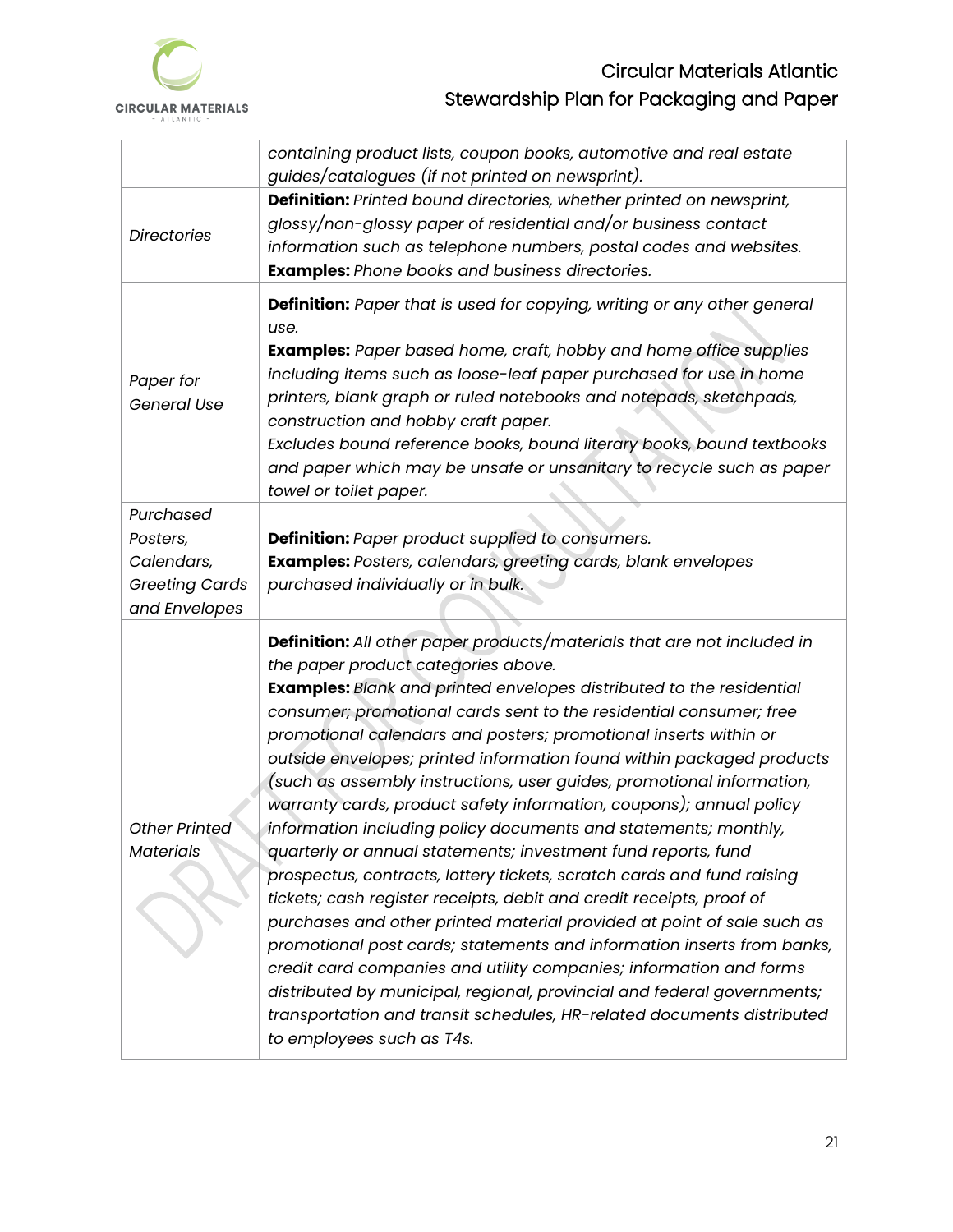

### <span id="page-24-0"></span>**5.1.2 Packaging and Packaging-Like Products**

*Packaging is defined in section 2 of the Designated Materials Regulation - Clean Environment Act as: "any material that is used for the containment, protection, handling, delivery or presentation of a product that is provided to a consumer, any marketing material and any packaging-like products, but does not include* 

*(a) a designated material referred to in section 35 or 50.11;*

*(b) a beverage container as defined in the Beverage Containers Act; or*

*(c) packaging that is unsafe or unsanitary, or could become unsafe or* 

*unsanitary by virtue of its anticipated use, and is not suitable to be recycled."* 

*Packaging includes primary packaging<sup>6</sup> , convenience packaging<sup>7</sup> and transport packaging<sup>8</sup> that is provided with a product.* 

*Packaging-like product is defined in section 2 of the Designated Materials Regulation - Clean Environment Act as "a container or covering that is sold as a product, is used by a consumer for their own packaging needs and would be ordinarily disposed of after a single use or short-term use, but does not include*

*(a) a product designed for the containment of waste; or*

*(b) a product that is unsafe or unsanitary, or could become unsafe or unsanitary by virtue of its anticipated use, and is not suitable to be recycled."* 

*Packaging-like product includes aluminum foil, a metal tray, plastic film, plastic wrap, wrapping paper, a paper bag, beverage cup, plastic bag, plastic container, cardboard box or envelope that is not used as packaging when supplied to a consumer but is normally used for containment. Packaging-like product includes single-use products, as well as those realistically intended to be used for a short term, typically for a period of five years or less, regardless of whether they can be re-used or not. For example, some reusable plastic food storage containers are* 

*<sup>6</sup> Primary packaging is material that is used for the containment, protection, handling, delivery and presentation of a product that is provided with the product to an end user at the point of sale and*  includes packaging designed to group one or more products for the purposes of sale, but does not *include convenience packaging or transport packaging.* 

*<sup>7</sup> Convenience packaging is material used in addition to primary packaging to facilitate end users' handling or transportation of one or more products and includes items such as bags and boxes that are supplied to end users at check out, whether or not there is a separate fee for these items. <sup>8</sup> Transport packaging is material used in addition to primary packaging to facilitate the handling or transportation of one or more products by persons other than end users, such as a pallet, bale wrap or box, but does not include a shipping container designed for transporting things by road, ship, rail or air.*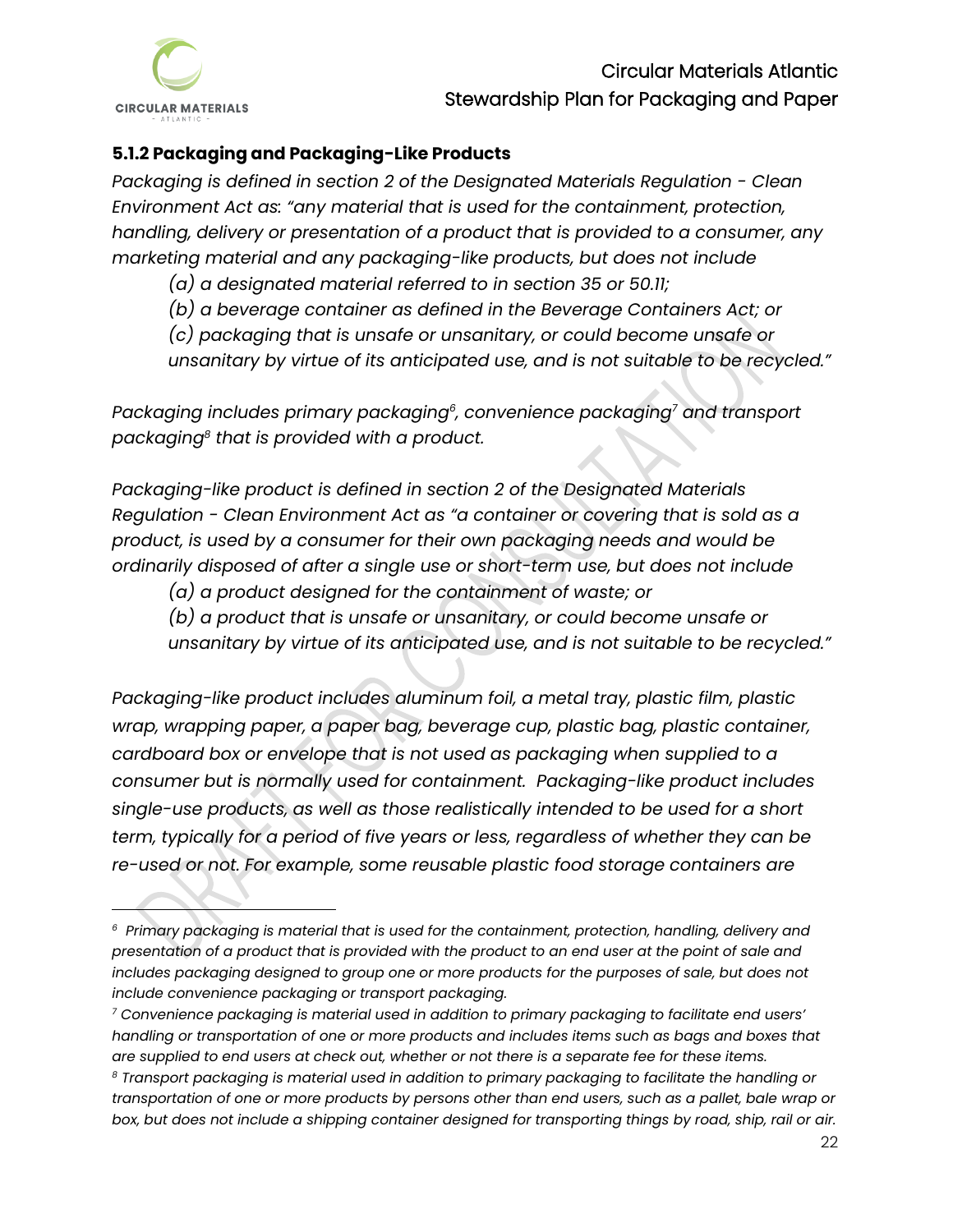

*made with plastic materials that are less durable and tend to break easily. The fiveyear time frame is intended to separate these items from more durable types of plastic materials, such as large plastic storage totes, which are designed for durability and tend to have much longer life spans<sup>9</sup> .* 

*Consistent with the definitions above, the following categories of packaging and packaging-like products are included in this Stewardship Plan.*

| Gable Top<br>Containers                  | Definition: Includes Gable Top polycoated cartons used for non-<br>beverage products, and any beverage product not bearing a deposit<br>under the New Brunswick Beverage Containers Program.<br>Examples: Molasses, sugar cartons, confectionery products, laundry and<br>cleaning products.                                                                                                                                              |
|------------------------------------------|-------------------------------------------------------------------------------------------------------------------------------------------------------------------------------------------------------------------------------------------------------------------------------------------------------------------------------------------------------------------------------------------------------------------------------------------|
| Aseptic<br>Containers                    | Definition: Includes aseptic polycoated and foilized boxes and containers<br>used for non-beverage products, and any beverage product not<br>bearing a deposit under the New Brunswick Beverage Containers<br>Program.<br>Examples: Aseptic containers for soup, sauces and other non-<br>beverages.                                                                                                                                      |
| Single-sided<br>Polycoated<br>Paperboard | Definition: Includes packaging made from paperboard that has a<br>polyethylene (or other plastic) coating on the inner side of the<br>packaging only.<br>Examples of single-sided polycoated paperboard packaging include<br>paper cups and bowls provided at quick service restaurants to serve<br>foods and beverages. Paper takeout boxes with a polycoat lining on the<br>inside of the packaging would be reported to this category. |
| Double-sided<br>Polycoated<br>Paperboard | Definition: Includes packaging made from paperboard that has a<br>polyethylene (or other plastic) coating on both the outer and inner side<br>of the packaging.<br>Examples of doubled-sided polycoated paperboard packaging include<br>tubs and folding boxes used to package ice cream, cold drink paper<br>cups provided at quick service restaurants to serve beverages. Paper                                                        |

## **Table 5.2 Categories of Packaging**

*<sup>9</sup> Recycle NB – Amendments to the Designated Materials Regulation to include Packaging and Paper Products – Guidance Document – Available: https://recyclenb.com/packaging-and-paper-productsguidance-document*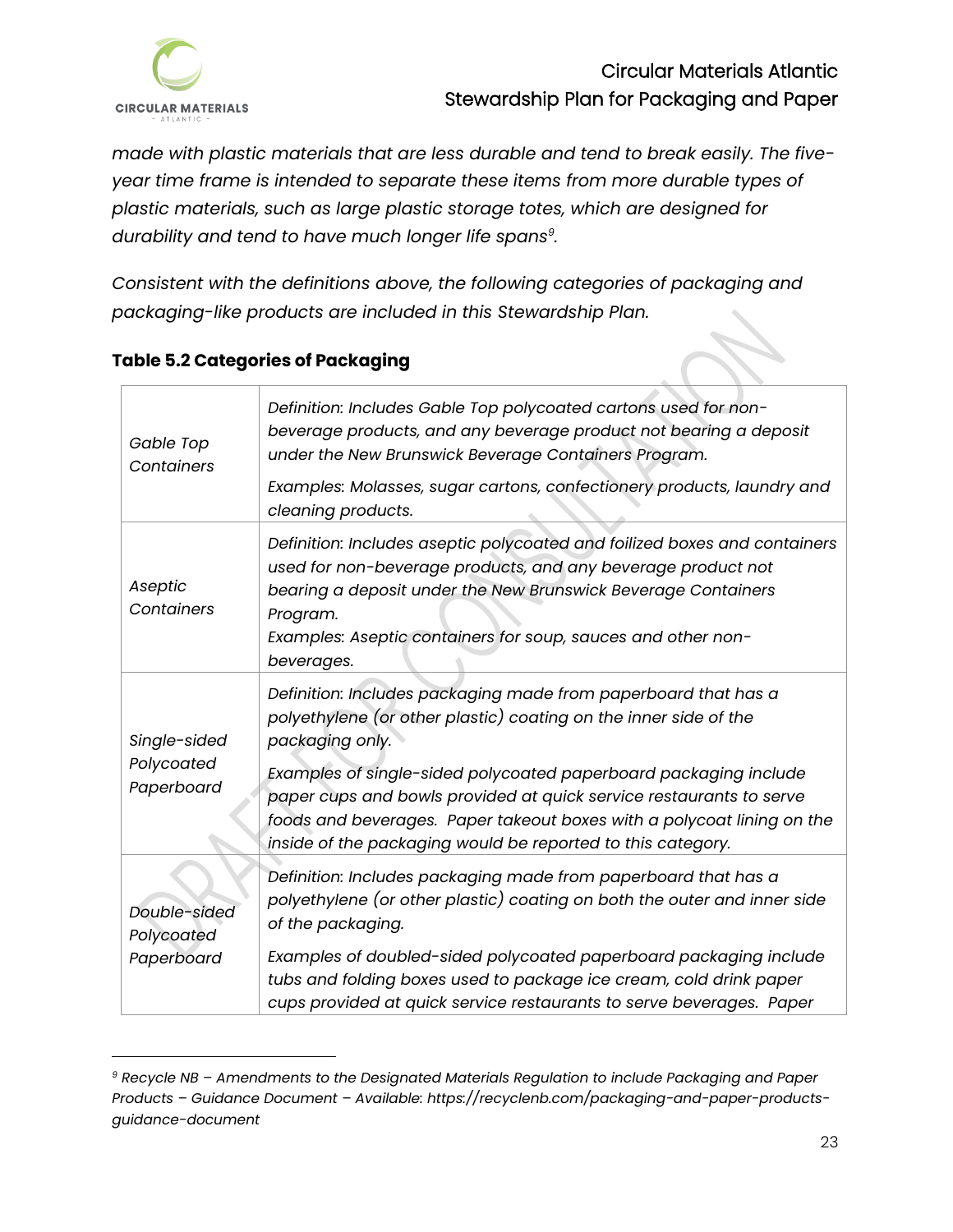

|                                                        | takeout boxes with a polycoat lining on both the inside and the outside<br>of the packaging would be reported to this category.                                                                                                                                                                                                                                                                                                                                                                                                                                                                                                                                                                                                                      |
|--------------------------------------------------------|------------------------------------------------------------------------------------------------------------------------------------------------------------------------------------------------------------------------------------------------------------------------------------------------------------------------------------------------------------------------------------------------------------------------------------------------------------------------------------------------------------------------------------------------------------------------------------------------------------------------------------------------------------------------------------------------------------------------------------------------------|
|                                                        | Definition: Includes laminated paper packaging where paper is the main<br>component, along with either metalized foil/wax/plastic. The paper<br>component represents the greatest percentage by weight.                                                                                                                                                                                                                                                                                                                                                                                                                                                                                                                                              |
| Paper<br>Laminates                                     | Examples: Fibre spiral wound containers (with plastic, aluminum, steel<br>bottom and lid) for. frozen juice, chips, cookie dough, coffee, nuts,<br>microwavable paper containers, wrappers, paper wrap packaging<br>provided with food, such as sandwiches, burgers, or muffins,<br>paper/plastic based wrapping paper and gift bags supplied as<br>packaging at point of sale, pet food bags, laminated Kraft paper bags<br>(filled at point of sale) and laminated Kraft paper packaging. Include<br>any paper laminate packaging-like products supplied to consumers in<br>this category.                                                                                                                                                         |
| <b>Kraft Paper</b><br>Carry-Out<br><b>Bags</b>         | Definition: Non-laminated Kraft paper bags filled at point of sale or<br>supplied to consumers as packaging-like products.<br>Examples: Non-laminated grocery bags, prescription bags, non-<br>laminated paper take-out bags used for mushrooms or food delivery.                                                                                                                                                                                                                                                                                                                                                                                                                                                                                    |
| Kraft Paper -<br>Non-<br>Laminated                     | Definition: Non-laminated Kraft paper packaging.<br>Examples: Kraft paper packaging used for products such as flour, sugar,<br>potatoes or oatmeal. Includes non-laminated Kraft paper used for<br>mailing packages.                                                                                                                                                                                                                                                                                                                                                                                                                                                                                                                                 |
| Corrugated<br>Cardboard                                | Definition: Multi-layered paper board and fibre which may have one or<br>more layers of corrugation.<br>Examples: Electronic product boxes such as television and computer<br>boxes, pizza boxes, boxes used for transport of e-commerce items to<br>residential consumers. Includes corrugated moving boxes and banker<br>boxes supplied to consumers as packaging-like products.                                                                                                                                                                                                                                                                                                                                                                   |
| <b>Boxboard and</b><br><b>Other Paper</b><br>Packaging | Definition: Single layered paperboard and fibre board with no<br>corrugation and all types of moulded pulp packaging. Includes paper<br>packaging not included in any other paper subcategories. Fibre-board<br>containers made from other non-wood sources (e.g. bamboo,<br>bagasse, eucalyptus).<br>Examples: Paper board such as cereal, tissue and shoe boxes, moulded<br>pulp paper packaging such as egg cartons, fibre pots and formed<br>coffee take-out trays, stiff paperboard used to mount plastic blister<br>packs (e.g., for toys and batteries), the roll inside of toilet paper, paper<br>towel, tin foil and plastic wrap, tissue paper used as paper packaging for<br>stuffing packaging, paper-based wrapping paper and gift bags |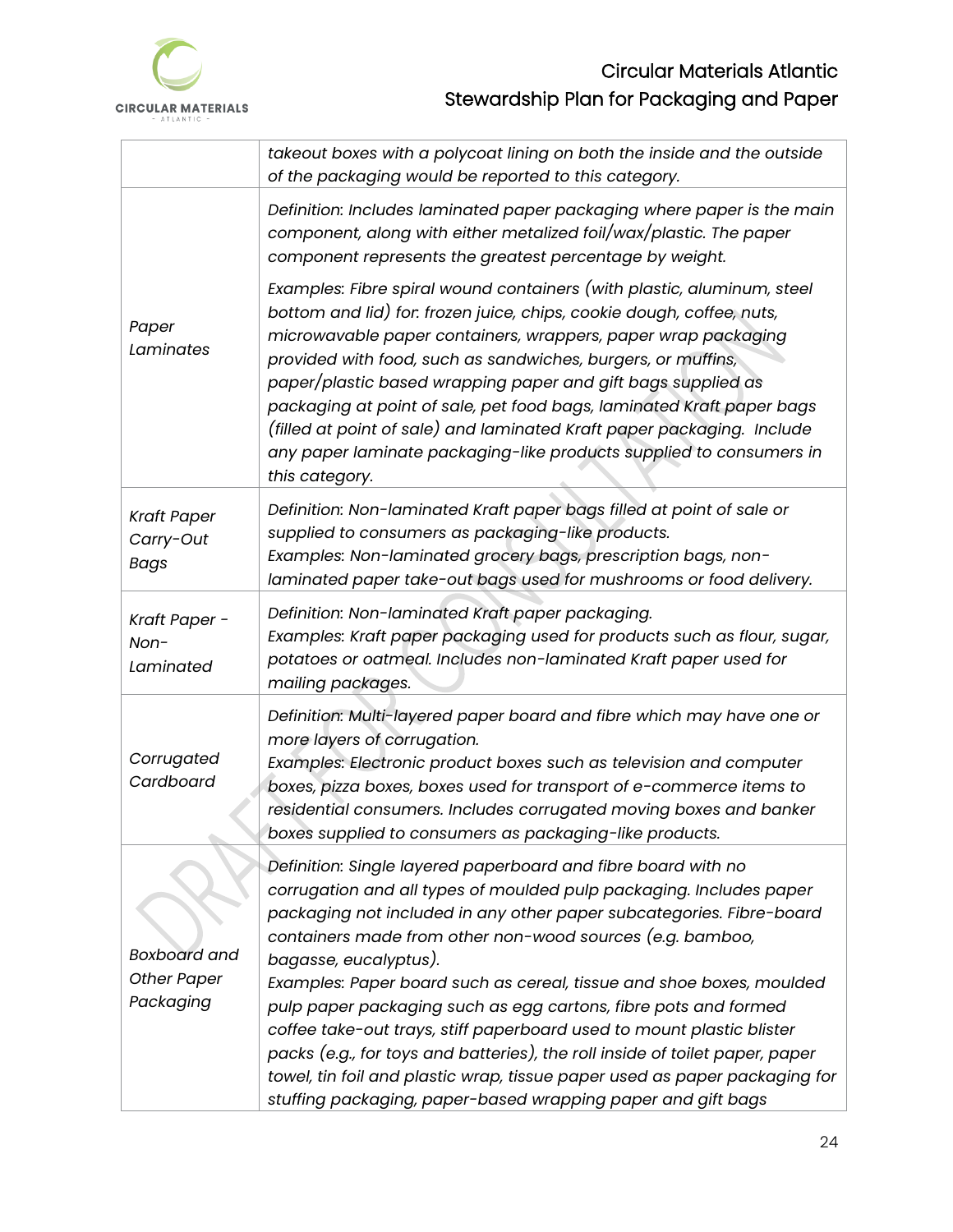

|                                                                   | supplied as packaging at point of sale or as packaging-like products,<br>newsprint used as packaging material in shoe boxes and shipping<br>boxes used for transport of e-commerce items to residential customers,<br>clothing hang tags.                                                                                                                                                                                                       |
|-------------------------------------------------------------------|-------------------------------------------------------------------------------------------------------------------------------------------------------------------------------------------------------------------------------------------------------------------------------------------------------------------------------------------------------------------------------------------------------------------------------------------------|
| Clear PET<br><b>Bottles, Jars</b><br>and Jugs $< 5$<br>Litres     | Definition: Transparent, light blue or light green #1 PET (Polyethylene<br>Terephthalate) bottles, jars and jugs with a volume of less than 5 litres of<br>a non-beverage product, or any beverage product not bearing a<br>deposit under the New Brunswick Beverage Containers Program,<br>displaying the #1 resin code.<br>Examples: Salad dressing bottles, peanut butter containers, edible oil<br>bottles, dish soap or mouthwash bottles. |
| Clear PET<br><b>Bottles, Jars</b><br>and Jugs $>= 5$<br>Litres    | Definition: Transparent, light blue or light green #1 PET (Polyethylene<br>Terephthalate) bottles, jars and jugs with a volume of 5 litres or more of<br>a non-beverage product, or any beverage product not bearing a<br>deposit under the New Brunswick Beverage Containers Program,<br>displaying the #1 resin code.<br>Examples: Salad dressing bottles, edible oil bottles.                                                                |
| Coloured PET<br><b>Bottles, Jars</b><br>and Jugs $< 5$<br>Litres  | Definition: Coloured #1 PET (Polyethylene Terephthalate) bottles, jars and<br>jugs with a volume of less than 5 litres of a non-beverage product, or<br>any beverage product not bearing a deposit under the New Brunswick<br>Beverage Containers Program, displaying the #1 resin code.<br>Examples: Salad dressing bottles, peanut butter containers, edible oil                                                                              |
|                                                                   | bottles, dish soap or mouthwash bottles.                                                                                                                                                                                                                                                                                                                                                                                                        |
| Coloured PET<br><b>Bottles, Jars</b><br>and Jugs $>= 5$<br>Litres | Definition: Coloured #1 PET (Polyethylene Terephthalate) bottles, jars and<br>jugs with a volume of 5 litres or more of a non-beverage product, or any<br>beverage product not bearing a deposit under the New Brunswick<br>Beverage Containers Program, displaying the #1 resin code.                                                                                                                                                          |
|                                                                   | Examples: Salad dressing bottles, edible oil bottles.                                                                                                                                                                                                                                                                                                                                                                                           |
| Clear PET<br>Thermoform                                           | Definition: PET thermoform clear, light green and light blue containers<br>such as clamshells used for non-beverage products.                                                                                                                                                                                                                                                                                                                   |
| Containers                                                        | Examples: Muffin or cake containers, salad containers, egg containers,<br>trays.                                                                                                                                                                                                                                                                                                                                                                |
| Coloured PET<br>Thermoform                                        | Definition: Coloured PET thermoform containers such as clamshells used<br>for non-beverage products.                                                                                                                                                                                                                                                                                                                                            |
| Containers                                                        | Examples: Muffin or cake containers, salad containers, egg containers,<br>trays.                                                                                                                                                                                                                                                                                                                                                                |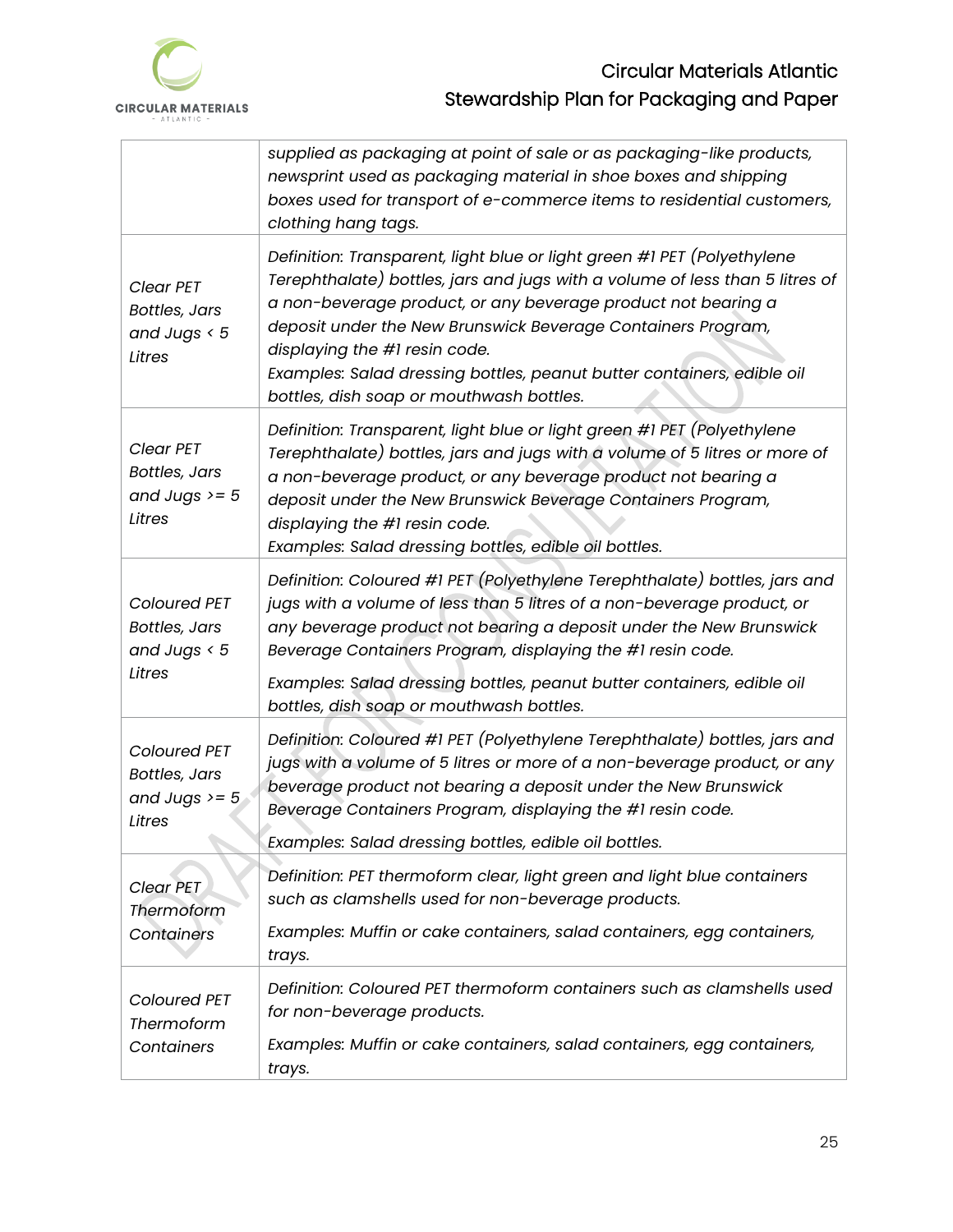

h

| <b>Natural HDPE</b><br><b>Bottles, Jars</b><br>and Jugs $< 5$<br>Litres                                                                                                                                                                                                                                                                                                                                                        | Definition: Natural or translucent #2 HDPE (High Density Polyethylene)<br>bottles, jars and jugs, with a volume less than 5 litres displaying the #2<br>resin code containing a non-beverage product, or any beverage<br>product not bearing a deposit under the New Brunswick Beverage<br>Containers Program.<br>Examples: Laundry detergent, shampoo, bleach, vinegar, corn syrup,<br>body wash, household cleaning products, etc.                                                                                                   |  |  |  |  |  |
|--------------------------------------------------------------------------------------------------------------------------------------------------------------------------------------------------------------------------------------------------------------------------------------------------------------------------------------------------------------------------------------------------------------------------------|----------------------------------------------------------------------------------------------------------------------------------------------------------------------------------------------------------------------------------------------------------------------------------------------------------------------------------------------------------------------------------------------------------------------------------------------------------------------------------------------------------------------------------------|--|--|--|--|--|
| <b>Natural HDPE</b><br><b>Bottles, Jars</b><br>and Jugs $>= 5$<br>Litres                                                                                                                                                                                                                                                                                                                                                       | Definition: Natural or translucent #2 HDPE (High Density Polyethylene)<br>bottles, jars and jugs with a volume of 5 litres or more, displaying the #2<br>resin code containing a non-beverage product, or any beverage<br>product not bearing a deposit under the New Brunswick Beverage<br>Containers Program.<br>Examples: Laundry detergent, bleach, cleaning supplies supplied in<br>containers that are 5 litres or more.                                                                                                         |  |  |  |  |  |
| <b>Coloured HDPE</b><br><b>Bottles, Jars</b><br>and Jugs $< 5$<br>Litres                                                                                                                                                                                                                                                                                                                                                       | Definition: Coloured #2 HDPE (High Density Polyethylene) bottles, jars<br>and jugs, with a volume less than 5 litres displaying the #2 resin code<br>containing a non-beverage product, or any beverage product not<br>bearing a deposit under the New Brunswick Beverage Containers<br>Program.<br>Examples: Laundry detergent, shampoo, bleach, vinegar, corn syrup,                                                                                                                                                                 |  |  |  |  |  |
| body wash, household cleaning products, etc.<br>Definition: Coloured #2 HDPE (High Density Polyethylene) bottles, jars<br>and jugs with a volume of 5 litres or more, displaying the #2 resin code<br><b>Coloured HDPE</b><br>containing a non-beverage product, or any beverage product not<br><b>Bottles, Jars</b><br>and Jugs $>= 5$<br>bearing a deposit under the New Brunswick Beverage Containers<br>Litres<br>Program. |                                                                                                                                                                                                                                                                                                                                                                                                                                                                                                                                        |  |  |  |  |  |
| Other<br>Polyethylene<br>(PE) Packaging<br>< 5 Litres                                                                                                                                                                                                                                                                                                                                                                          | Examples: Laundry detergent, bleach, cleaning supplies.<br>Definition: Includes all other polyethylene rigid (non-foamed) packaging<br>not reported above with a volume less than 5 litres displaying the #2 or<br>#4 resin code containing a non-beverage product. Does not include<br>laminated PE packaging tubes with non-PE barrier layers.<br>Examples: #2 HDPE Pails and buckets (that are not bottles, jars or jugs)<br>and lids used to package oils or other prepared foods and consumer<br>goods. Includes #4 LDPE bottles. |  |  |  |  |  |
| Other<br>Polyethylene<br>(PE)                                                                                                                                                                                                                                                                                                                                                                                                  | Definition: Includes all other polyethylene rigid (non-foamed) packaging<br>not reported above with a volume of 5 litres or more displaying the #2                                                                                                                                                                                                                                                                                                                                                                                     |  |  |  |  |  |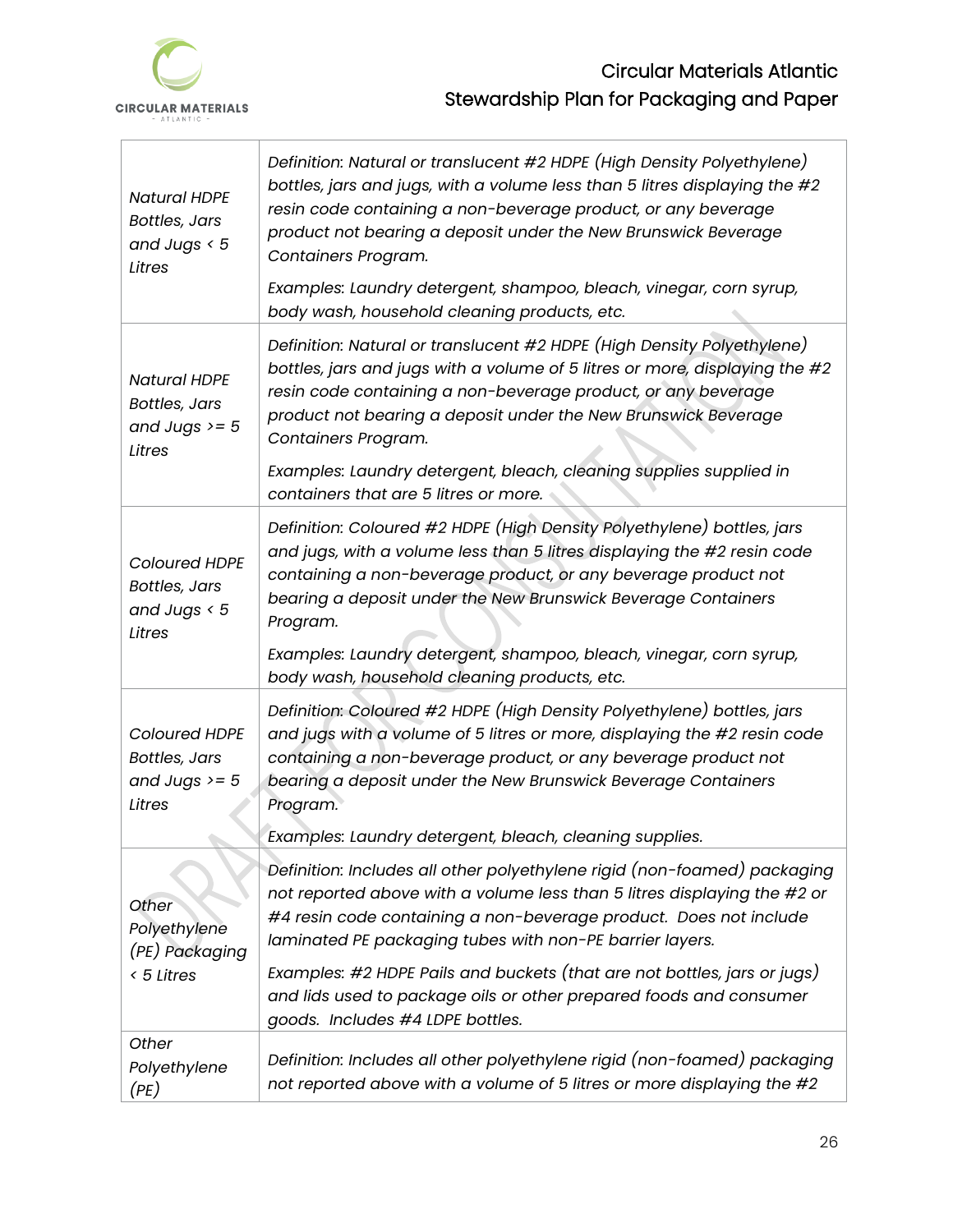

| Packaging $>= 5$<br>Litres                    | or #4 resin code containing a non-beverage product. Does not include<br>laminated PE packaging tubes with non-PE barrier layers.                                                                                                                                                                                                                                                                            |  |  |  |  |
|-----------------------------------------------|-------------------------------------------------------------------------------------------------------------------------------------------------------------------------------------------------------------------------------------------------------------------------------------------------------------------------------------------------------------------------------------------------------------|--|--|--|--|
|                                               | Examples: #2 HDPE Pails and buckets (that are not bottles, jars or jugs)<br>used to package oils or other prepared foods and consumer goods.<br>Includes #4 LDPE bottles.                                                                                                                                                                                                                                   |  |  |  |  |
| Polypropylene<br>(PP) Packaging<br>< 5 Litres | Definition: Includes all PP #5 rigid packaging and containers with a<br>volume of < 5 litres displaying the #5 resin code containing a non-<br>beverage product, or any beverage product not bearing a deposit under<br>the New Brunswick Beverage Containers Program.                                                                                                                                      |  |  |  |  |
|                                               | Examples: Cosmetic products, such as creams and lotions, prescription<br>pills, as well as microwaveable foods are commonly packaged in PP<br>containers.                                                                                                                                                                                                                                                   |  |  |  |  |
| Polypropylene<br>(PP) Packaging               | Definition: Includes all PP #5 rigid packaging with a volume of 5 litres or<br>more displaying the #5 resin code containing a non-beverage product,<br>or any beverage product not bearing a deposit under the New<br>Brunswick Beverage Containers Program.                                                                                                                                                |  |  |  |  |
| $>= 5$ Litres                                 | Examples: Cosmetic products, such as creams and lotions, prescription<br>pills, as well as microwaveable foods are commonly packaged in PP<br>containers.                                                                                                                                                                                                                                                   |  |  |  |  |
| Expanded/Extru<br>ded<br>Polystyrene          | Definition: All forms of expanded/extruded foam packaging used in food<br>and protective packaging applications and may display resin code #6.<br>Examples: Meat trays, beverage cups used as packaging, cushion<br>packaging for consumer products and PS foam packing peanuts.<br>Includes beverage cups, plates and other packaging-like-products<br>made of expanded polystyrene supplied to consumers. |  |  |  |  |
| <b>Rigid</b>                                  | Definition: All other non-expanded polystyrene packaging that is not<br>included in the Expanded/Extruded Polystyrene category above. May<br>display resin code #6.                                                                                                                                                                                                                                         |  |  |  |  |
| Polystyrene<br>(PS)                           | Examples: Polystyrene clear clamshell containers such as berry and<br>muffin containers, opaque clamshell containers such as food take-out<br>containers, yogurt containers, clear rigid trays, and packaging-like<br>products such as beverage cups and plates, plastic hangers provided<br>as packaging with an item of clothing.                                                                         |  |  |  |  |
| PLA, PHA, PHB                                 | Definition: Plastic containers consisting of bio-plastics made of either<br>PLA (polylactic acid), PHA (polyhydroxyalkanoates) and PHB (poly-3-<br>hydroxybutyrate) polymers for non-beverage products, or any beverage<br>product not bearing a deposit under the New Brunswick Beverage<br>Containers Program.                                                                                            |  |  |  |  |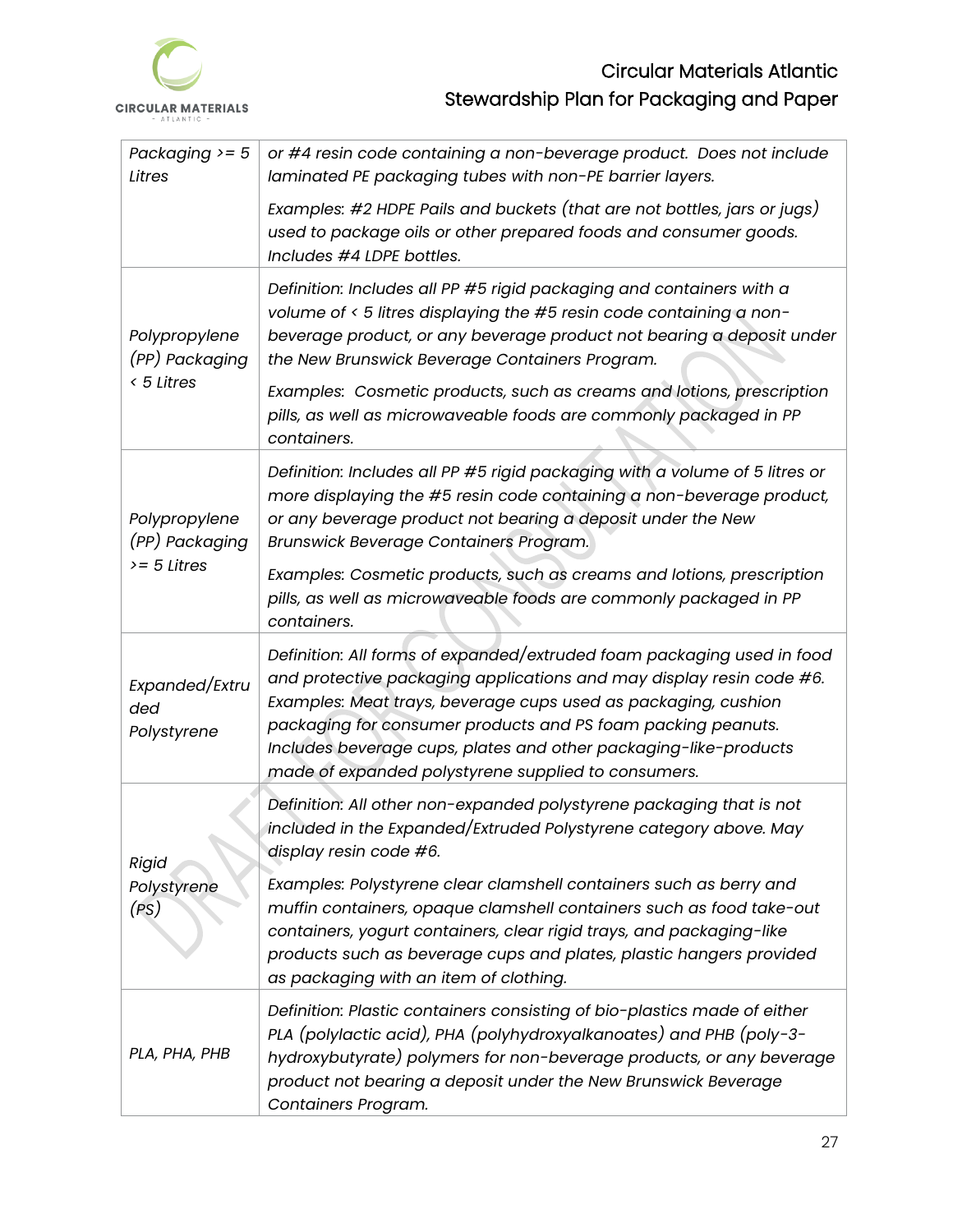

|                                                                                       | Examples: PLA clamshell containers, PLA egg containers, peanut<br>packaging.                                                                                                                                                                                                                                                                                                                                                                                                                                                                                                                                                                                                                                                                                               |  |  |  |  |  |
|---------------------------------------------------------------------------------------|----------------------------------------------------------------------------------------------------------------------------------------------------------------------------------------------------------------------------------------------------------------------------------------------------------------------------------------------------------------------------------------------------------------------------------------------------------------------------------------------------------------------------------------------------------------------------------------------------------------------------------------------------------------------------------------------------------------------------------------------------------------------------|--|--|--|--|--|
| All Other Rigid<br>Plastic<br>Packaging (not<br>listed above) $\langle$<br>5 Litres   | Definition: All forms of rigid or foamed plastic packaging and containers<br>with a volume less than 5 litres, for non-beverage products, or any<br>beverage product not bearing a deposit under the New Brunswick<br>Beverage Containers Program that are not included in any of the other<br>plastic subcategories, including all #3 PVC packaging and Polyurethane<br>(PU) foam packaging. Also includes non-coded plastics.<br>Examples: Hand cream tubes, polyethylene foam sheets, inserts and<br>moulds for packing appliances, some plastic blister packaging used to<br>display toys, batteries or other products, and plastic hangers provided<br>as packaging with an item of clothing.                                                                         |  |  |  |  |  |
| All Other Rigid<br><b>Plastic</b><br>Packaging (not<br>listed above)<br>$>= 5$ Litres | Definition: All forms of rigid or foamed plastic packaging and containers<br>with a volume of 5 litres or more, for non-beverage products, or any<br>beverage product not bearing a deposit under the New Brunswick<br>Beverage Containers Program that are not included in any of the other<br>plastic subcategories, including all #3 PVC packaging and Polyurethane<br>(PU) foam packaging. Also includes non-coded plastics.<br>Examples: Hand cream tubes, polyethylene foam sheets, inserts and<br>moulds for packing appliances, some plastic blister packaging used to<br>display toys, batteries or other products, and plastic hangers provided<br>as packaging with an item of clothing.                                                                        |  |  |  |  |  |
| LDPE/HDPE Film                                                                        | Definition: Includes plastic film made from LDPE, LLDPE, HDPE (Low<br>Density, Linear Low Density, High Density Polyethylene) or combinations<br>thereof. May display resin code #4 or #2. PE films reported under this<br>category must not contain any barrier layers or other non-PE resins.<br>Examples: May include certain fresh and frozen vegetable bags, diaper<br>packaging, bread bags, shrink wrap around products (e.g., around a<br>tray of 24 water bottles), dry cleaner bags, soil and fertilizer bags,<br>produce and bulk store bags provided to the residential consumer as<br>service packaging, film used around newspapers, magazines and<br>catalogues for protection. Includes LDPE/HDPE Film supplied to<br>consumers as packaging-like products |  |  |  |  |  |
| LDPE/HDPE Film<br>Carry-Out<br><b>Bags</b>                                            | Definition: Includes #4 LDPE or #2 HDPE (Low Density/High Density<br>Polyethylene) film carry-out bags provided at point of sale or supplied<br>as packaging-like products. May display resin code #4 or #2.<br>Examples: Plastic shopping bags with or without images or text.                                                                                                                                                                                                                                                                                                                                                                                                                                                                                            |  |  |  |  |  |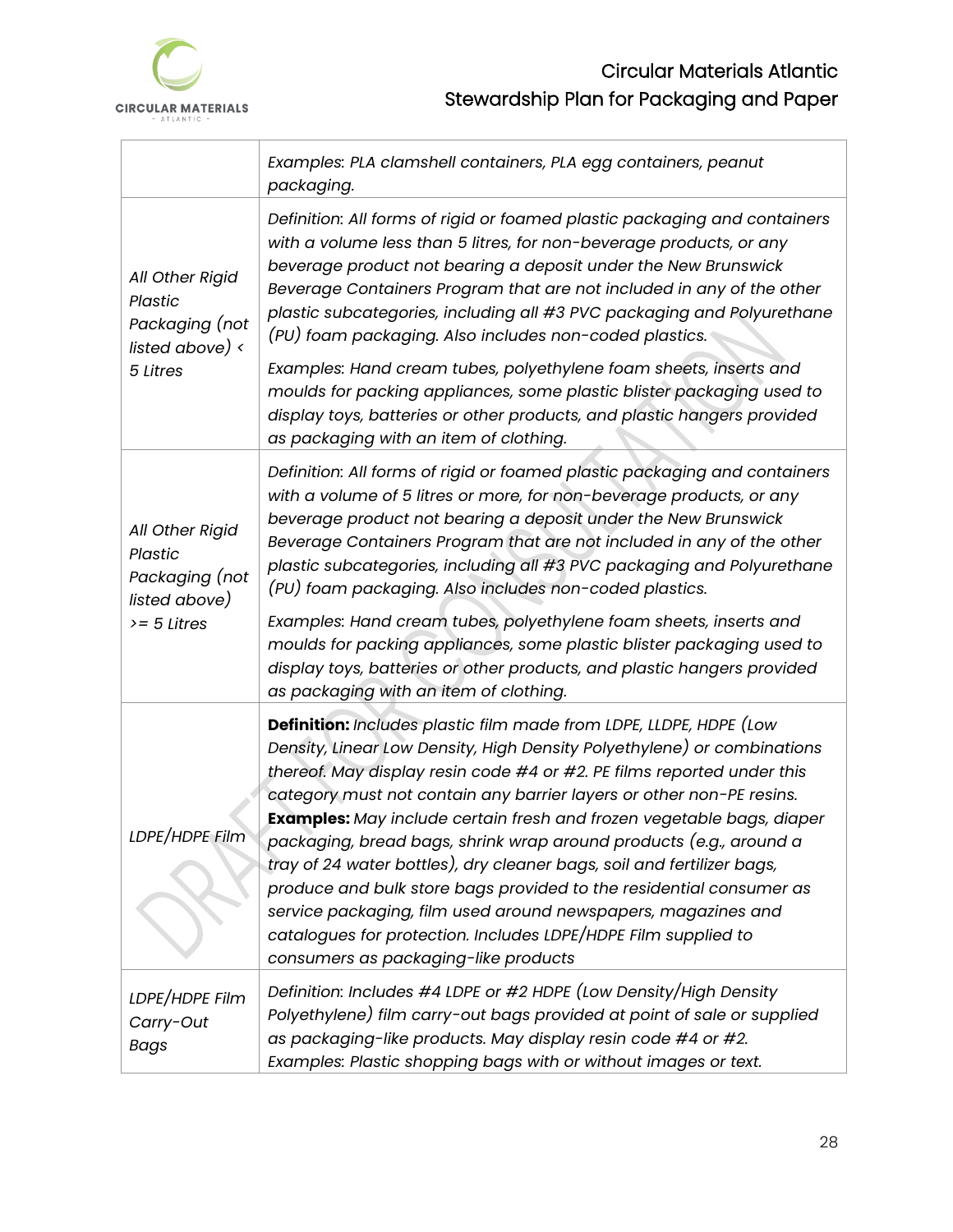

| Polypropylene<br>(PP) Film                                                       | Definition: Includes plastic film made from PP. May display resin code<br>#5. PP films reported under this category must not contain any barrier<br>layers or other non-PP resins.                                                                                                                                                                                                                                                                                                                                                                                                                                                                                                                                                                                                                                                                                                                                                    |  |  |  |  |
|----------------------------------------------------------------------------------|---------------------------------------------------------------------------------------------------------------------------------------------------------------------------------------------------------------------------------------------------------------------------------------------------------------------------------------------------------------------------------------------------------------------------------------------------------------------------------------------------------------------------------------------------------------------------------------------------------------------------------------------------------------------------------------------------------------------------------------------------------------------------------------------------------------------------------------------------------------------------------------------------------------------------------------|--|--|--|--|
|                                                                                  | Examples: May include certain fresh and frozen vegetable bags or<br>overwrap, baked goods, and confectionary products.                                                                                                                                                                                                                                                                                                                                                                                                                                                                                                                                                                                                                                                                                                                                                                                                                |  |  |  |  |
| PLA, PHA, PHB -<br><b>Plastic Film</b>                                           | Definition: Plastic film consisting of bio-plastics made of either PLA<br>(polylactic acid), PHA (polyhydroxyalkanoates) and/or PHB (poly-3<br>hydroxybutyrate) polymers.<br>Examples: PLA, PHA, PHB shrink wrap around products, PLA, PHA, PHB bags<br>for vegetables and salad, PLA, PHA, PHB film used around newspapers<br>and magazines and catalogues for protection.                                                                                                                                                                                                                                                                                                                                                                                                                                                                                                                                                           |  |  |  |  |
| PLA, PHA, PHB<br>Carry-Out<br>bags                                               | Definition: Plastic carry-out bags consisting of bio-plastics made of<br>either PLA (polylactic acid), PHA (polyhydroxyalkanoates) and/or PHB<br>(poly-3-hydroxybutyrate) polymers.                                                                                                                                                                                                                                                                                                                                                                                                                                                                                                                                                                                                                                                                                                                                                   |  |  |  |  |
| <b>Plastic</b><br>Laminates and<br><b>Other Flexible</b><br>Plastic<br>Packaging | Definition: All laminated film and laminated flexible plastic packaging<br>comprised of multiple plastic resin types and/ or combinations of plastic<br>resins and metalized foils, wax, and/or paper. This material category<br>also includes mono material such as those made of PET, PVC, EVA and<br>other films that do not meet the definition of LDPE/HDPE Film or PLA, PHA,<br>PHB - Plastic film.<br>Examples: May include candy wrappers, coffee pouches, chip bags,<br>cheese wraps, cereal liner bags, shrink wrap, prepackaged deli meat<br>pouches, yogurt stick packs, vacuum packaging, bubble wrap, stand up<br>pouches, woven or non-woven plastic bags intended for more than one<br>use when provided as packaging, net bags used for citrus fruits, nuts or<br>cosmetic samples, plastic or plastic/foil based wrapping paper and gift<br>bags supplied as packaging or packaging-like products at point of sale. |  |  |  |  |
| <b>Steel Aerosol</b><br>Containers                                               | Definition: All aerosol containers that are more than 50% steel by weight.<br>Examples: Air freshener, deodorant and hairspray containers, food spray<br>cans, wax and polish spray cans, lubricating oil spray cans, insulating<br>foam spray cans.                                                                                                                                                                                                                                                                                                                                                                                                                                                                                                                                                                                                                                                                                  |  |  |  |  |
| Other Steel<br>Containers and<br>Packaging                                       | Definition: All other containers or packaging that are more than 50%<br>steel by weight or other metal and are not included in another steel and<br>other metal packaging subcategory. Includes any beverage product not<br>bearing a deposit under the New Brunswick Beverage Containers<br>Program.<br>Examples: Steel food containers such as soup, lids and closures on<br>packaging (closures for both beverage and non-beverage products),                                                                                                                                                                                                                                                                                                                                                                                                                                                                                      |  |  |  |  |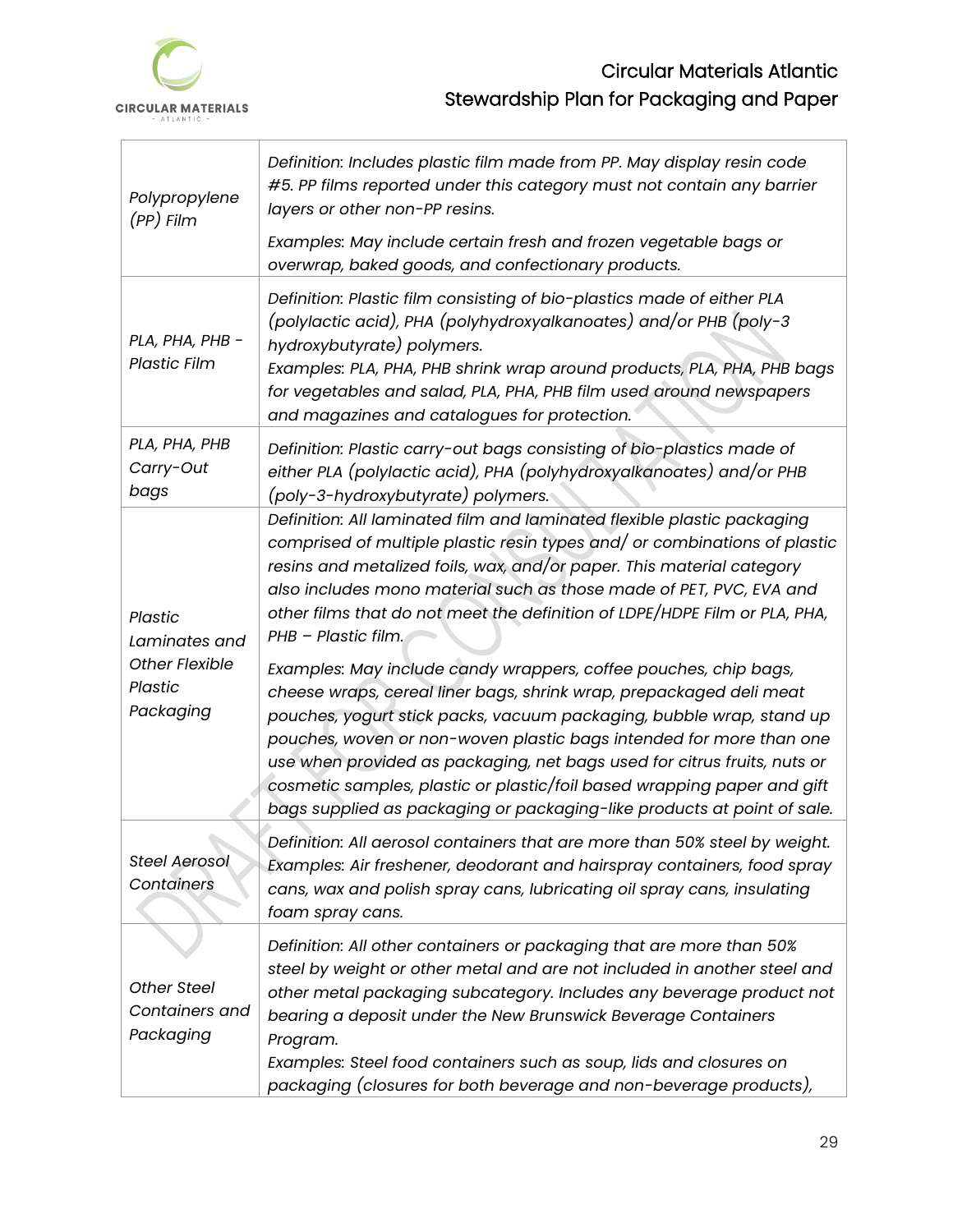

|                                   | wire hangers when provided as packaging with an item of clothing,<br>cookie tins, tea tins.                                                                                                                                                                                                                                                         |
|-----------------------------------|-----------------------------------------------------------------------------------------------------------------------------------------------------------------------------------------------------------------------------------------------------------------------------------------------------------------------------------------------------|
| Aluminum<br>Aerosol<br>Containers | Definition: Includes aluminum aerosol containers that are at least 95%<br>aluminum by weight.<br>Examples: Air freshener spray cans, hairspray cans, food spray cans,<br>deodorant spray cans, mousse spray cans, etc.                                                                                                                              |
| Aluminum<br>Food<br>Containers    | Definition: Sealed, rigid containers that are at least 95% by weight of<br>aluminum. Includes any beverage product not bearing a deposit under<br>the New Brunswick Beverage Containers Program.<br>Examples: Pet food cans, food cans, sardine cans, aluminum shoe polish<br>containers and other similar non-food aluminum containers.            |
| Other<br>Aluminum<br>Packaging    | Definition: Aluminum packaging and packaging-like products not<br>included in another aluminum packaging subcategory.<br>Examples: Foil wrap supplied to the residential consumer as packaging,<br>pie plates, yogurt/sour cream seals, frozen food trays, lids and closures<br>for beverage and non-beverage containers, tea light candle holders. |
| <b>Clear Glass</b>                | Definition: Clear glass containers used for non-beverage products or<br>any beverage product not bearing a deposit under the New Brunswick<br>Beverage Containers Program.<br>Examples: Clear food containers such as pickles, salsa, tomato sauce<br>and jam jars, ketchup bottles, cosmetic containers for creams and spice<br>bottles.           |
| <b>Coloured Glass</b>             | Definition: Coloured glass containers used for non-beverage products or<br>any beverage product not bearing a deposit under the New Brunswick<br>Beverage Containers Program.<br>Examples: Olive oil bottles, balsamic vinegar bottles, cosmetic<br>containers for creams that are coloured glass.                                                  |

# <span id="page-32-0"></span>**5.2 Designated Producers**

*Section 2(b.2) of Part 5.3 Packaging and Paper of the Designated Materials Regulation - Clean Environment Act states that the "brand owner" with respect to packaging, packaging-like products and paper sold, offered for sale or distributed in or into the Province, is a person who:*

- *(i) is a manufacturer of packaging or paper;*
- *(ii) is a distributor of packaging or paper;*

*(iii) is an owner or licensee of a registered or unregistered trademark under which packaging or paper is sold, offered for sale or distributed; or*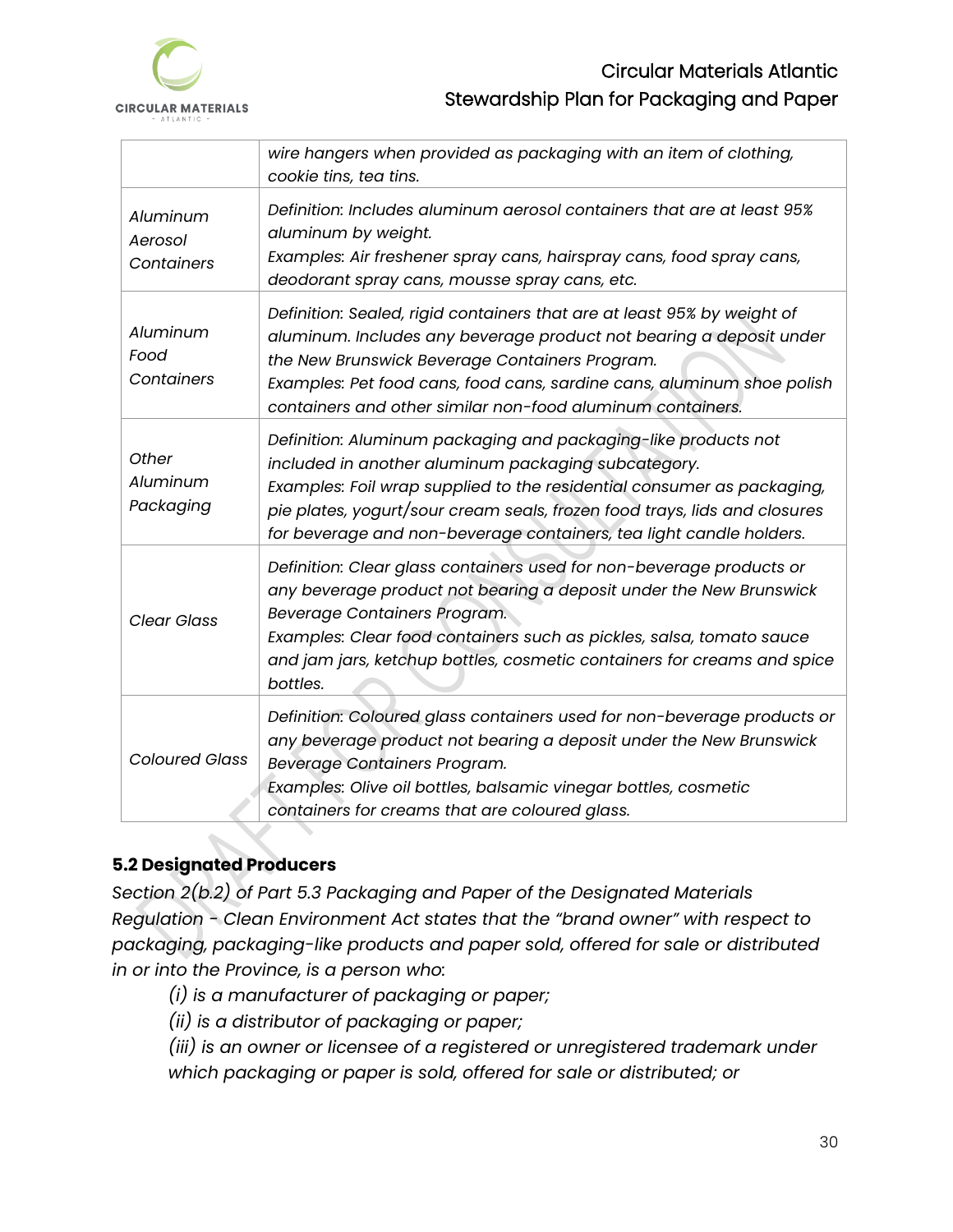

*(iv) if packaging or paper is imported into the Province, is the first person to sell the packaging or paper.*

*Consistent with section 2(b.2), this Stewardship Plan defines the obligated producer of a paper product or packaging-like product using the following hierarchy:*

- *A. the brand holder<sup>10</sup> of the paper product or packaging-like product, if the brand holder is resident in Canada<sup>11</sup>;*
- *B. if there is no person described in clause A, the importer<sup>12</sup> of the paper product or packaging-like product, if the importer is resident in New Brunswick;*
- *C. if there is no person described in clauses A or B, the retailer<sup>13</sup> (i.e., whether online or at a physical location) who supplied the paper product or packaging-like product to the consumer, regardless of the retailer's residency.*

*Also consistent with section 2(b.2), this Stewardship Plan defines the obligated producer of packaging using the following hierarcy:* 

*A: For the portion of the packaging of a product that a brand holder added<sup>14</sup> to the product, the producer is:*

> *a) the brand holder of the product, if the brand holder is resident in Canada.*

*b) if there is no person described in subparagraph a), the importer of the product, if the importer is resident in New Brunswick*

*c) if there is no person described in subparagraph a) or b), the retailer who supplied the product to the consumer.*

*B. For the portion of the packaging of a product that an importer of the product into New Brunswick added to the product, the producer is:*

*<sup>10</sup> A "brand holder" means a person who owns or licenses a brand or who otherwise has rights to market a product under the brand.* 

*<sup>11</sup> "Resident in Canada" means having a permanent establishment in Canada whereby "permanent establishment" has the meaning as assigned in subsections 400 (2) and 2600 (200) of the Income Tax Regulations (Canada), in the case of a corporation and an individual respectively.*

*<sup>12</sup> "Importer" means a person resident in New Brunswick who imports designated packaging and paper into New Brunswick or is the first to take possession or control of packaging and paper in New Brunswick for which a brand holder resident in Canada does not exist.*

*<sup>13</sup> A "retailer" means a business that supplies products to consumers, whether online or at a physical location.*

*<sup>14</sup> A person adds packaging to a product if the person makes the packaging available for use by another person who adds the packaging to the product, causes another person to add the packaging to a product or combines the product and the packaging.*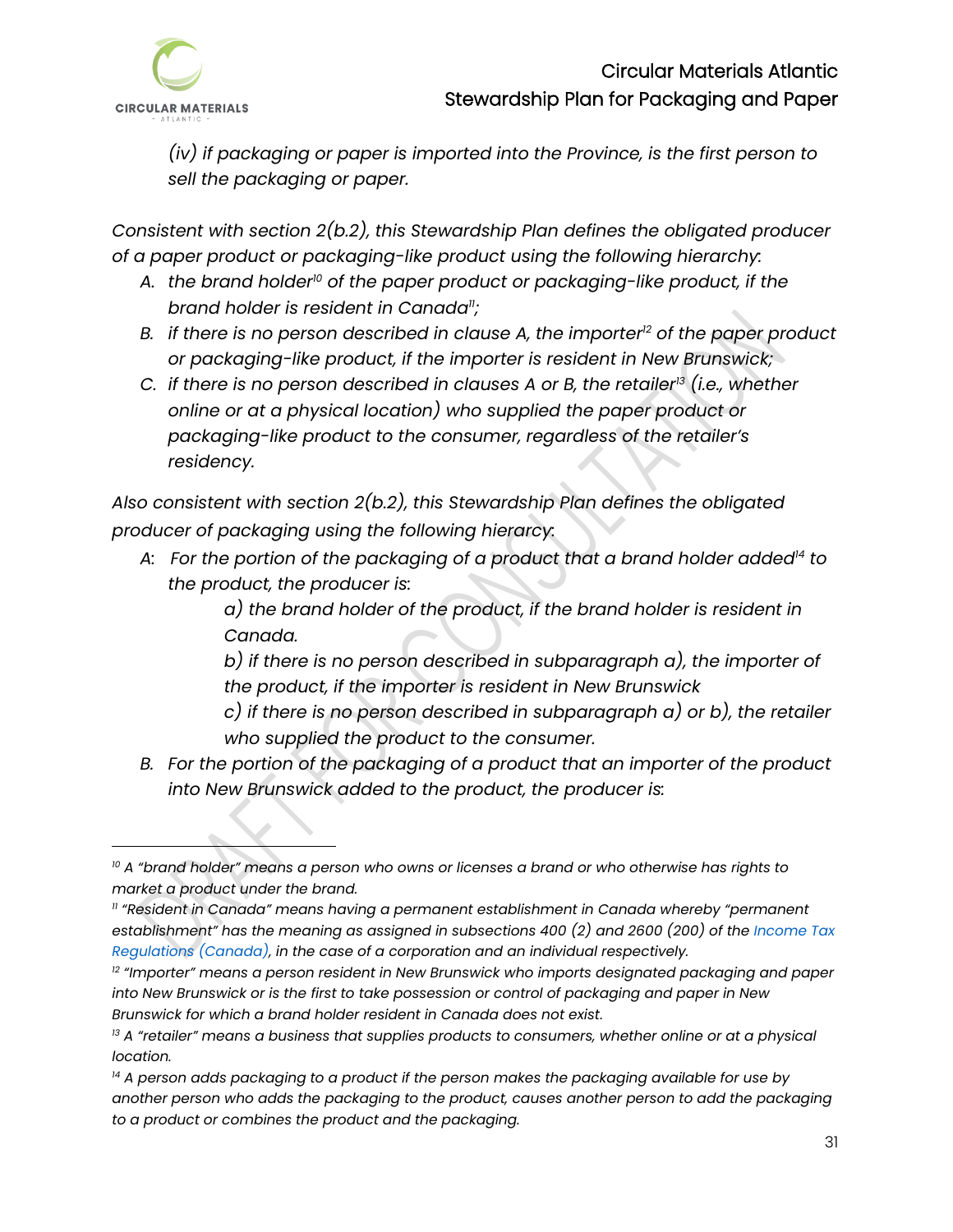

- *a) the importer of the product into New Brunswick, if the importer is a person who is resident in New Brunswick,*
- *b) if there is no person described in subparagraph a), the retailer who supplied the product to the consumer.*
- *C: For any portion of the packaging not described in A or B above, the producer is the retailer (i.e., whether online or at a physical location) who supplied the product to the consumer, regardless of the retailer's residency.*

*Consistent with section 50.52(2) of Part 5.3 Packaging and Paper of the Designated Materials Regulation - Clean Environment Act, where the producer determined in accordance with the section is a business operated wholly or in part as a franchise, the producer is the franchisor<sup>15</sup> if that franchisor has franchisees that are resident in New Brunswick.*

*Consistent with section 50.52(1) of Part 5.3 Packaging and Paper of the Designated Materials Regulation - Clean Environment Act, the definition of producer in this section does not apply to a person in the following circumstances:*

*(a) the producer generates less than two million dollars in gross annual revenue in New Brunswick;*

*(b) the producer manufactures, distributes, sells or offers for sale less than one tonne of packaging and paper annually in New Brunswick; or*

*(c) the producer is a charitable organization registered under the Income Tax Act (Canada).*

*A brand holder resident in Canada that generates less than two million dollars in gross annual revenue in New Brunswick or manufactures, distributes, sells or offers for sale less than one tonne of packaging and paper annually in New Brunswick may volunteer to be the obligated producer for the packaging and paper it supplies into New Brunswick on behalf of the importer(s) of the brand holder's packaging and paper who would otherwise be the obligated producer.* 

# <span id="page-34-0"></span>**5.3 Estimated Quantities Available for Collection**

*Section 50.5 of Part 5.3 Packaging and Paper of the Designated Materials Regulation - Clean Environment Act defines "consumer" as "a person who uses packaging or paper for the person's own purpose, and not for the purpose of resale."* 

<sup>&</sup>lt;sup>15</sup> "Franchisor" has the same meaning as in the Arthur Wishart Act (Franchise Disclosure), 2000.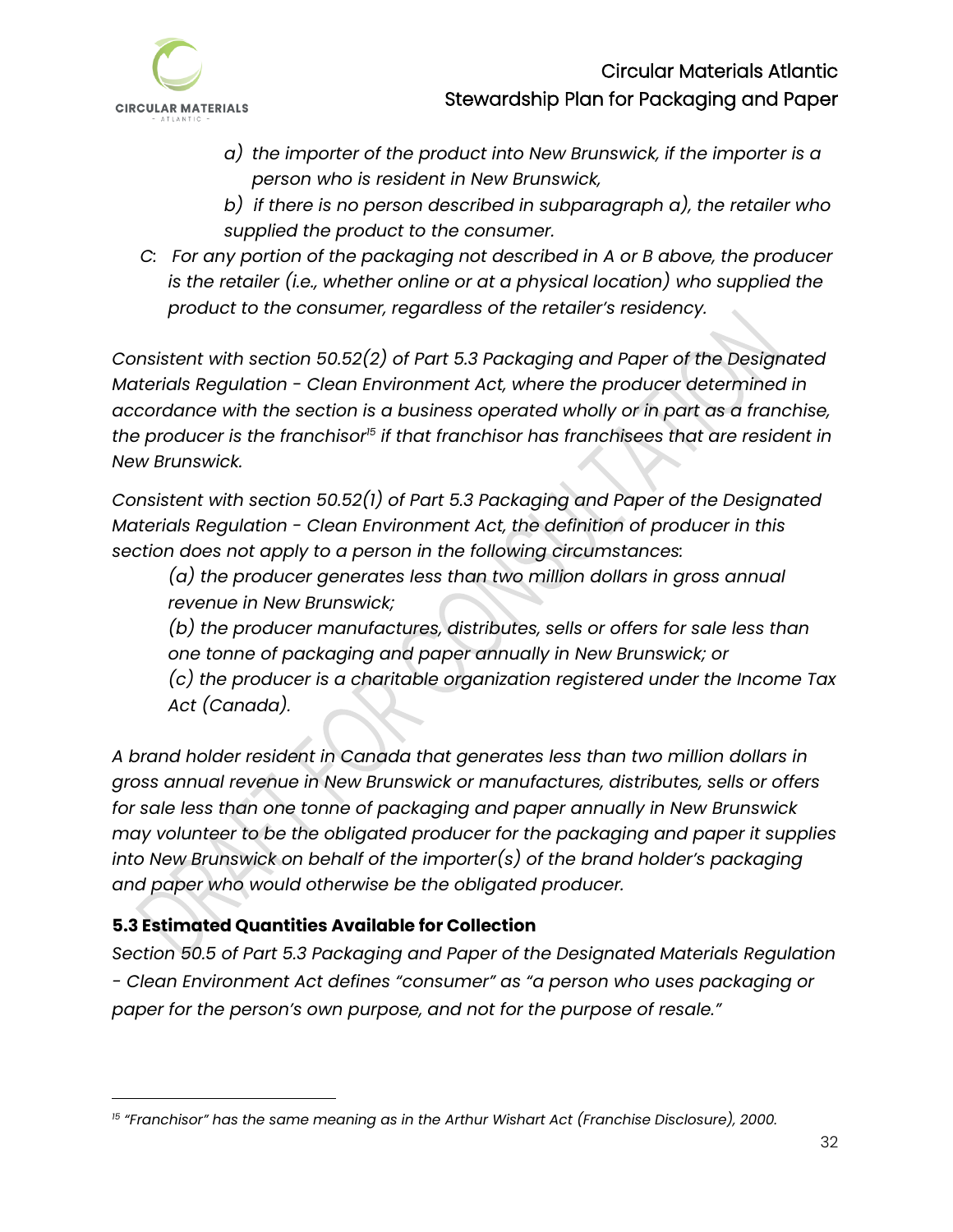

*Consistent with the definition, this Stewardship Plan defines the quantities available for collection as packaging and paper that was supplied to a consumer for personal, family or household use.* 

*Supplied or supply mean the sale, lease or donation, with transfer of possession or title, or otherwise made available or distributed including through, but not limited to, the use of a sales outlet, catalog, Internet web site or similar electronic means to a consumer in New Brunswick for personal, family or household use.*

### **Table 5.3 Estimated Packaging and Paper Sypplied to NB Consumers in 2020**

| <b>Paper and Packaging</b><br><b>Category</b> | <b>Estimated Paper and</b><br><b>Packaging Supplied to NB</b><br><b>Consumers in 2020 (tonnes)</b> |  |  |
|-----------------------------------------------|----------------------------------------------------------------------------------------------------|--|--|
| Paper                                         | 27,320                                                                                             |  |  |
| <b>Rigid Plastic</b>                          | 7,731                                                                                              |  |  |
| <b>Flexible Plastic</b>                       | 3,631                                                                                              |  |  |
| Metal                                         | 2,604                                                                                              |  |  |
| Glass                                         | 3,714                                                                                              |  |  |
| Total                                         | 45,000                                                                                             |  |  |

#### <span id="page-35-0"></span>**6.0 Program Design**

## <span id="page-35-1"></span>**6.1 Principles**

*The following principles have guided the development of the Stewardship Plan and will guide implementation of the Plan in New Brunswick:*

- **Focus on outcomes** *– maximize recovery, maximize efficiency, enhance resident service levels;*
- **Create inducements to drive outcomes** *– provide economic incentives to achieve the outcomes;*
- **Keep it simple** *– simple rules will provide clarity to residents and to those collecting and processing the paper and packaging;*
- **Foster innovation** *– by applying procurement practices and establishing commercial relationships that deliver more value; and*
- **Set the stage for evolution** *– leverage existing packaging and paper systems in New Brunswick with continuous improvement in collection and postcollection effectiveness and efficiency over time.*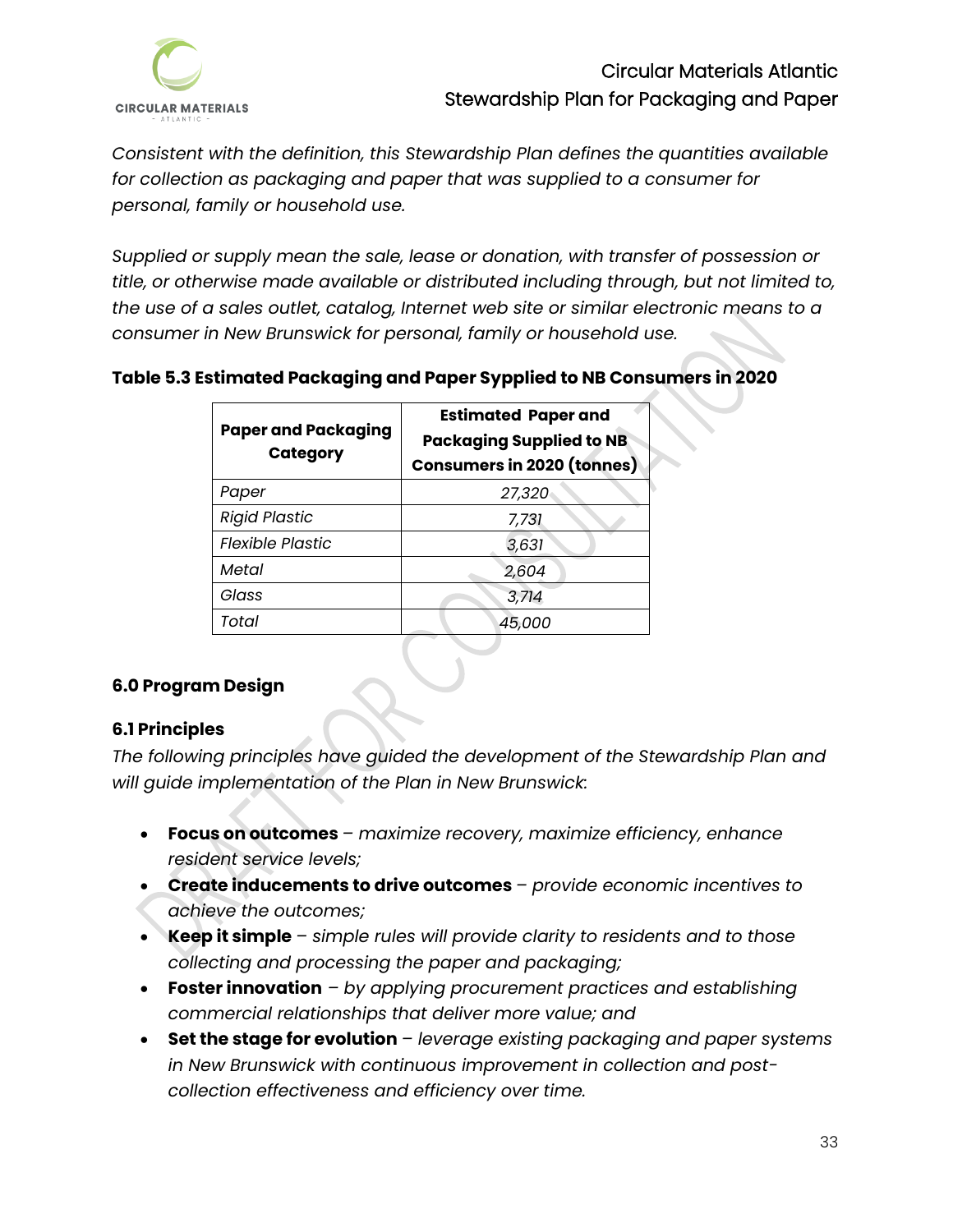

## <span id="page-36-0"></span>**6.2 Phasing**

*The Regulation requires that the Stewardship Plan be implemented six months following plan approval. As this timeline does not accommodate the various commercial arrangements and adjustments that must occur, Circular Materials Atlantic is proposing a phased transition of existing services to producer responsibility and a gradual expansion of services.* 

*The phased transition will occur:*

- *In sequence by groups of RSCs with approximately one-third of households in each group:*
	- o *Group 1: RSCs 5, 6, 7 and 8 (materials are currently handled at ECO360 in Moncton);*
	- o *Group 2: RSCs 2, 3, 4 and 11 (RSCs 2, 3 and 4 – materials are currently handled at Acadian Peninsula Recycling Centre in Tracadie; RSC 11 materials are currently handled at Fredericton's MRF);*
	- o *Group 3: RSCs 1, 9, 10, 12 (RSC 1 - materials are currently handled at L'Atelier des Copains, St. Francois, NB or Societe Via, Riviere de Loup, PQ; RSC 9 - materials are currently handled at Fundy Region Solid Waste Facility, Grand Bay-Westfield; RSCs 10 and 12 - materials are currently handled at Southern Valley Transfer Station, Woodstock and marketed by Scotia Recycling); and*
- *Within each group, in sequence by type of service:*
	- o *First curbside and depot collection;*
	- o *Followed by curbside collection service expansion; and*
	- o *Followed by public space collection.*

*As required by the Regulation, transition will begin in RSC Group 1 six months following approval of the Stewardship Plan. Transition will begin in RSC Group 2 on the first day of the first month following twelve months after approval of the Stewardship Plan. Transition will begin in RSC Group 3 on the first day of the first month following eighteen months after approval of the Stewardship Plan.* 

*The three RSC Groups are set out in the following table.*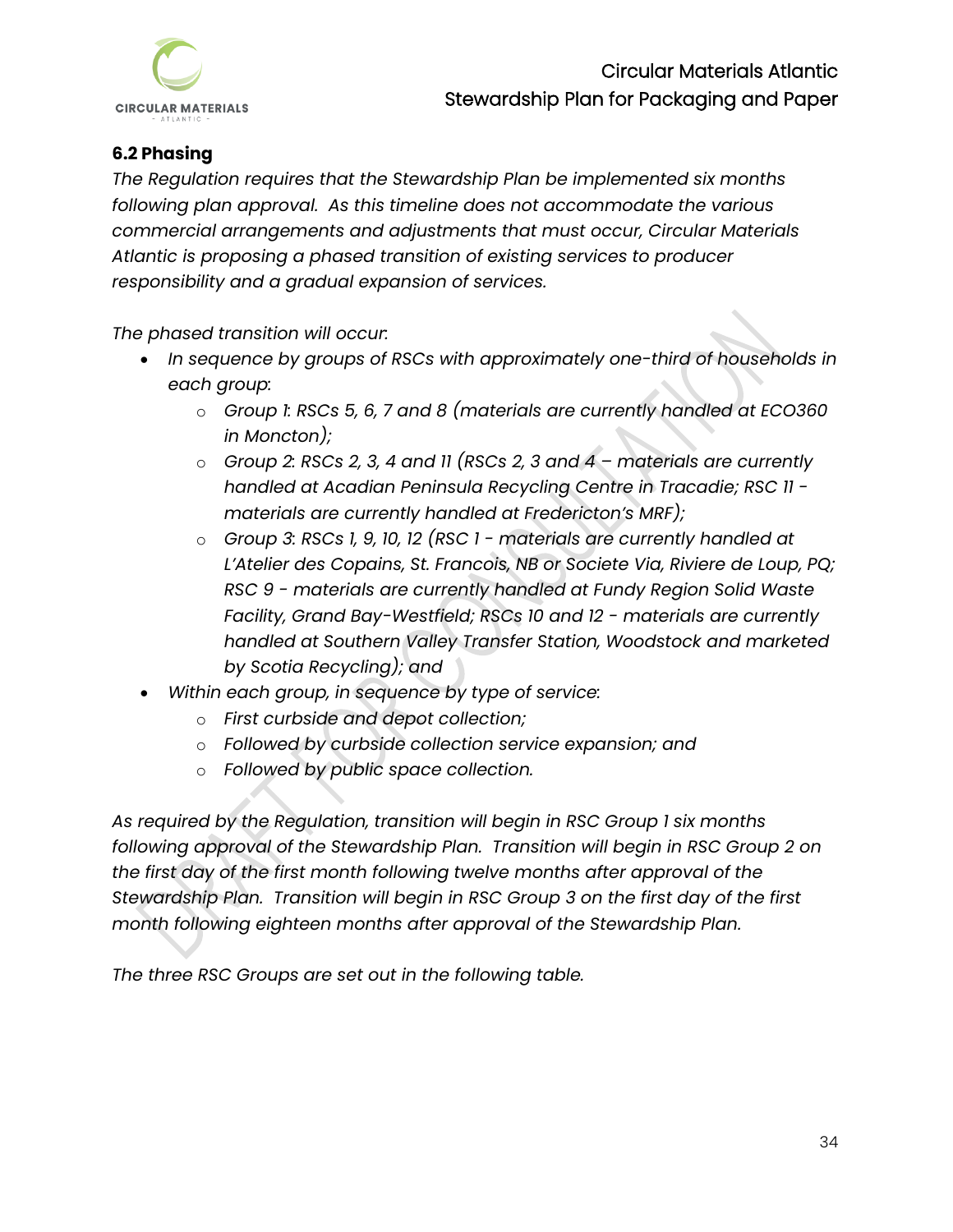

# **Table 6.1 RSC Groups for Transition**

| <b>Timing</b>           |                                                                                                               | <b>Regional Services Commissions</b> |                                                                 |                                   |                                                                              |
|-------------------------|---------------------------------------------------------------------------------------------------------------|--------------------------------------|-----------------------------------------------------------------|-----------------------------------|------------------------------------------------------------------------------|
|                         |                                                                                                               | #                                    | <b>Name</b>                                                     | <b>Total</b><br><b>Households</b> | <b>Paper and</b><br><b>Packaging</b><br><b>Collected in 2020</b><br>(tonnes) |
| Group<br>1              | Six months<br>after approval<br>of the<br>Stewardship<br>Plan                                                 | 5                                    | Greater Miramichi<br><b>Regional Service</b><br>Commission      | 8,666                             | 1,514                                                                        |
|                         |                                                                                                               | 6                                    | <b>Kent Regional</b><br>Service<br>Commission                   | 13,492                            | 4,900                                                                        |
|                         |                                                                                                               | $\overline{7}$                       | Southeast Regional<br>Service<br>Commission                     | 84,928                            | 16,758                                                                       |
|                         |                                                                                                               | 8                                    | <b>Regional Service</b><br>Commission 8                         | 13,830                            | 3,494                                                                        |
| <b>Total Group 1</b>    |                                                                                                               |                                      |                                                                 | 120,916                           | 26,666                                                                       |
| Group<br>$\overline{c}$ | The first day of<br>the first month<br>following 12<br>months after<br>approval of the<br>Stewardship<br>Plan | $\overline{2}$                       | Restigouche<br><b>Regional Service</b><br>Commission            | 11,300                            | 435                                                                          |
|                         |                                                                                                               | 3                                    | <b>Chaleur Regional</b><br>Service<br>Commission                | 17,973                            | 3,354                                                                        |
|                         |                                                                                                               | $\overline{4}$                       | Peninsule<br>Acadienne<br><b>Regional Service</b><br>Commission | 21,394                            | 2,200                                                                        |
|                         |                                                                                                               | 11                                   | <b>Regional Service</b><br>Commission 11                        | 60,940                            | 4,520                                                                        |
| <b>Total Group 2</b>    |                                                                                                               |                                      | 111,607                                                         | 10,509                            |                                                                              |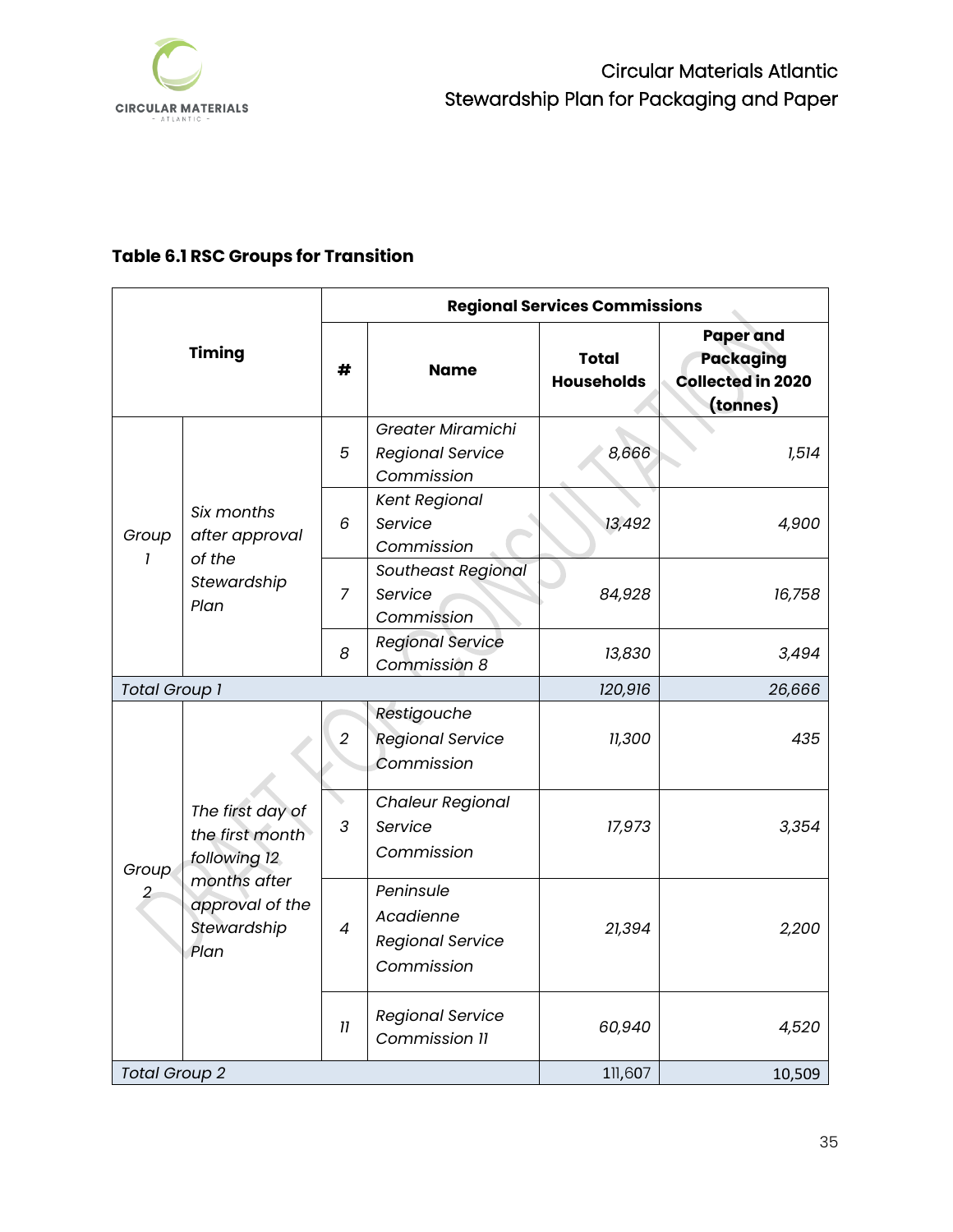

| <b>Timing</b>        |                                                                                              | <b>Regional Services Commissions</b> |                                                                |                                   |                                                                              |
|----------------------|----------------------------------------------------------------------------------------------|--------------------------------------|----------------------------------------------------------------|-----------------------------------|------------------------------------------------------------------------------|
|                      |                                                                                              | #                                    | <b>Name</b>                                                    | <b>Total</b><br><b>Households</b> | <b>Paper and</b><br><b>Packaging</b><br><b>Collected in 2020</b><br>(tonnes) |
|                      | The first day of                                                                             | 1                                    | Northwest Regional<br>Service<br>Commission                    | 28,446                            | 1,700                                                                        |
| Group<br>3           | the first month<br>following 18<br>months after<br>approval of<br>the<br>Stewardship<br>Plan | 9                                    | <b>Fundy Regional</b><br>Service<br>Commission                 | 49,094                            | 5,932                                                                        |
|                      |                                                                                              | 10                                   | Southwest New<br><b>Brunswick Service</b><br>Commission        | 14,970                            | 755                                                                          |
|                      |                                                                                              | 12                                   | <b>Western Valley</b><br><b>Regional Service</b><br>Commission | 16,925                            | 759                                                                          |
| <b>Total Group 3</b> |                                                                                              | 109,435                              | 9,146                                                          |                                   |                                                                              |

*As each RSC Group transitions, curbside and depot collection services will transition first. The time required to transition curbside and depot collection services in each RSC Group will be dependent on whether RSCs or lower tier municipalities choose to contract with Circular Materials Atlantic to provide curbside and depot collection services on behalf of Circular Materials Atlantic or whether Circular Materials Atlantic will procure (i.e. through tender, request for proposal, etc.) services from private service providers directly.* 

*Where RSCs or lower tier municipalities choose to contract with Circular Materials Atlantic to provide curbside and depot collection services, the objective will be to have the commercial arrangements with these communities in place by the date on which the RSC Group transitions. Where Circular Materials Atlantic must procure service providers, transition of responsibility from the RSC or lower tier municipality will occur on the service commencement date of a contract awarded by Circular Materials Atlantic.*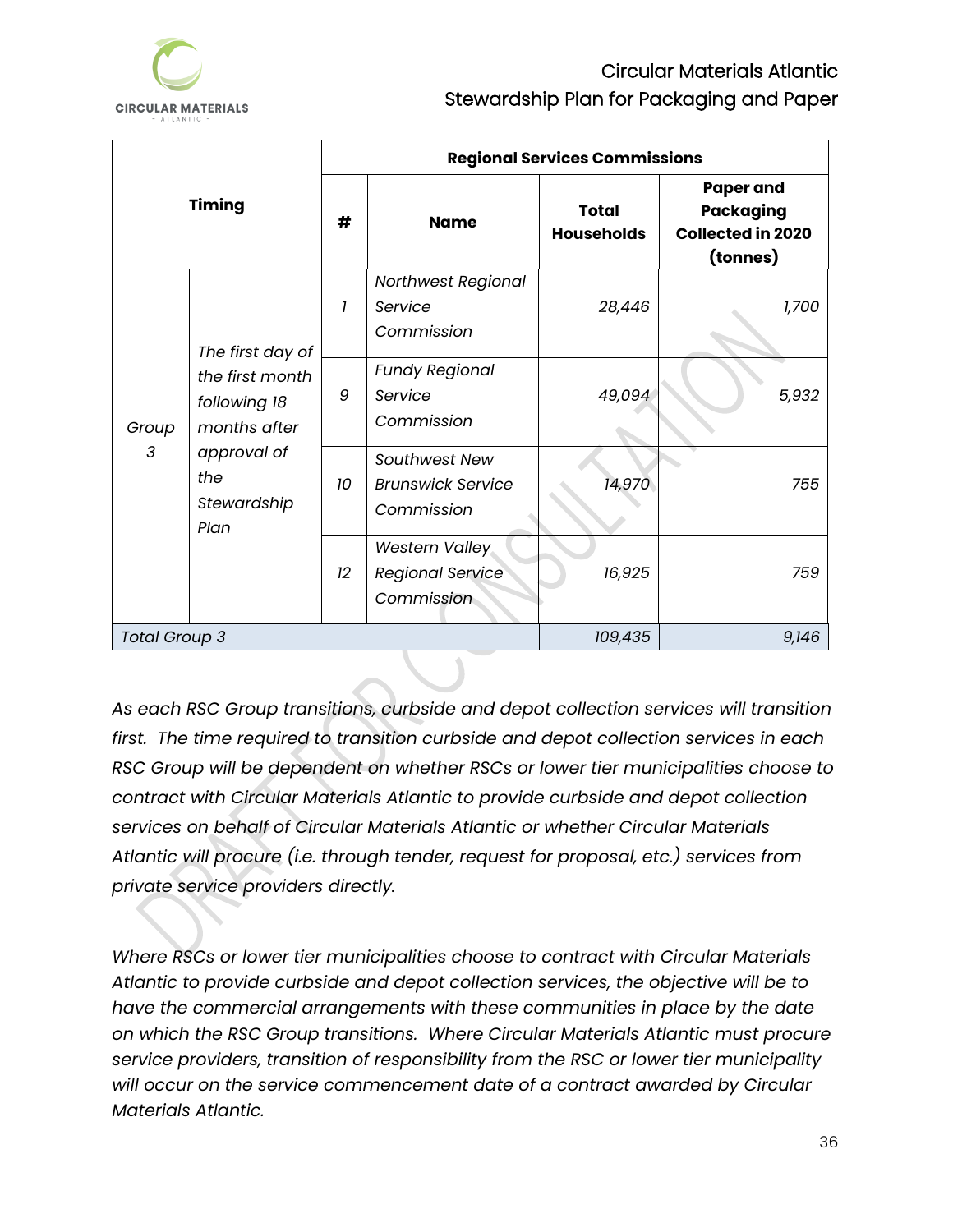

*During the transition of curbside and depot collection services in an RSC, Circular Materials Atlantic will work with the RSC to compile information on the households that are receiving curbside garbage collection services but do not receive collection of packaging and paper. Depending on the number and location of these households, Circular Materials may add these households to an existing contract with the RSC, an adjacent lower tier municipality or the vendor to whom a collection contract was awarded. Where this is not appropriate or not feasible, Circular Materials will procure a contractor to deliver curbside recycling collection services to the households.* 

*Circular Materials Atlantic will also work with the RSC to compile information on the existing public space recycling collection systems. This information will be used to assess how to approach public space recycling to support the system for the collection of packaging and paper.* 

*These three phases of collection service transition are as follows:* 

### **Transitioning Residence and Depot Collection Services**

#### *Curbside*

*Municipalities or First Nations that execute an agreement with Circular Materials Atlantic to deliver curbside collection services for packaging and paper will be transitioned first. Where municipalities and First Nations contract with Circular Materials Atlantic to provide curbside and depot collection services, the objective will be to have the commercial arrangements with these communities in place by the date on which the RSC Group transitions.* 

*Where municipalities choose not to execute an agreement with Circular Materials Atlantic to deliver curbside collection services for packaging and paper, Circular Materials will procure collection services. The time required for the procurement process and for the contractor to acquire collection vehicles will determine when curbside collection services in these municipalities will transition to Circular Materials Atlantic.* 

#### *Depot*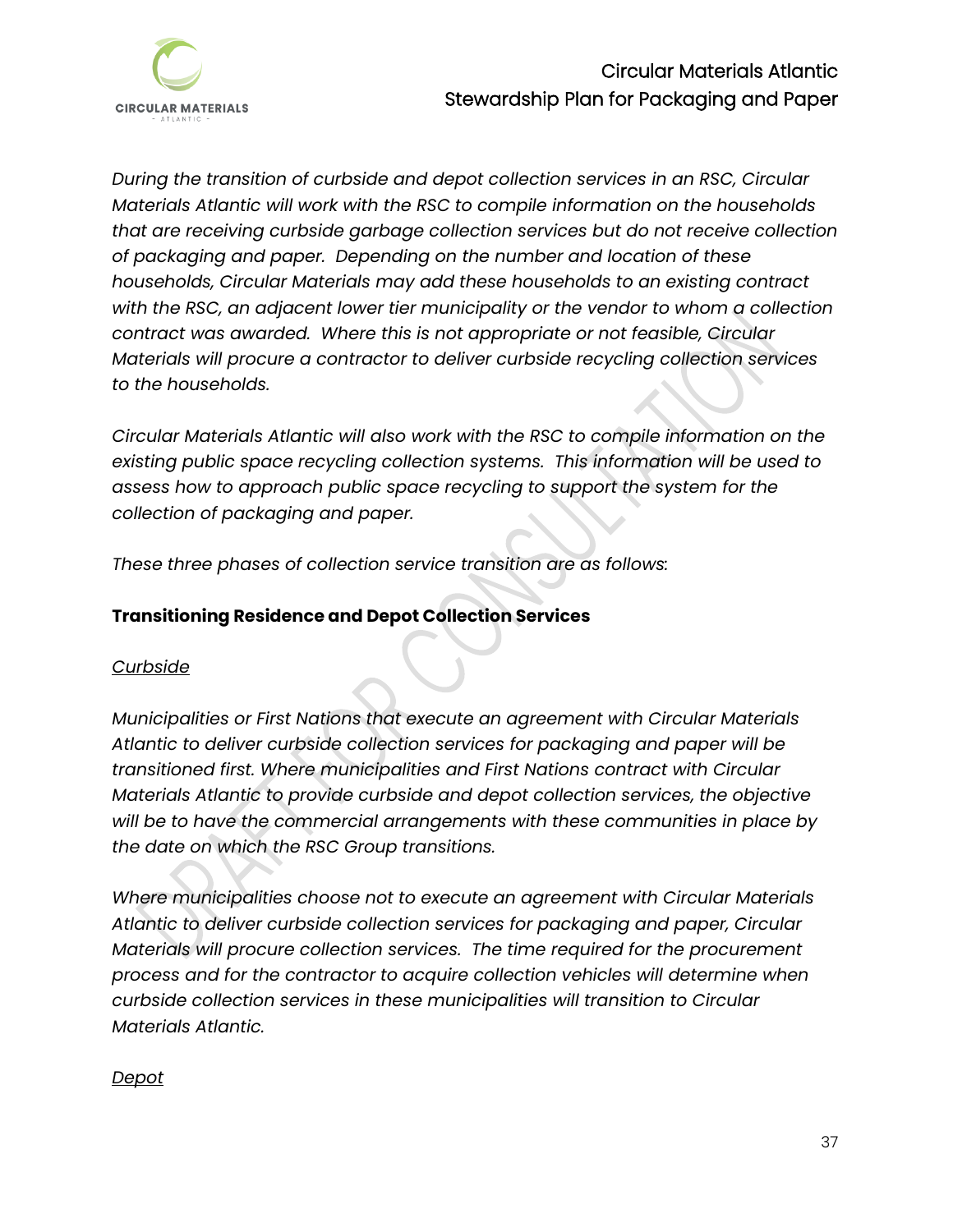

*Depot collection services delivered by municipalities or First Nations that execute an agreement with Circular Materials Atlantic to deliver the required collection services for packaging and paper will be transitioned in parallel with curbside collection. Where municipalities and First Nations contract with Circular Materials Atlantic to provide depot collection services, the objective will be to have the commercial arrangements with these communities in place by the date on which the RSC Group transitions.* 

*Circular Materials may contract with those operating private depots to accept certain materials not included in curbside collection systems (e.g. glass and flexible plastic packaging).*

### **Expanding Curbside Collection Services**

*When transition of existing curbside and depot collection services is complete in an RSC, Circular Materials will expand curbside collection services for residential packaging and paper to households receiving only curbside collection of garbage.* 

*During this phase, support for depots accepting materials included in curbside collection systems may be discontinued in areas that are receiving curbside collection of packaging and paper.* 

## **Transitioning Public Space Collection Service**

*When expansion of curbside collection services is complete in an RSC, public space collection services delivered by municipalities or First Nations that execute an agreement with Circular Materials Atlantic to deliver the required collection services for packaging and paper will be transitioned.* 

*Should a municipality choose not to execute an agreement with Circular Materials Atlantic to deliver public space collection services for packaging and paper, Circular Materials will not deliver public space collection as the co-siting of recycling public space bins with garbage public space bins is critical to the effective operation of a recycling public space collection system.*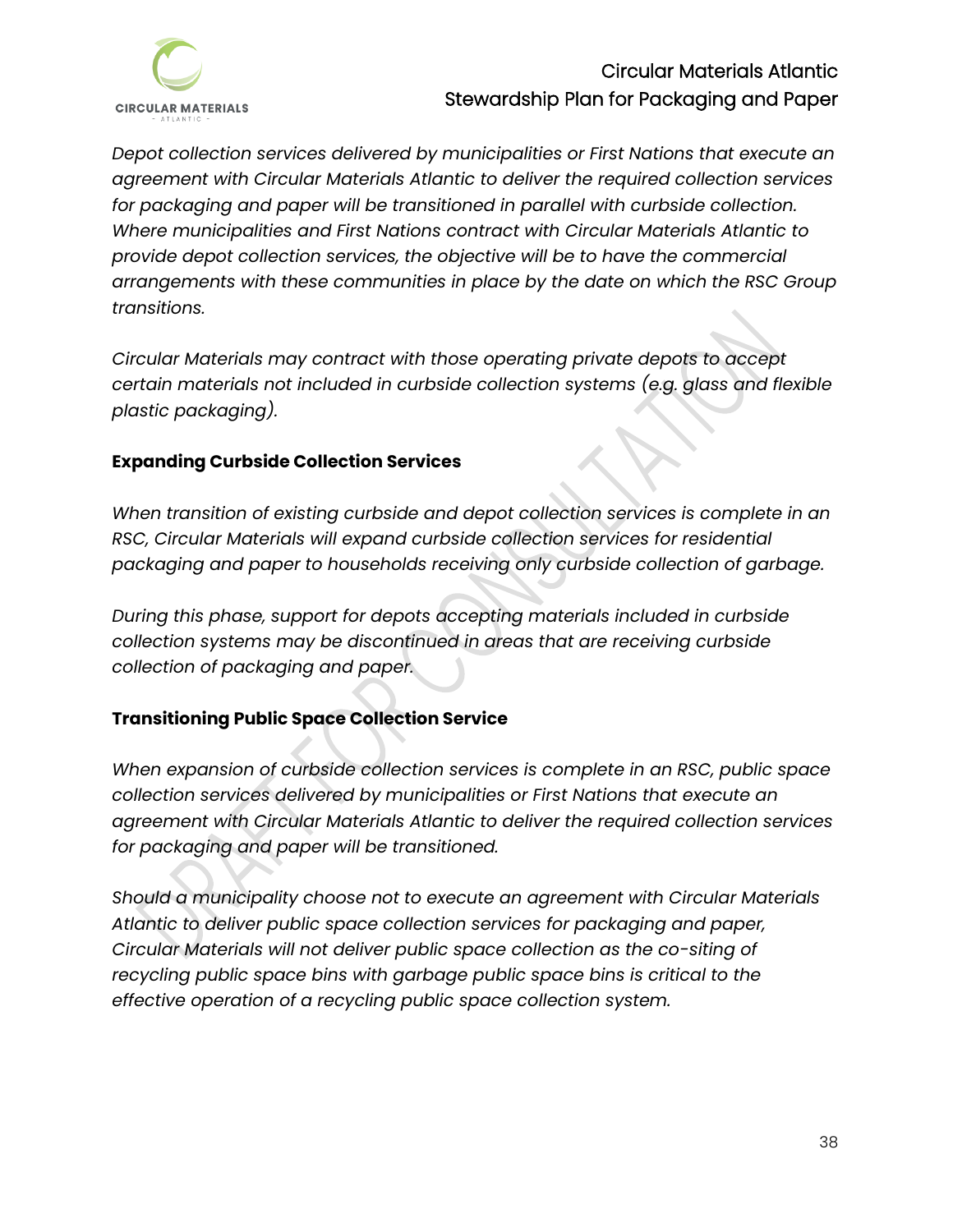## <span id="page-41-0"></span>**6.3 Collection System Relationships and Payments**

### <span id="page-41-1"></span>**6.3.1 Single-Family and Multi-Family Dwellings and Schools**

*The RSC, local municipality or First Nation (the "entity") that was delivering collection services to single-family and mulit-family households when the Regulation was filed in October 2021, or the entity that has assumed responsibility for those households through the local government reform process, will have a right of first refusal to deliver those collection services under contract to Circular Materials Atlantic.* 

*Circular Materials Atlantic will develop a master services agreement (MSA) and a statement of work (SoW) for curbside and depot collection services. Circular Materials will meet with the RSCs that are acting on behalf of RSCs as the point of contact for transition of services to review a draft MSA and SoW.* 

*To establish payments to RSCs, local municipalities or First Nations, Circular Materials Atlantic will contract an independent accounting firm to meet with representative entities to compile information on residential collection costs associated with urban household collection, rural household collection, drop-off depot operation and mobile depot operation to support development of a payment model that will be incorporated into the SoW. The outcome of this research will be shared with the RSCs that are acting on behalf of RSCs as the point of contact for transition of services as part of their review of a draft MSA and SoW.* 

*Where entities decline to contract with Circular Materials Atlantic to provide curbside collection services, Circular Materials Atlantic will procure curbside collection services from the private sector.* 

*Circular Materials Atlantic may issue an RFP to solicit submissions from the private sector to deliver depot collection services through a direct contractual relationship with Circular Materials Atlantic or may negotiate delivery of these services.* 

## <span id="page-41-2"></span>**6.3.2 Public space**

*The RSC, local municipality or First Nation (the "entity") that is delivering public space collection services, or the entity that has assumed responsibility for those public space locations through the local government reform process, will be offered a contract with Circular Materials Atlantic to support the recycling portion of the public space system.*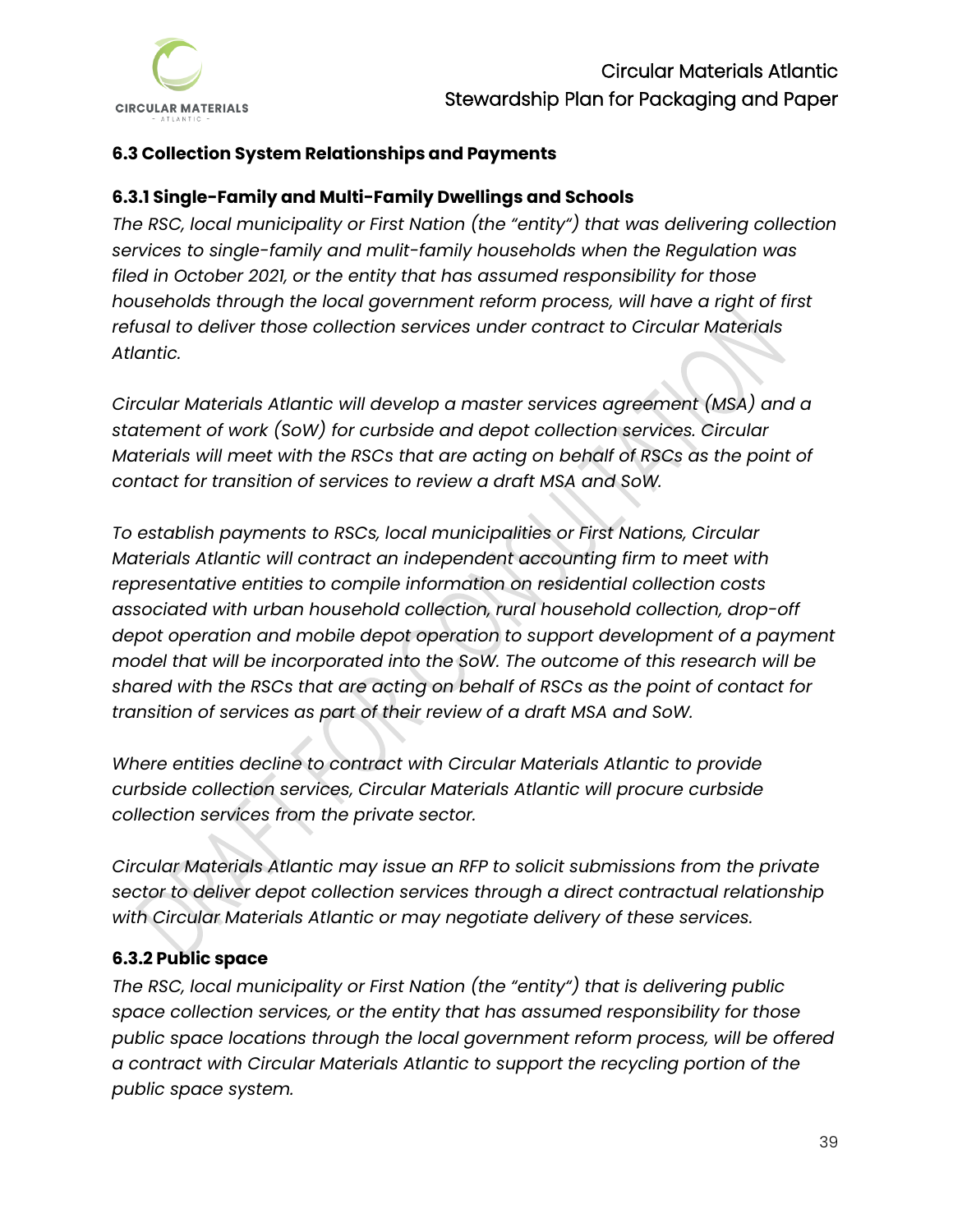

*Circular Materials Atlantic will develop a SoW for public space collection. The SoW will be provided to the four RSCs that are acting on behalf of all RSCs as the point of contact for transition of services RSCs for review.* 

*Circular Materials Atlantic will contract an independent accounting firm to meet with representative entities to compile information on public space recycling collection costs incurred by entities under various circumstances, such as bins in areas with street-front retail shops and bins in municipal parks to support development of a payment model that will be incorporated into the SoW. The outcome of this research will be shared with the four RSCs that are acting on behalf of all RSCs as the point of contact for transition of services as part of their review of a draft SoW for public space recycling collection.* 

*Should a municipality choose not to execute an agreement with Circular Materials Atlantic to deliver public space collection services for packaging and paper, Circular Materials will not deliver public space collection as the co-siting of recycling public space bins with garbage public space bins is critical to the effective operation of a recycling public space collection system.* 

#### <span id="page-42-0"></span>**6.3.3 Remote and Rural Areas**

*Circular Materials Atlantic will support collection of packaging and paper in remote and rural areas through:*

- *Support for existing depots in the near term as described in section 6.3.1; and*
- *Over time, expansion of curbside recycling collection to households receiving curbside garbage collection as described in section 6.3.1.*

## <span id="page-42-1"></span>**6.3.4 Communications to Residents**

*Local promotion and education will be included in the contracts with municipalities,*  First Nations and those awarded contracts through the RFP process to support the local curbside collection services. Circular Materials Atlantic will support these local *communications by making standard messaging and graphics available in both official languages.* 

*Once curbside collection in all three RSC Groups has transitioned, Circular Materials Atlantic will implement a province-wide communications strategy to raise awareness and address areas of confusion or common misunderstandings among residents about what to recycle or how to use the recycling system.*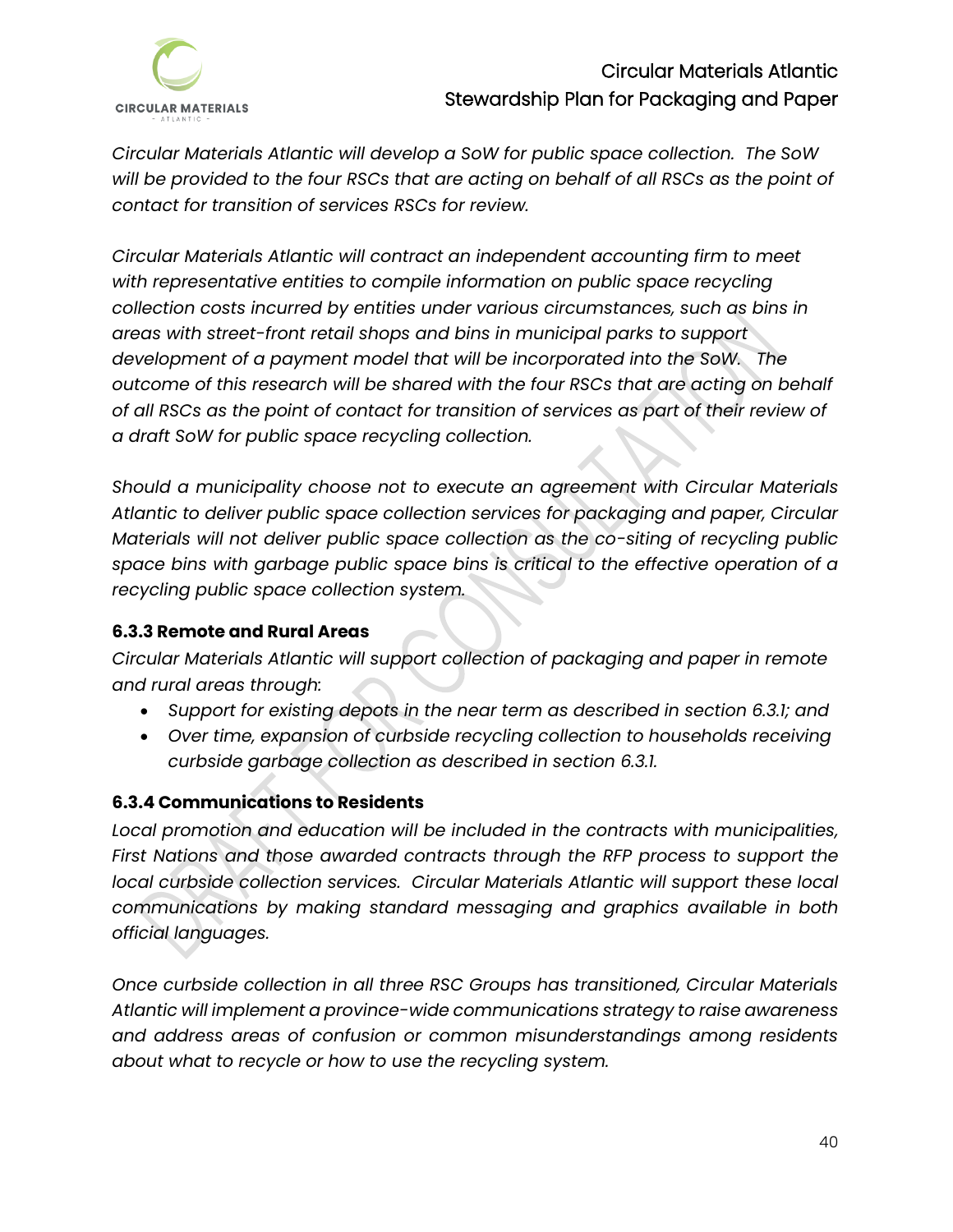

## <span id="page-43-0"></span>**6.4 Post-Collection**

*Circular Materials Atlantic will assume responsibility for managing collected materials by:*

- *Contracting for receiving facilities which may directly transfer materials to another location or may precondition materials to allow certain materials to be shipped to markets and other materials to be shipped to processing facilities; and*
- *Contracting with processing facilities to sort and prepare material for shipment to markets.*

*Circular Materials Atlantic will undertake field assessments of the existing receiving and processing infrastructure during the period of plan development and during review of the plan by Recycle New Brunswick. The outcome of this assessment will determine:*

- *Whether each facility is capable, in its current configuration or through retrofitting, of providing the services required by Circular Materials Atlantic to meet the regulatory obligations of its subscribing producers;*
- *Whether direct negotiations with the owner of a facility will deliver the required services on acceptable commercial terms; or*
- *Whether Circular Materials will implement a procurement process to acquire receiving, consolidation, transfer, preconditioning and processing services in some or all of New Brunswick.*

## <span id="page-43-1"></span>**6.5 Efforts to Reduce and Improve Reusability and Recyclability**

*The cumulative effect of EPR policies as they are introduced across Canada is to internalize the externalities associated with waste. As these costs are internalized, producers will increasingly consider how to meet recycling targets for materials such as plastics by improving recyclability or alternatively employing reuse strategies.* 

*As an example, many of the Circular Materials founding producers are party to the Consumer Goods Forum "Golden Design Rules" of which the latest iteration focuses on "eliminating unnecessary plastic packaging, by reducing headspace and plastic overwraps, as well as increasing recycling value in various types of plastic, including*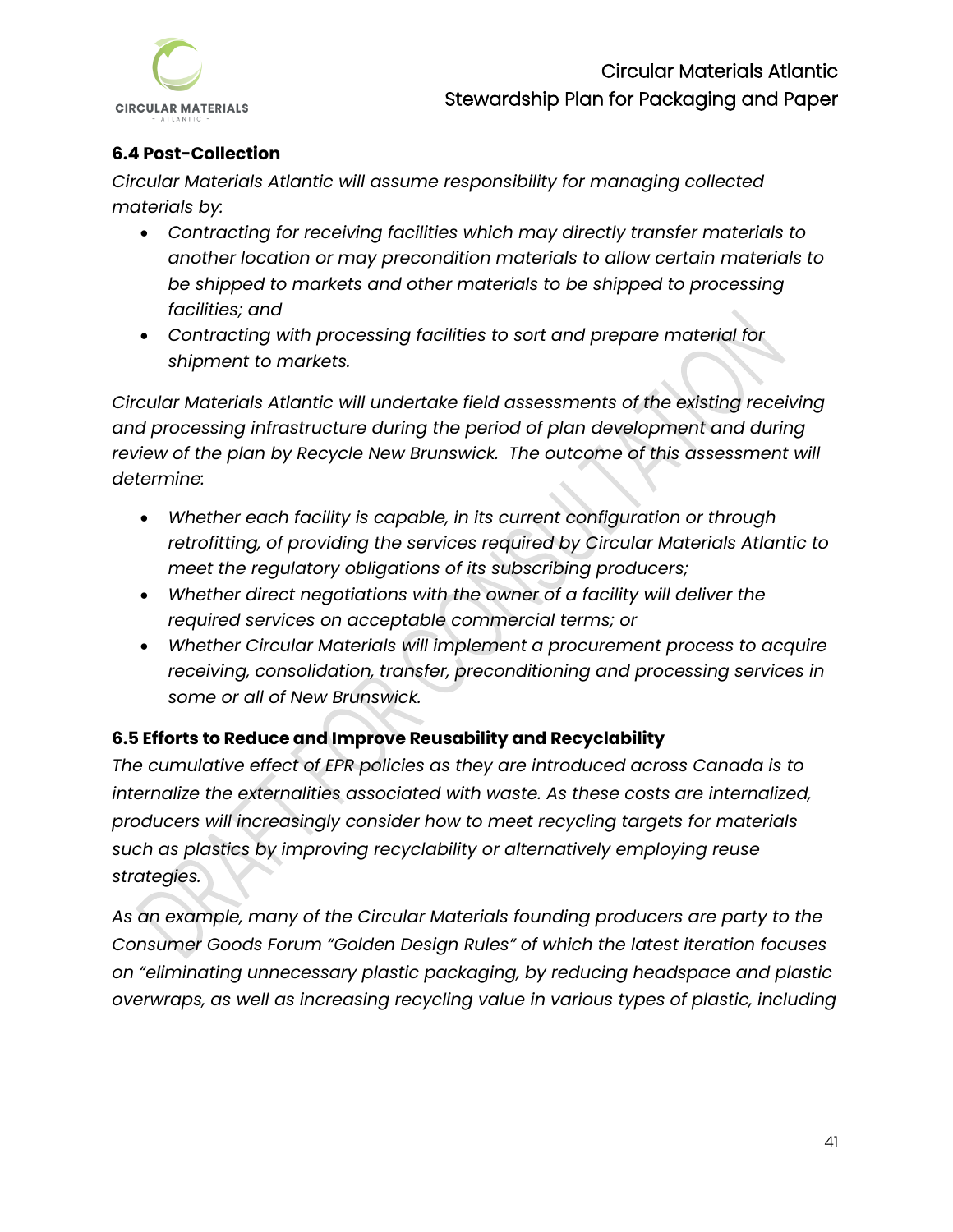

*PET thermoformed packaging, flexible consumer packaging and rigid HDPE and PP." 16*

*Additionally, several Circular Materials founding producers are party to Loop – a global reuse platform that is currently piloting several packaging reuse programs for food and consumer products<sup>17</sup> .*

*Circular Materials Atlantic's experience in operating a paper and packaging management system in New Brunswick in addition to its operation of packaging and paper EPR programs in other Canadian jurisdictions along with its collaboration with Éco Entreprises Québec will enable it to provide producers with real-time supply-chain feedback on how their packaging choices affect recyclability and recycling system cost.*

*Circular Materials Atlantic will be operating a province-wide supply-chain for the collection and management of packaging and paper materials and is open to*  exploring how it can support producers in the supply of reusable packaging *systems should producers wish to do so.* 

## **6.6 Current and Future Research and Development**

*Current research and development activities in New Brunswick were not identified during the process to compile baseline data set out in this Stewardship Plan.* 

*Future research and development activities to support cost-efficient management of residential packaging and paper collected in New Brunswick will be identified through the processes to procure the collection and post-collection services required to implement the Stewardship Plan.* 

## <span id="page-44-0"></span>**7.0 Program Performance**

#### <span id="page-44-1"></span>**7.1 Accessibility**

*Circular Materials Atlantic will track the following accessibility metrics:* 

• *Number of households receiving household collection services for packaging and paper;* 

*<sup>16</sup> Reducing the Complexity of the [Recycling Process](https://www.theconsumergoodsforum.com/environmental-sustainability/plastic-waste/key-projects/packaging-design/) & Increasing Recycling Rates. Consumer Goods Forum 2021*

*<sup>17</sup> [Designed for reuse.](https://www.exploreloop.com/) Loop 2022*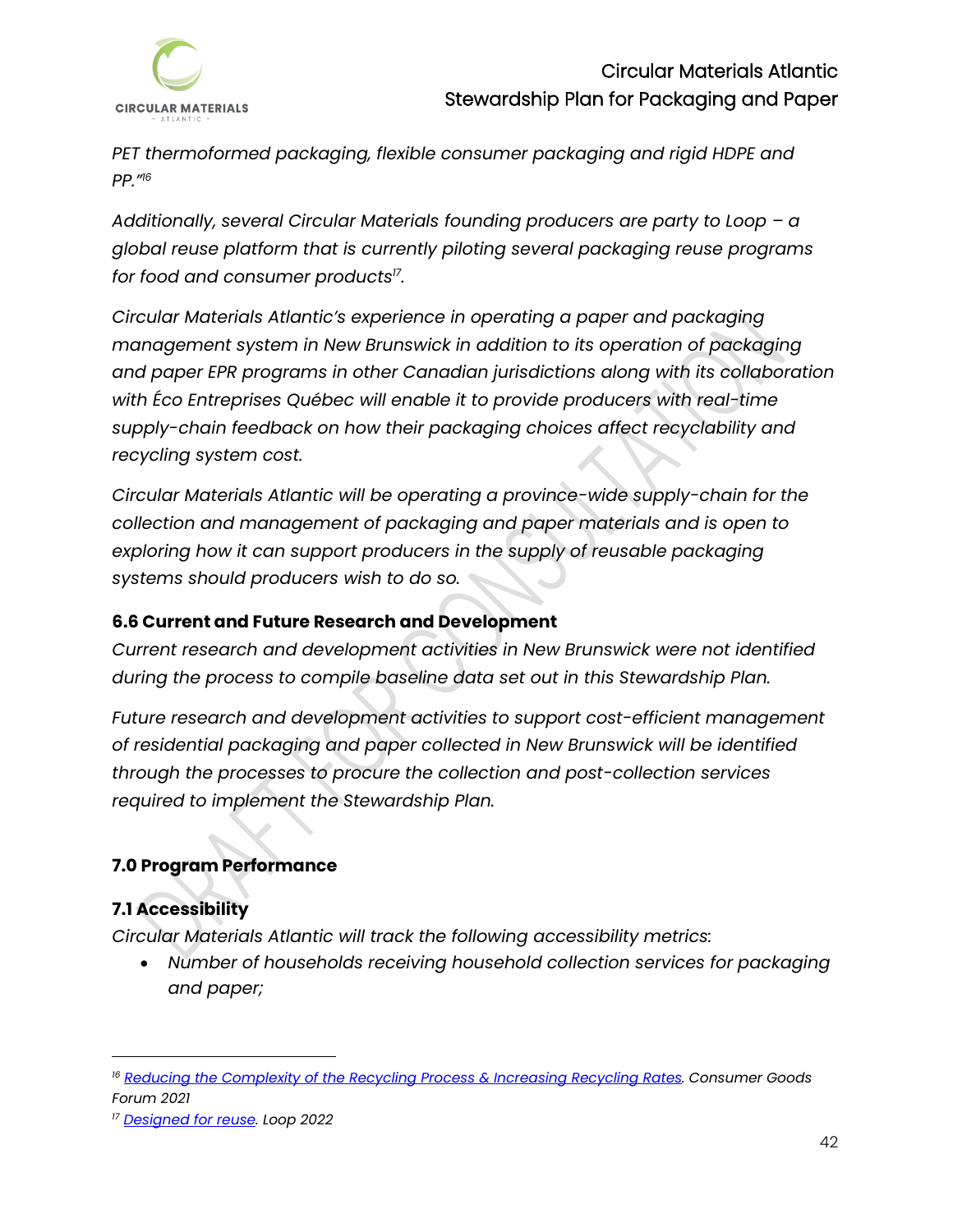

- *Number and location of depots accepting all types of residential packaging and paper; and*
- *Number and location of depots accepting the types of packaging and paper not accepted in commingled collection systems.*

### <span id="page-45-0"></span>**7.2 Performance Measures and Targets**

*Circular Materials Atlantic will, within two years of the approval of the packaging and paper stewardship plan by Recycle New Brunswick, submit to Recycle New Brunswick proposed numerical performance targets for the following six categories of materials* 

- *Paper;*
- *Paper packaging;*
- *Rigid plastic packaging;*
- *Flexible plastic packaging;*
- *Metal packaging; and*
- *Glass packaging.*

*The performance target for each category of material will be calculated as tonnes shipped to recycling markets by Circular Materials Atlantic divided by tonnes supplied to consumers by Circular Materials Atlantic's subscribing producers expressed as a percentage.* 

## <span id="page-45-1"></span>**7.3 Annual Reporting**

## <span id="page-45-2"></span>**7.3.1 Information to be Included**

*Circular Materials Atlantic will include the following organizational information in its annual report:*

- *Board of Directors;*
- *Number of subscribing producers;*
- *Producer engagement activities;*
- *Municipal, First Nation and service provider engagement activities;*
- *Public education and awareness activities;*
- *Audited annual financial statements; and*
- *Assessment of the performance of the stewardship plan prepared by an independent auditor.*

*As services are transitioned. Circular Materials Atlantic will include the following operational information in its annual report:*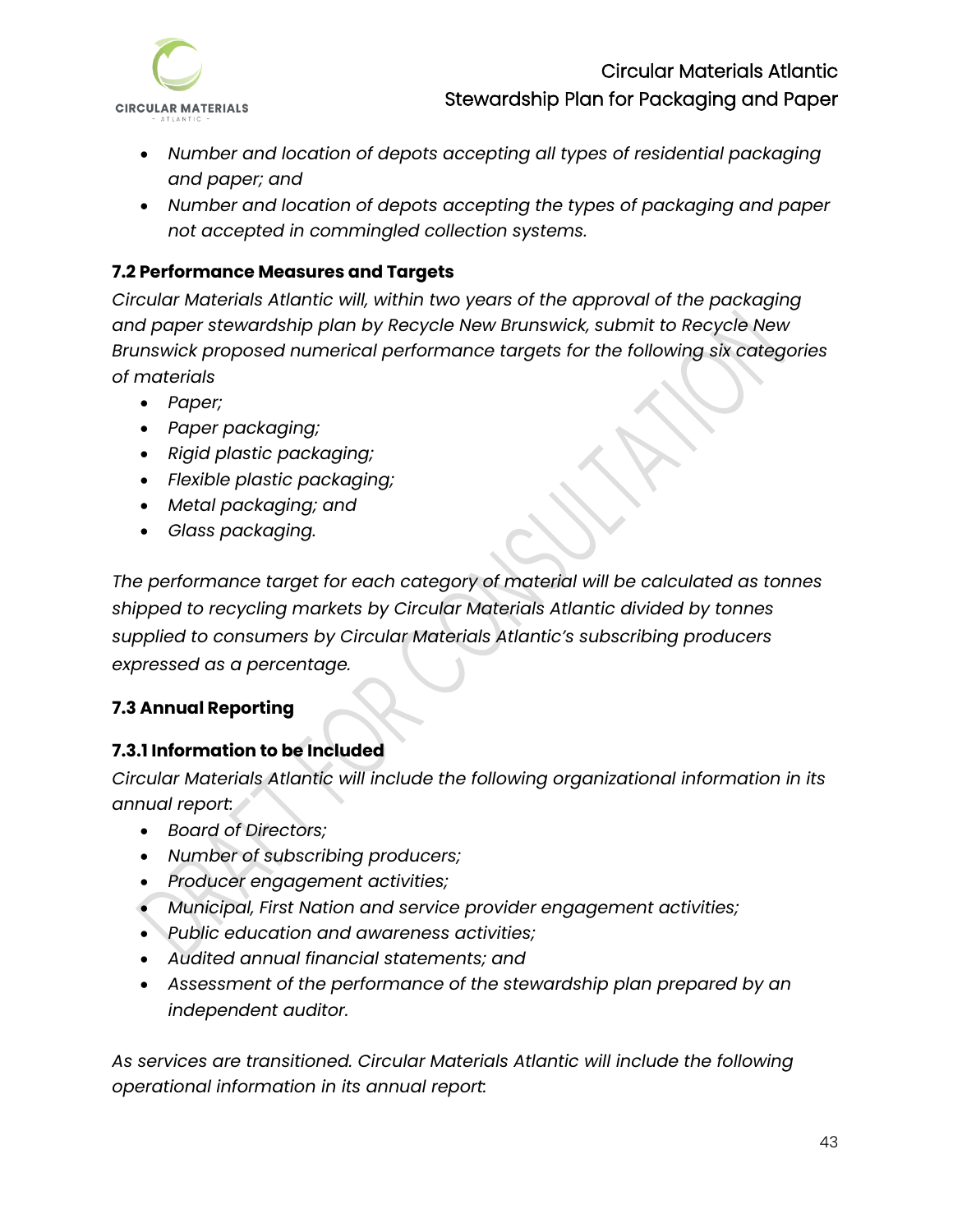

- *The quantity of packaging and paper supplied by subscribing producers in the following categories: paper, paper packaging, rigid plastic packaging, flexible plastic packaging, metal packaging and glass packaging;*
- *The number of households receiving collection of packaging and paper;*
- *The number of depots accepting residential packaging and paper;*
- *The number of public space recycling bin locations serviced;*
- *The total quantity of packaging and paper collected;*
- *The total quantity of paper, paper packaging, rigid plastic packaging, flexible plastic packaging, metal packaging and glass packaging directed to markets;*
- *The quantity of material directed to disposal; and*
- *GHG emissions related to supply chain operations, from collection through transport, storage and handling until material is received at end markets.*

*After the first year of operations, the annual report will include prior year data for purposes of year-over-year comparison.*

*The annual report will include a description of producer efforts to redesign packaging and paper, by material type, to improve reusability and recyclability where available from subscribing producers.* 

# <span id="page-46-0"></span>**7.3.2 Geographical Areas to be Utilized**

*Circular Materials Atlantic will report by the twelve RSCs and by the province as a whole.* 

# <span id="page-46-1"></span>**8.0 Administration of the Packaging and Paper Stewardship Plan**

## <span id="page-46-2"></span>**8.1 Program Financing**

*Circular Materials Atlantic will recover program costs from its subscribing producers.* 

*Circular Materials Atlantic will establish a fee-setting methodology for the purposes of calculating producer fee rates based on the following assumptions and principles:*

- *Fee rates will reflect the costs to deliver the services set out in this Stewardship Plan;*
- *Overhead costs shall be shared equitably by all subscribing producers;*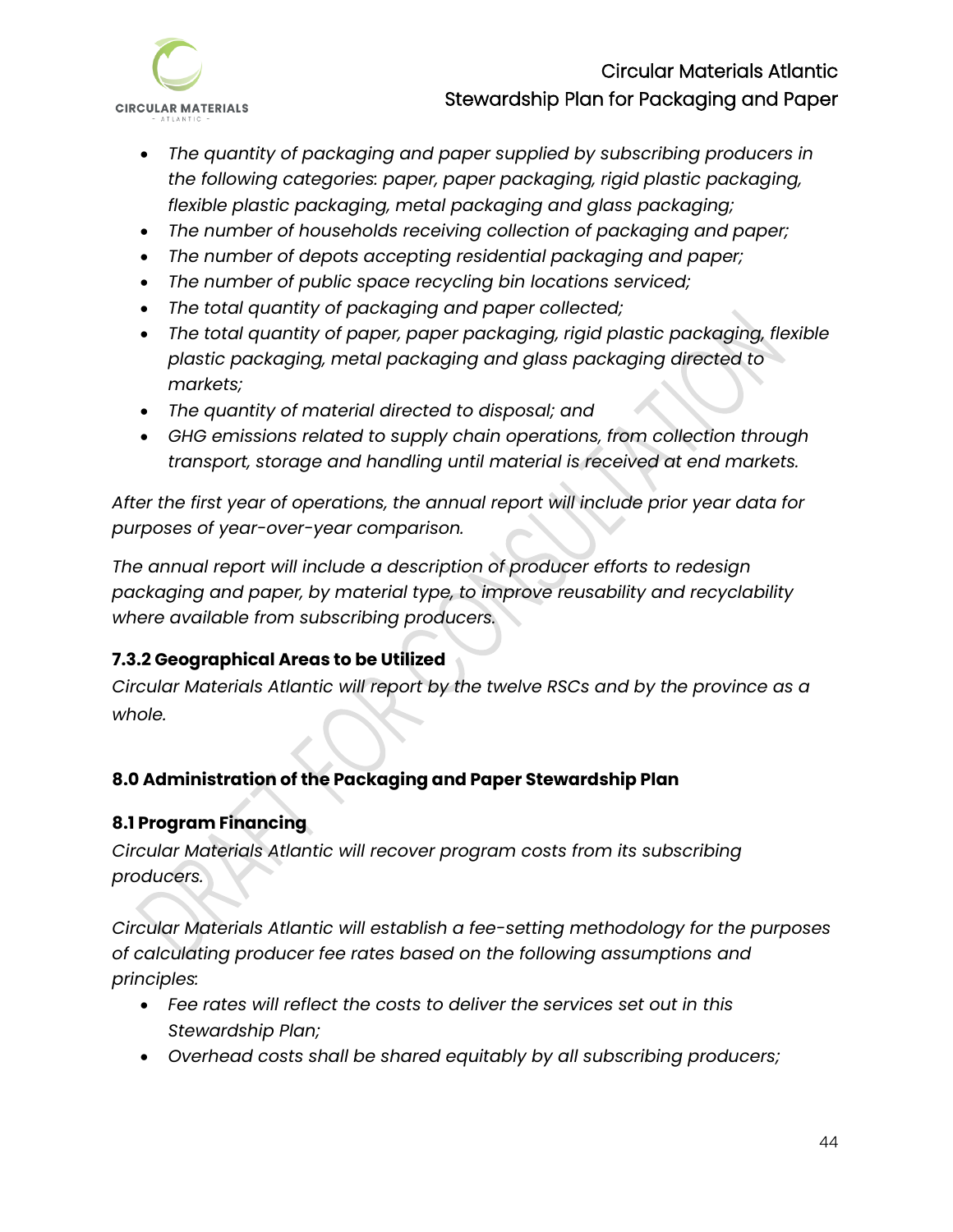

- *Costs to collect and manage each group of similar packaging and paper will be shared proportionately by subscribing producers supplying the packaging and paper;*
- *There will be no arbitrary cross-subsidization of costs among groups of similar packaging and paper;*
- *As a not-for-profit company, Circular Materials Atlantic will aim to minimize or avoid:* 
	- o *Operational losses (which, if they do occur, will be recouped in fee adjustments in subsequent fee periods);*
	- o *Operational surpluses (which, if they do occur, will be accounted for in fee adjustments in subsequent fee periods);*
- *Cost and commodity revenue components, the methodology to allocate costs and commodity revenue to groups of similar packaging and paper and the fee setting process will be communicated to subscribing producers; and*
- *Fee rates for each group of similar packaging and paper will be charged in a non-discriminatory manner to all subscribing producers.*

## <span id="page-47-0"></span>**8.2 Dispute Resolution**

*If a Dispute arises between a producer or a contracted service provider and Circular Materials, the party seeking resolution of the Dispute may initiate Dispute Resolution by way of the following steps.*

# **Step 1: Notice of Concern**

*If a Dispute arises which the staff representatives of each party have been unable to resolve through discussion, the party wishing to initiate the Dispute Resolution procedures must raise the matter with the other party in writing by sending an email to the address in the notice section of the applicable producer or contractor agreement summarizing the nature of the Dispute,the key facts, and attaching any relevant documentation.* 

# **Step 2: Informal Discussion**

*Within 30 days of receipt of the written notice under Step 1, the parties will meet to:*

- *i. clarify the nature of the Dispute;*
- *ii. request any further documentation in relation to the Dispute;and*
- *iii. arrange for and facilitate a meeting to attempt in good faith to resolve the Dispute with representatives of the producer and Circular Materials.*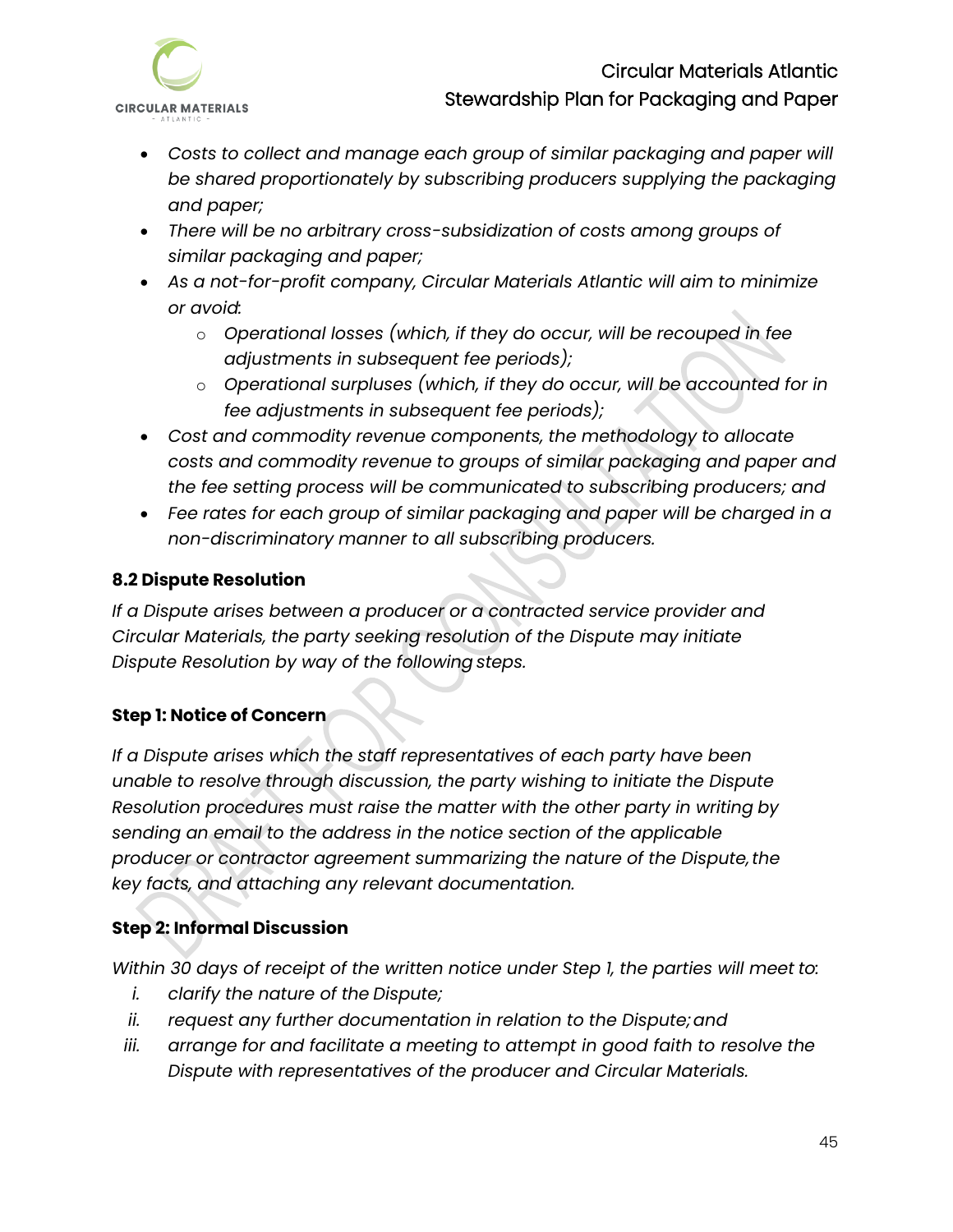

### **Step 3: Management Discussion**

*If the Dispute remains unresolved following the Informal Discussion, one of the parties may, within 30 days of the completion of the Informal Discussion, send an email to the address in the notice section of the applicable producer or contractor agreement summarizing the aspects of the Dispute which remain outstanding following the Informal Discussion.* 

*Within 30 days of receipt of such written notice, the parties will arrange for and facilitate a meeting between senior representatives of the producer or contractor and Circular Materials Atlantic to attempt in good faith to resolve the Dispute.*

#### **Step 4: Arbitration**

*Should the previous three steps not result in resolution of the dispute, a party may utilize the arbitration provisions that are in the contract between Circular Materials Atlantic and a subscribing producer and in the contract between Circular Materials Atlantic and a service provider.* 

*Any arbitration will occur under the Arbitration Act (New Brunswick), RSNB 2014, c 100, and the legal seat and location of arbitration shall be Fredericton, New Brunswick, Canada. The arbitral tribunal shall be comprised of one arbitrator. Within thirty (30) days of receipt of a party's request for arbitration, the parties shall jointly agree*  upon an arbitrator. If the parties cannot agree on an arbitrator, each party shall *submit two names of potential arbitrators, and the identity of the arbitrator shall be chosen from the four possible names by random draw observed by both parties.* 

*An arbitration shall be scheduled to take place on a date to be determined by the arbitrator, in consultation with the parties who shall divide the time equally to present their positions to the arbitrator. The decision of the arbitrator shall be final and binding. Each Party shall bear its own costs of the arbitration and shall share equally the fees and disbursements of the arbitral tribunal and any other related costs of the arbitration, regardless of the outcome. The arbitrator shall have no jurisdiction to award costs in favour of either party.* 

#### <span id="page-48-0"></span>**8.3 Greenhouse Gas Emission Impacts**

*Greenhouse gas emissions related to packaging and paper are generated throughout processes to extract raw materials (e.g. natural gas, wood, silica, bauxite*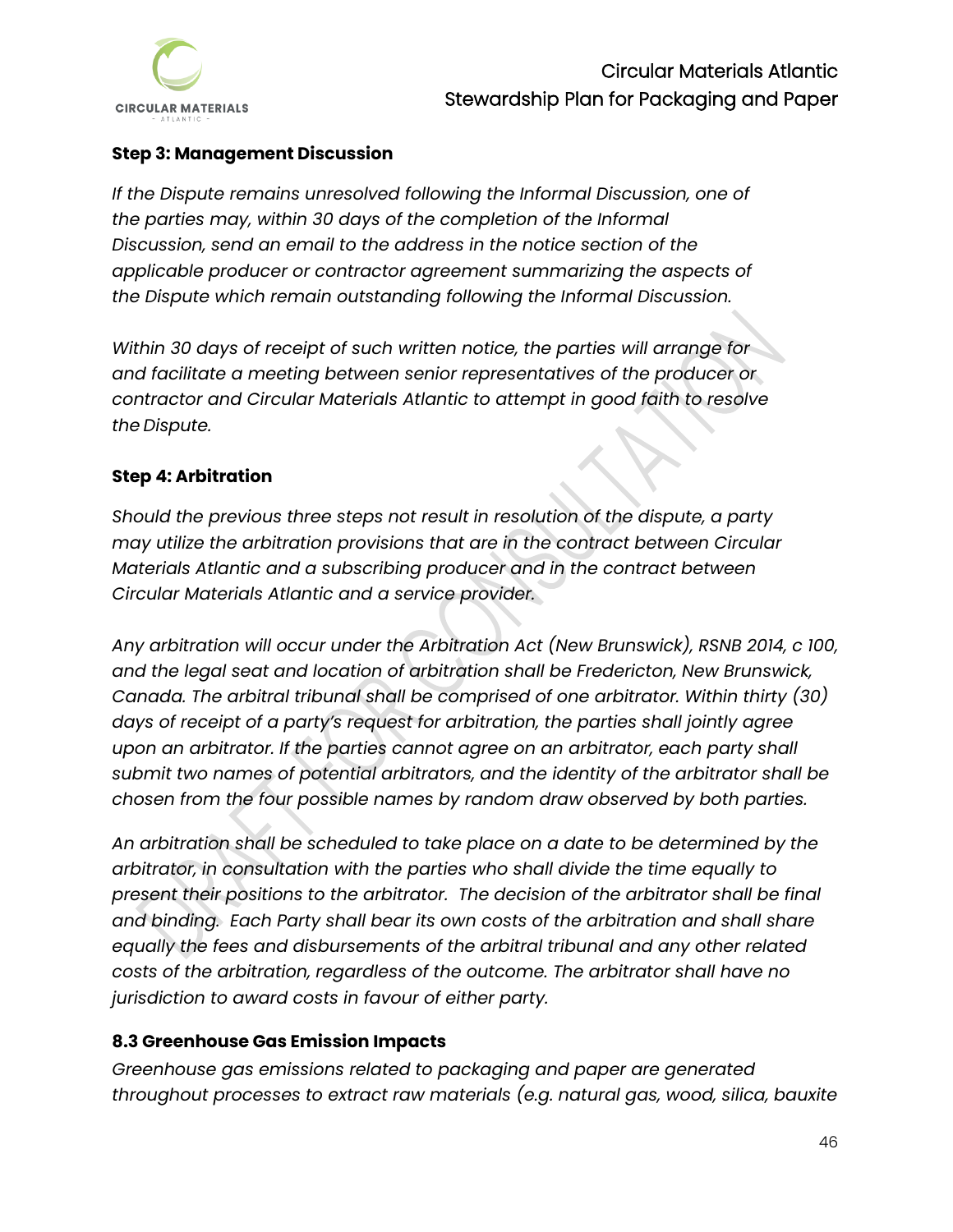

*etc.) through to the production of materials (respectively polymers, paper, glass, aluminum etc.) and to the formation of packaging and paper products.* 

*Recycling materials significantly mitigates greenhouse gas emissions by displacing the extraction and energy intensive processing of raw materials with recycled materials.*

*However, the collection and recycling of materials ("recycling system") itself generates greenhouse gas emissions. These are related to collection, transportation, sorting and whatever mechanical and chemical methods are required to render sorted materials suitable for manufacturing of products and packaging.*

*Circular Materials Atlantic's objectives will be to minimize recycling system-related greenhouse gas emissions by:*

- *Optimizing the movement of materials including collection route optimization and logistics for consolidating, transferring, and processing materials where those systems are powered by fossil fuels;*
- *Encourage the use of renewable energy to power logistic systems;*
- *Use contract-based performance standards to incentivize collection and sorting systems that maximize the collection of materials and minimize contamination;*
- *Selecting recycling processes that:*
	- o *Maximize yield of recycled materials that displace the use of raw materials in manufacturing; and*
	- o *Minimize consumption of non-renewable energy.*

*Circular Materials Atlantic will work closely with EEQ to integrate recycling supplychains with those in Quebec to drive the scale necessary to warrant investments in technological innovation for harder-to-recycle materials such as flexible plastics. Such efforts will increase recycling rates while minimizing greenhouse gas emissions.*

## <span id="page-49-0"></span>**8.4 Plan for Elimination or Reduction of Environmental Impacts**

*An EPR-based system for the collection and management of packaging and paper is primarily focused on the supply-chain to maximize environmental outcomes associated with the recycling of materials that comprise packaging and paper.*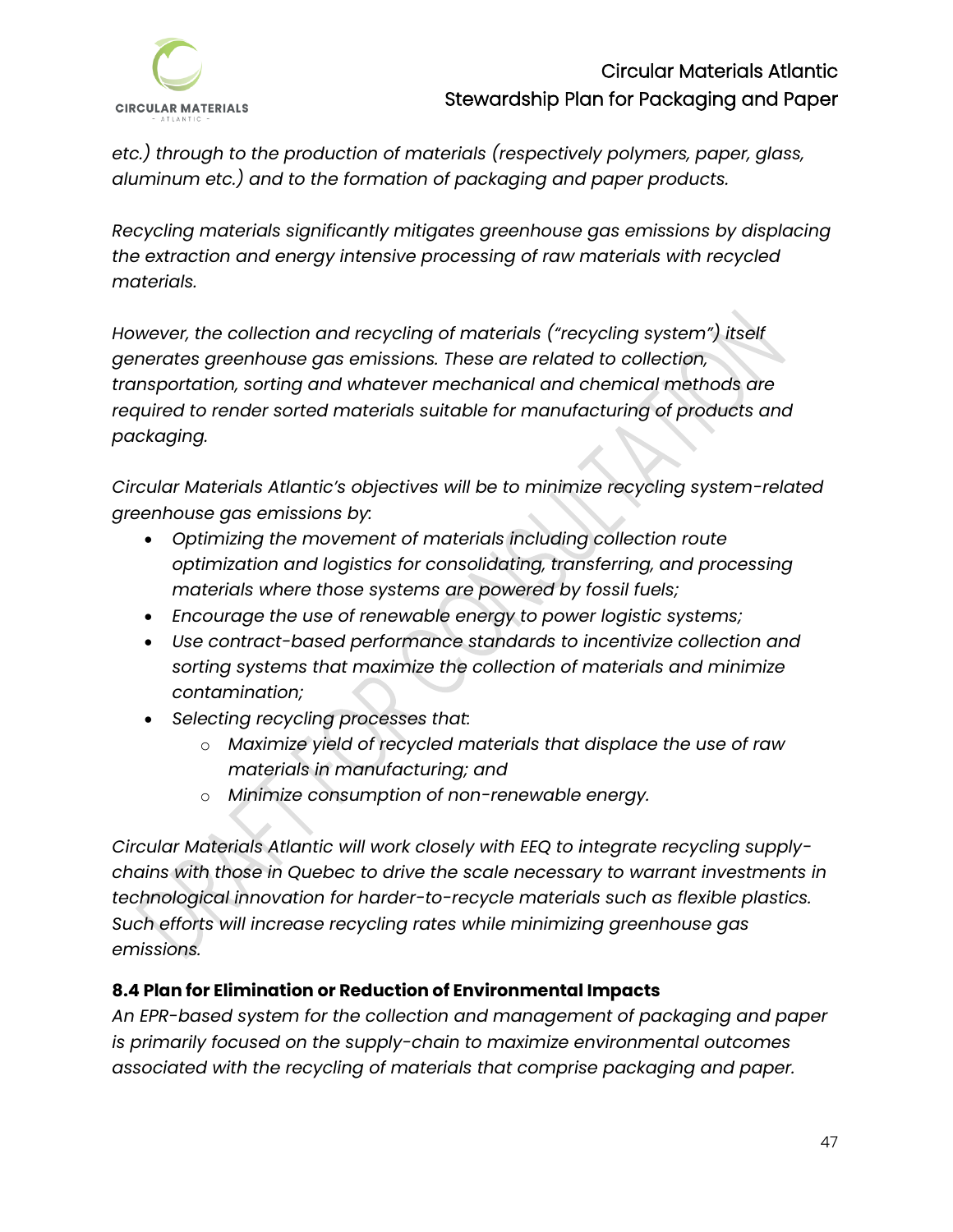

*However, an additional feature of an EPR-based system is the ability to inform producers of the performance of their packaging choices within the recycling system.* 

*Materials that are harder to collect, sort and recycle attract increased system costs which are reflected in fees producers pay to cover their materials' collection and management costs. This financial feedback then informs producers of the end-oflife cost of their packaging choices.*

*Producers then can decide to reduce such cost by working with Circular Materials Atlantic to ensure its collection and management system makes the requisite investments in collection, sorting and recycling innovation that leads to higher recycling rates and lower costs over time or by redesigning their packaging to facilitate collection, sorting and recycling<sup>18</sup> . Often both strategies are required in parallel.* 

*Circular Materials Atlantic will be employing a fee-setting methodology that will provide feedback to producers about the relative performance of their packaging choices in its collection and management system and will collaborate with them to evolve a recycling system that aids in minimizing the life-cycle environmental impacts of packaging and paper.*

*<sup>18</sup> Canadian Companies Tackle Plastic Packaging Waste With the Golden Design Rules Supported by the Canada Plastics Pact [https://plasticspact.ca/canadian-companies-tackle-plastic-packaging](https://plasticspact.ca/canadian-companies-tackle-plastic-packaging-waste-by-supporting-golden-design-rules/)[waste-by-supporting-golden-design-rules/](https://plasticspact.ca/canadian-companies-tackle-plastic-packaging-waste-by-supporting-golden-design-rules/)*